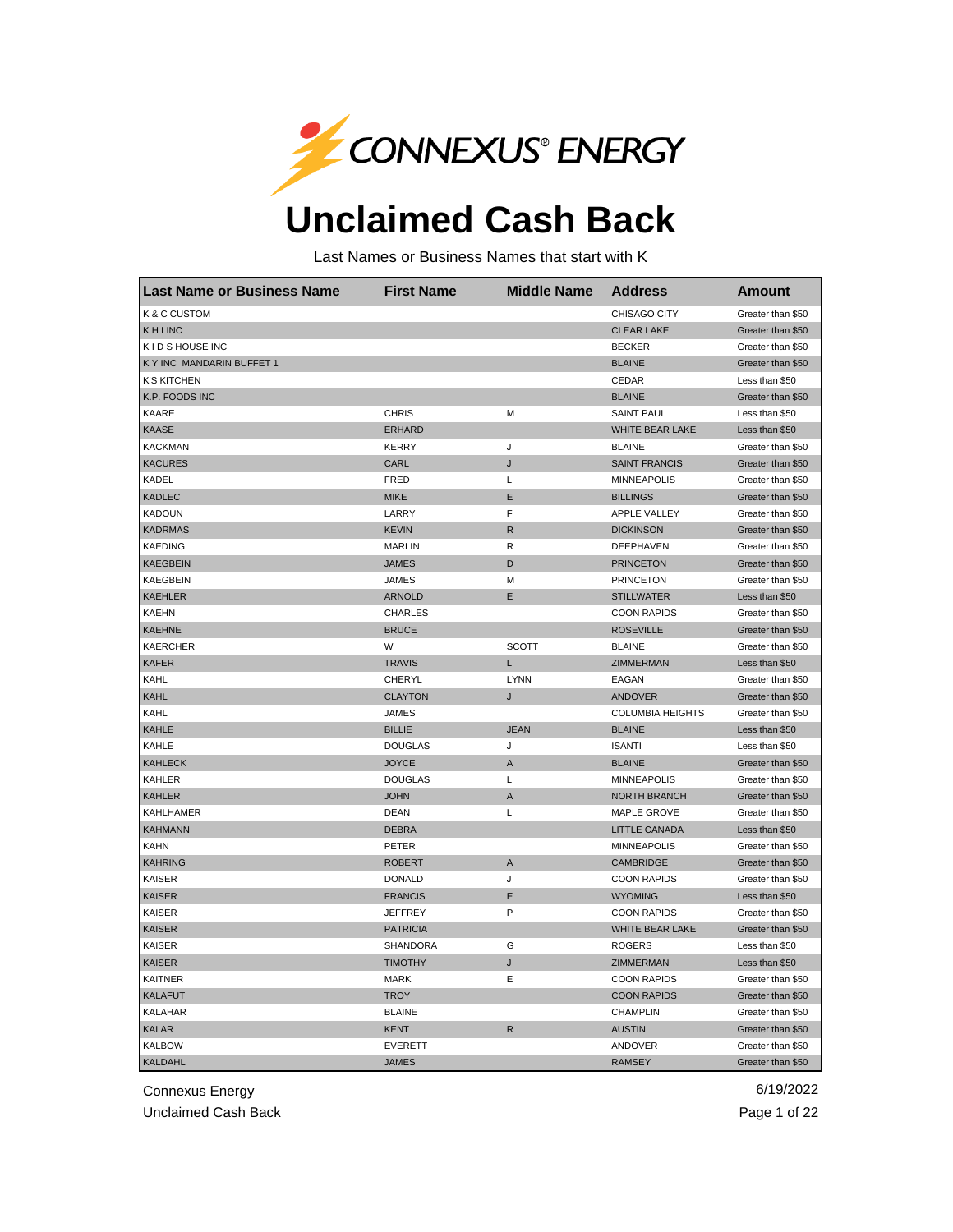| <b>Last Name or Business Name</b>       | <b>First Name</b> | <b>Middle Name</b> | <b>Address</b>                           | <b>Amount</b>                       |
|-----------------------------------------|-------------------|--------------------|------------------------------------------|-------------------------------------|
| KALDAHL                                 | <b>KEVIN</b>      |                    | <b>GLENWOOD</b>                          | Greater than \$50                   |
| <b>KALDAHL</b>                          | LARRY             | D                  | <b>ANOKA</b>                             | Less than \$50                      |
| <b>KALENDA</b>                          | <b>KENNETH</b>    |                    | CLITHERALL                               | Greater than \$50                   |
| <b>KALINA</b>                           | <b>CLIFFORD</b>   | Е                  | <b>BECIDA</b>                            | Less than \$50                      |
| <b>KALINA</b>                           | <b>EMILY</b>      |                    | <b>DETROIT LAKES</b>                     | Less than \$50                      |
| <b>KALISH</b>                           | <b>LILA</b>       | L                  | <b>COON RAPIDS</b>                       | Greater than \$50                   |
| KALITOWSKI JAMES A<br>& WILCOX LUANN    |                   |                    | ANOKA                                    | Greater than \$50                   |
| <b>KALL</b>                             | <b>BETTE</b>      | Г                  | <b>CIRCLE PINES</b>                      | Greater than \$50                   |
| KALLA                                   | <b>JEROME</b>     | N                  | RICE LAKE                                | Less than \$50                      |
| <b>KALLAND</b>                          | <b>MICHAEL</b>    |                    | <b>ANDOVER</b>                           | Greater than \$50                   |
| KALLAND                                 | <b>MICHAEL</b>    | J                  | <b>PRINCETON</b>                         | Greater than \$50                   |
| <b>KALLESTAD</b>                        | <b>BRUCE</b>      | R                  | <b>DEERWOOD</b>                          | Less than \$50                      |
| <b>KALLESTAD</b>                        | <b>JENNIFER</b>   |                    | <b>ROSEVILLE</b>                         | Greater than \$50                   |
| <b>KALLESTAD</b>                        | <b>JENNIFER</b>   | Ε                  | <b>ROSEVILLE</b>                         | Less than \$50                      |
| <b>KALLESTAD</b>                        | <b>JENNIFER</b>   | Ε                  | <b>DEERWOOD</b>                          | Greater than \$50                   |
| <b>KALLHOF</b>                          | <b>LAWRENCE</b>   | F                  | <b>BLOOMINGTON</b>                       | Greater than \$50                   |
| <b>KALLIS</b>                           | LESTER            |                    | CAMBRIDGE                                | Greater than \$50                   |
| <b>KALLSTROM</b>                        | <b>CHRISTINE</b>  | G                  | <b>COON RAPIDS</b>                       | Less than \$50                      |
| <b>KALMES</b>                           | <b>JEFFREY</b>    | в                  | <b>APPLE VALLEY</b>                      | Less than \$50                      |
| <b>KALMES</b>                           | <b>MATT</b>       | M                  | <b>ST PAUL</b>                           | Greater than \$50                   |
| <b>KALNINS</b>                          | <b>RUTA</b>       |                    | <b>HINCKLEY</b>                          | Less than \$50                      |
| <b>KALON SALON &amp; SPA</b>            |                   |                    | <b>BLAINE</b>                            | Greater than \$50                   |
| KALOR                                   | <b>GINGER</b>     |                    | <b>COON RAPIDS</b>                       | Greater than \$50                   |
| <b>KALPAKOFF</b>                        | SHARI             | M                  | <b>COON RAPIDS</b>                       | Greater than \$50                   |
| <b>KALSCHEUR</b>                        | MARK              |                    | <b>MENOMONIE</b>                         | Greater than \$50                   |
| <b>KALSTAD</b>                          | <b>GRAYCE</b>     |                    | <b>MINNEAPOLIS</b>                       | Greater than \$50                   |
| KALTEC OF MINNESOTA                     |                   |                    | <b>MONTICELLO</b>                        | Greater than \$50                   |
| <b>KALTEC OF MN</b>                     |                   |                    | <b>MONTICELLO</b>                        | Less than \$50                      |
| KALUZA                                  | <b>RICHARD</b>    | W                  | <b>DAYTON</b>                            | Greater than \$50                   |
| <b>KAMENICA</b>                         | <b>ZERINA</b>     |                    | <b>MINNEAPOLIS</b>                       | Less than \$50                      |
| KAML                                    | <b>BRYAN</b>      |                    | <b>BROOKLYN PARK</b>                     | Greater than \$50                   |
| KAML                                    | <b>STANLEY</b>    | W                  | <b>BETHEL</b>                            | Greater than \$50                   |
| <b>KAMMERUD</b>                         | SARAH             | Е                  | <b>WYOMING</b>                           |                                     |
| <b>KAMPA</b>                            | <b>JAMES</b>      |                    | <b>PLYMOUTH</b>                          | Less than \$50<br>Greater than \$50 |
|                                         |                   |                    |                                          |                                     |
| <b>KAMPA</b>                            | <b>MERRILL</b>    |                    | <b>ELK RIVER</b><br><b>BROOKLYN PARK</b> | Greater than \$50                   |
| <b>KAMPA</b>                            | PETER             |                    |                                          | Greater than \$50                   |
| <b>KAMPA</b>                            | <b>ROBERT</b>     | R                  | <b>PRINCETON</b>                         | Less than \$50                      |
| <b>KAMPA</b>                            | ROGER             |                    | <b>SARTELL</b>                           | Greater than \$50                   |
| <b>KAMPA</b>                            | SHARON            |                    | <b>COON RAPIDS</b>                       | Greater than \$50                   |
| <b>KAMPA</b>                            | <b>TODD</b>       |                    | <b>PRINCETON</b>                         | Greater than \$50                   |
| <b>KAMPF</b>                            | ANN               | М                  | <b>BLAINE</b>                            | Greater than \$50                   |
| <b>KAMPS</b>                            | WARREN            | Е                  | <b>CAMBRIDGE</b>                         | Less than \$50                      |
| KAMRATH                                 | <b>DEBORAH</b>    | L                  | <b>HARRIS</b>                            | Greater than \$50                   |
| <b>KAMRATH</b>                          | JAMES             | Е                  | <b>BLAINE</b>                            | Greater than \$50                   |
| <b>KAMROWSKI</b>                        | MARK              |                    | <b>BLAINE</b>                            | Greater than \$50                   |
| <b>KANE</b>                             | <b>DANIEL</b>     | J                  | <b>FOREST LAKE</b>                       | Greater than \$50                   |
| KANE                                    | <b>JOSHUE</b>     |                    | <b>ELK RIVER</b>                         | Less than \$50                      |
| <b>KANE</b>                             | <b>ROBERT</b>     |                    | <b>FOREST LAKE</b>                       | Greater than \$50                   |
| KANE                                    | TERRENCE          | С                  | <b>BLAINE</b>                            | Greater than \$50                   |
| <b>KANG</b>                             | <b>HYON</b>       |                    | <b>FRIDLEY</b>                           | Greater than \$50                   |
| <b>KANGAS</b>                           | JOEL              |                    | ANOKA                                    | Greater than \$50                   |
| <b>KANGAS</b>                           | <b>KENNETH</b>    |                    | <b>MINNEAPOLIS</b>                       | Less than \$50                      |
| <b>KANGAS</b>                           | RICHARD           | P                  | <b>INTERNATIONAL FALLS</b>               | Greater than \$50                   |
| <b>KANGAS GREGORY</b><br>& BOSAK SANDRA |                   |                    | <b>BRAINERD</b>                          | Greater than \$50                   |
| KANNAN                                  | MATHVR            | S                  | WHITE BEAR LAKE                          | Greater than \$50                   |
| <b>KANTOROWICZ</b>                      | <b>ROBERT</b>     |                    | <b>MINNEAPOLIS</b>                       | Less than \$50                      |

Unclaimed Cash Back **Page 2 of 22**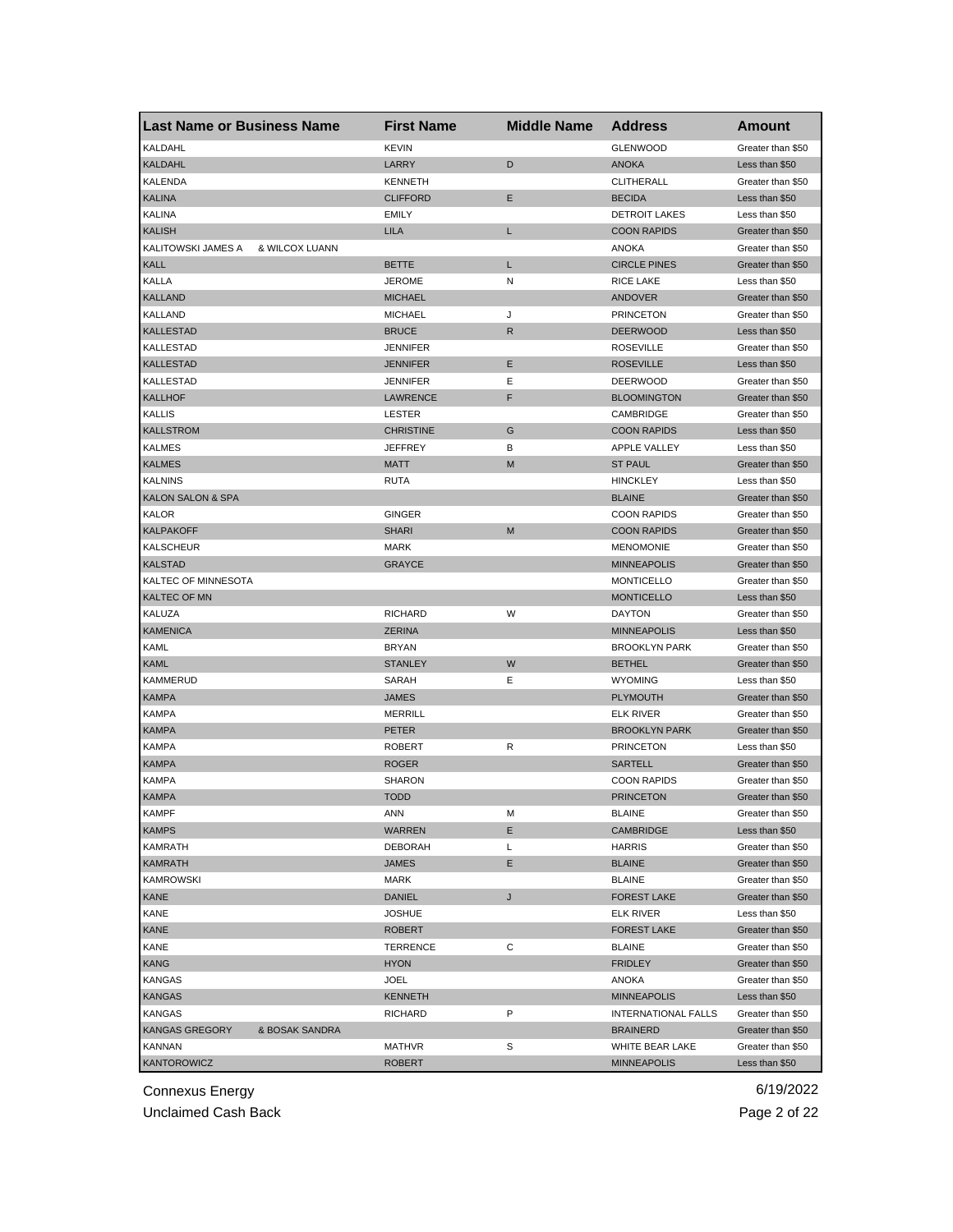| <b>Last Name or Business Name</b> | <b>First Name</b> | <b>Middle Name</b> | <b>Address</b>        | <b>Amount</b>     |
|-----------------------------------|-------------------|--------------------|-----------------------|-------------------|
| <b>KANTOS</b>                     | WILLIAM           | W                  | <b>SAINT CLOUD</b>    | Greater than \$50 |
| <b>KAPALA</b>                     | <b>NATALIE</b>    | M                  | <b>SAINT PAUL</b>     | Less than \$50    |
| <b>KAPELA</b>                     | <b>SCOTTIE</b>    | M                  | <b>MINNEAPOLIS</b>    | Greater than \$50 |
| <b>KAPHING</b>                    | <b>MITCH</b>      |                    | <b>BLAINE</b>         | Greater than \$50 |
| <b>KAPHING</b>                    | <b>PAM</b>        |                    | <b>BLAINE</b>         | Greater than \$50 |
| <b>KAPHING</b>                    | <b>PAM</b>        | A                  | <b>ANOKA</b>          | Greater than \$50 |
| KAPHING                           | <b>PAM</b>        | Α                  | <b>BLAINE</b>         | Less than \$50    |
| <b>KAPING</b>                     | <b>DELORES</b>    | $\sf V$            | <b>SAINT PAUL</b>     | Less than \$50    |
| <b>KAPINOS</b>                    | <b>KEVIN</b>      |                    | CEDAR                 | Greater than \$50 |
| <b>KAPISHKOWIT</b>                | <b>NELBA</b>      |                    | <b>MINNEAPOLIS</b>    | Greater than \$50 |
| <b>KAPLAN</b>                     | <b>RECYCLING</b>  |                    | <b>DULUTH</b>         | Greater than \$50 |
| <b>KAPLER</b>                     | DEAN              |                    | <b>RAMSEY</b>         | Greater than \$50 |
| <b>KAPLIN</b>                     | CRAIG             |                    | <b>PLYMOUTH</b>       | Greater than \$50 |
| <b>KAPPELHOFF</b>                 | <b>ROBERT</b>     |                    | <b>RED LAKE FALLS</b> | Greater than \$50 |
| KAPPELLER                         | <b>BRYAN</b>      | S                  | <b>COON RAPIDS</b>    | Greater than \$50 |
| <b>KAPPES</b>                     | KEVIN             | R                  | <b>COON RAPIDS</b>    | Greater than \$50 |
| <b>KAPSNER</b>                    | GARY              | Α                  | <b>BLAINE</b>         | Greater than \$50 |
| <b>KARAMBELES</b>                 | <b>DENO</b>       |                    | <b>RAMSEY</b>         | Greater than \$50 |
| <b>KARAS</b>                      | PETER             |                    | <b>ANOKA</b>          | Greater than \$50 |
| <b>KARAS</b>                      | <b>WILLIAM</b>    | S                  | <b>LAND O LAKES</b>   | Less than \$50    |
| <b>KARASCH</b>                    | <b>ARTHUR</b>     | J                  | PINE CITY             | Less than \$50    |
| <b>KARASCH</b>                    | <b>JAMES</b>      | н                  | <b>ISANTI</b>         | Greater than \$50 |
| <b>KARDONG</b>                    | <b>CHRIS</b>      |                    | <b>PRINCETON</b>      | Greater than \$50 |
| <b>KARDONG</b>                    | <b>DONNA</b>      |                    | <b>PRINCETON</b>      | Greater than \$50 |
| KARELS                            | AMANDA            | J                  | <b>RAMSEY</b>         | Less than \$50    |
| <b>KARELS</b>                     | <b>BECKY</b>      | J                  | <b>COON RAPIDS</b>    | Greater than \$50 |
| KARELS                            | DANIEL            | W                  | <b>COON RAPIDS</b>    | Greater than \$50 |
| <b>KARELS</b>                     | <b>GREGORY</b>    | <b>ALLEN</b>       | <b>BLAINE</b>         | Greater than \$50 |
| <b>KARELS</b>                     | <b>JOANNE</b>     |                    | <b>BUFFALO</b>        | Greater than \$50 |
| <b>KARELS</b>                     | <b>ROBERT</b>     | W                  | <b>SAINT PAUL</b>     | Greater than \$50 |
| KARG                              | LARA              | Κ                  | <b>SAINT PAUL</b>     | Less than \$50    |
| <b>KARGER</b>                     | <b>CHARLENE</b>   |                    | <b>CHILLICOTHE</b>    | Greater than \$50 |
| KARI                              | <b>MATTHEW</b>    |                    | <b>WYOMING</b>        | Less than \$50    |
| <b>KARIS</b>                      | <b>VIDEO</b>      |                    | <b>BLAINE</b>         | Greater than \$50 |
| KARLSTAD                          | <b>BRIAN</b>      | Κ                  | <b>COON RAPIDS</b>    | Greater than \$50 |
| <b>KARNA</b>                      | <b>BRUCE</b>      |                    | <b>BIG LAKE</b>       | Greater than \$50 |
| <b>KARNGAR</b>                    | <b>BEATRICE</b>   | Κ                  | <b>MINNEAPOLIS</b>    | Less than \$50    |
| <b>KARO</b>                       | <b>SCOTT</b>      | M                  | <b>COON RAPIDS</b>    | Greater than \$50 |
| <b>KARP</b>                       | <b>DEBORAH</b>    |                    | CHISAGO CITY          | Less than \$50    |
| <b>KARPE</b>                      | DALE              | EARL               | <b>HAM LAKE</b>       | Greater than \$50 |
| KARPEN                            | BRENDA            | L                  | <b>MINNEAPOLIS</b>    | Greater than \$50 |
| <b>KARPEN</b>                     | <b>MARY</b>       | <b>ANN</b>         | <b>MINNEAPOLIS</b>    | Greater than \$50 |
| KARPEN                            | <b>RAYMOND</b>    | J                  | <b>COON RAPIDS</b>    | Less than \$50    |
| <b>KARPIPSKI</b>                  | <b>NICOLI</b>     |                    | CRYSTAL               | Less than \$50    |
| <b>KARSKO</b>                     | JERIE             | С                  | <b>IRONTON</b>        | Greater than \$50 |
| <b>KARST</b>                      | PETER             | A                  | <b>SHAKOPEE</b>       | Less than \$50    |
| KARTAK                            | SCOTT             |                    | <b>BIG LAKE</b>       | Less than \$50    |
| KARUNAKARAN                       | PRADEEP           |                    | <b>BLAINE</b>         | Greater than \$50 |
| <b>KASCH</b>                      | <b>TODD</b>       | G                  | ANDOVER               | Greater than \$50 |
| <b>KASHMARK</b>                   | <b>ANAL</b>       |                    | <b>COTTAGE GROVE</b>  | Less than \$50    |
| KASMER                            | ROGER             | J                  | <b>EDEN PRAIRIE</b>   | Greater than \$50 |
| <b>KASPER</b>                     | <b>CYNTHIA</b>    | A                  | <b>FRIDLEY</b>        | Greater than \$50 |
| KASPER                            | DAVID             | М                  | <b>BLAINE</b>         | Greater than \$50 |
| <b>KASPER</b>                     | <b>STEVEN</b>     | J                  | <b>LINSTROM</b>       | Greater than \$50 |
| KASTEN                            | LLOYD             | F                  | <b>HAM LAKE</b>       | Greater than \$50 |
| <b>KASTL</b>                      | <b>MICHAEL</b>    |                    | <b>BLAINE</b>         | Less than \$50    |
|                                   |                   |                    |                       |                   |

Unclaimed Cash Back **Page 3 of 22**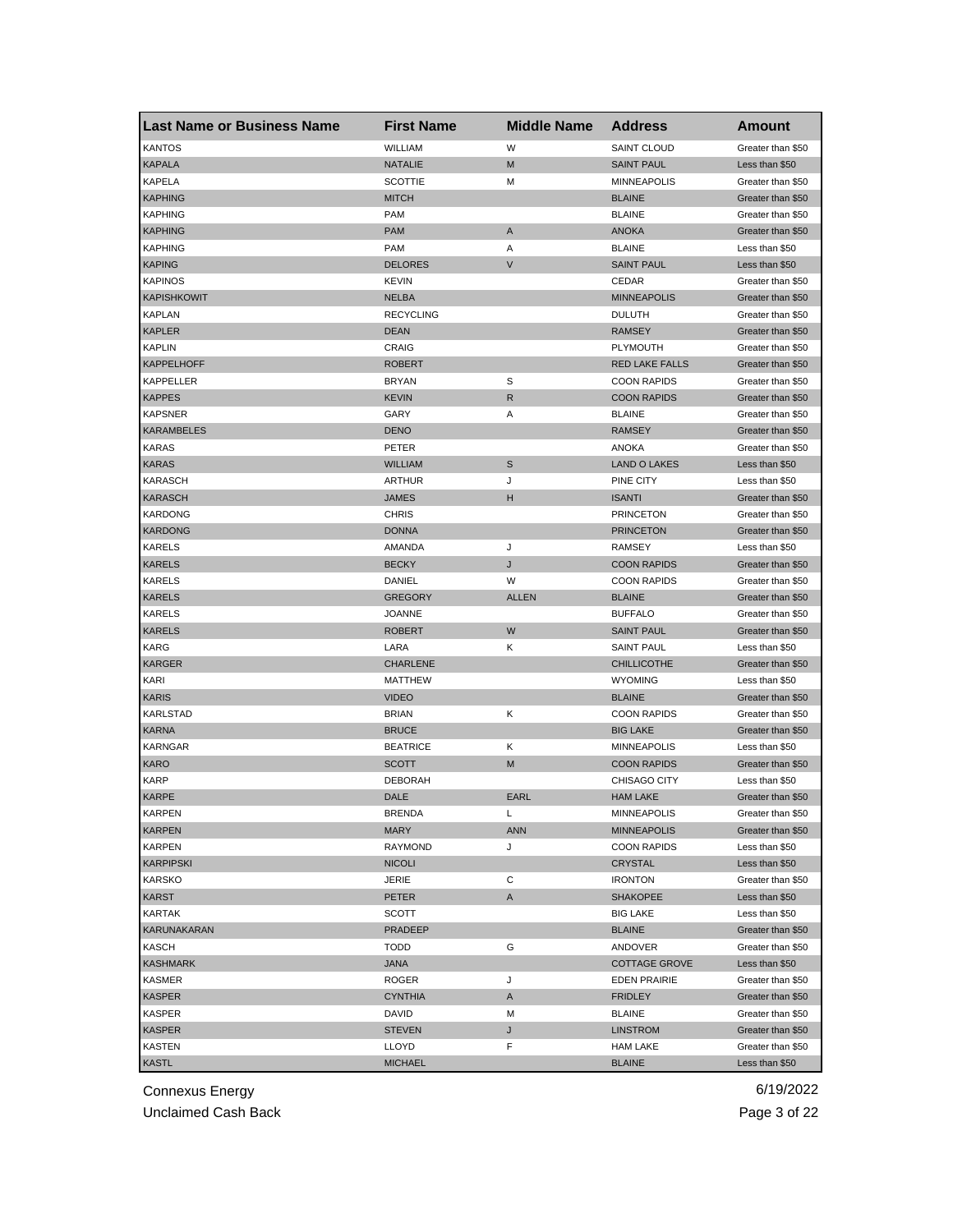| <b>KASTNER</b><br><b>RONALD</b><br><b>ELK RIVER</b><br>Greater than \$50<br><b>KASTRINOS</b><br>CAROL<br>A<br><b>FORT WORTH</b><br>Greater than \$50<br>KATH<br>CRAIG<br>Α<br>MARINE ON ST CROIX<br>Greater than \$50<br><b>DOROTHY</b><br><b>ELK RIVER</b><br><b>KATNIS</b><br>Greater than \$50<br><b>KATNIS</b><br><b>JANICE</b><br>Α<br>ANOKA<br>Greater than \$50<br>J<br><b>KATNIS</b><br><b>MARLENE</b><br><b>BUFFALO</b><br>Less than \$50<br>V<br>KATZMAREK<br><b>CHARLES</b><br><b>SAINT ANTHONY</b><br>Greater than \$50<br><b>KATZMAREK</b><br><b>NANCY</b><br><b>BLAINE</b><br>M<br>Greater than \$50<br><b>KAUFFMAN</b><br>DANIEL<br>LOGSDEN<br>Greater than \$50<br>C<br><b>KAUFMAN</b><br><b>ELIZABETH</b><br><b>LONG LAKE</b><br>Less than \$50<br><b>KAUK</b><br><b>LESLIE</b><br>Α<br><b>COON RAPIDS</b><br>Greater than \$50<br><b>KAUL</b><br><b>DAVID</b><br>R<br><b>FOREST LAKE</b><br>Greater than \$50<br>P<br><b>KAULFUSS</b><br>DAVID<br><b>ROSEVILLE</b><br>Greater than \$50<br><b>KAULS</b><br><b>GREGORY</b><br><b>MINNEAPOLIS</b><br>Less than \$50<br><b>KAUN</b><br><b>BRUCE</b><br>Α<br><b>PRINCETON</b><br>Less than \$50<br>KAUNZER<br><b>MICHAEL</b><br><b>SAINT FRANCIS</b><br>Greater than \$50<br><b>KAUNZNER</b><br><b>MICHAEL</b><br>L<br>ZIMMERMAN<br>Greater than \$50<br><b>KAUP</b><br><b>INVER GROVE HEIGHTS</b><br><b>LESTER</b><br>Less than \$50<br><b>KAUSS</b><br>WILLIAM<br><b>SPRING LAKE PARK</b><br>Greater than \$50<br><b>KAUTEN</b><br>J<br><b>BRENDA</b><br><b>ANOKA</b><br>Greater than \$50<br>KAUTH<br><b>BLAINE</b><br>JAMES<br>М<br>Greater than \$50<br><b>KAUTZ</b><br><b>DON</b><br>J<br><b>BIG LAKE</b><br>Greater than \$50<br>KAVANAGH<br>DEEDEE<br><b>SAINT PAUL</b><br>Greater than \$50<br><b>KAWO</b><br><b>DEMA</b><br><b>HUGO</b><br>Less than \$50<br>KAYASTHA<br>AMBARISH<br>PLYMOUTH<br>Less than \$50<br>KAYE<br><b>FRANCES</b><br>WHITE BEAR LAKE<br>L<br>Greater than \$50<br>KAYE<br><b>REBECCA</b><br>J<br><b>COON RAPIDS</b><br>Greater than \$50<br><b>KAYES KAFE</b><br><b>BLAINE</b><br>Greater than \$50<br><b>KAYGISIZ</b><br>YASEMIN<br><b>ELK RIVER</b><br>Greater than \$50<br>KAYLOR<br><b>DONALD</b><br>G<br><b>COON RAPIDS</b><br>Greater than \$50<br><b>KAYSER</b><br><b>TOBIAS</b><br>D<br><b>CLEAR LAKE</b><br>Less than \$50<br>KAZEK<br><b>MICHAEL</b><br>J<br>PINE CITY<br>Greater than \$50<br>KAZEK<br><b>TASHA</b><br><b>SAINT PAUL</b><br>Less than \$50<br>KBDC SPORTS LLC DBA THE CLUB<br><b>WACONIA</b><br>Greater than \$50<br><b>KEARNS</b><br>R<br><b>VADNAIS HEIGHTS</b><br>JAY<br>Greater than \$50<br><b>KEARNS</b><br><b>NOREEN</b><br><b>VADNAIS HEIGHTS</b><br>Greater than \$50<br><b>KEBERNIK</b><br>Greater than \$50<br>NELYA<br><b>BLAINE</b><br>J<br>KEBHR<br><b>JASON</b><br><b>FERGUS FALLS</b><br>Less than \$50<br><b>KEBLAR</b><br><b>KENNETH</b><br>Ε<br><b>PLANO</b><br>Greater than \$50<br>KEEFE<br><b>DANIEL</b><br>D<br><b>BLACKDUCK</b><br>Greater than \$50<br>KEEFE<br><b>JOANNE</b><br>VADNAIS HEIGHTS<br>Greater than \$50<br>KEEFE<br><b>JOHN</b><br>Ε<br>PINE CITY<br>Greater than \$50<br>KEEFE<br><b>MICHAEL</b><br><b>COON RAPIDS</b><br>Greater than \$50<br>KEEFE<br>L<br><b>PATRICK</b><br><b>HAM LAKE</b><br>Greater than \$50<br>KEEFE<br>PAUL<br>R<br><b>WOODBURY</b><br>Greater than \$50<br>KEEFE<br><b>TOM</b><br>W<br><b>CHATFIELD</b><br>Greater than \$50<br>KEELER<br><b>DENNIS</b><br><b>COON RAPIDS</b><br>Greater than \$50<br>R<br><b>KEEN</b><br>V<br><b>KENNETH</b><br><b>SCANDIA</b><br>Greater than \$50<br><b>KEENAN</b><br>ANOKA<br>Greater than \$50<br>DAN<br><b>KEENAN</b><br><b>JEFFREY</b><br><b>SAINT CLOUD</b><br>Less than \$50<br>KEENE<br>FLINT<br>Less than \$50<br>ATHENA<br>N.<br>KEENE<br><b>DENISE</b><br>М<br><b>COON RAPIDS</b><br>Less than \$50<br>KEENE<br>MARNIE<br>Е<br><b>COON RAPIDS</b><br>Less than \$50<br><b>KEESLING</b><br><b>MARGARET</b><br><b>MONTICELLO</b><br>Less than \$50<br>KEHN<br>DUANE<br>D<br><b>RUSH CITY</b><br>Greater than \$50 | Last Name or Business Name | <b>First Name</b> | <b>Middle Name</b> | <b>Address</b>    | <b>Amount</b>  |
|-----------------------------------------------------------------------------------------------------------------------------------------------------------------------------------------------------------------------------------------------------------------------------------------------------------------------------------------------------------------------------------------------------------------------------------------------------------------------------------------------------------------------------------------------------------------------------------------------------------------------------------------------------------------------------------------------------------------------------------------------------------------------------------------------------------------------------------------------------------------------------------------------------------------------------------------------------------------------------------------------------------------------------------------------------------------------------------------------------------------------------------------------------------------------------------------------------------------------------------------------------------------------------------------------------------------------------------------------------------------------------------------------------------------------------------------------------------------------------------------------------------------------------------------------------------------------------------------------------------------------------------------------------------------------------------------------------------------------------------------------------------------------------------------------------------------------------------------------------------------------------------------------------------------------------------------------------------------------------------------------------------------------------------------------------------------------------------------------------------------------------------------------------------------------------------------------------------------------------------------------------------------------------------------------------------------------------------------------------------------------------------------------------------------------------------------------------------------------------------------------------------------------------------------------------------------------------------------------------------------------------------------------------------------------------------------------------------------------------------------------------------------------------------------------------------------------------------------------------------------------------------------------------------------------------------------------------------------------------------------------------------------------------------------------------------------------------------------------------------------------------------------------------------------------------------------------------------------------------------------------------------------------------------------------------------------------------------------------------------------------------------------------------------------------------------------------------------------------------------------------------------------------------------------------------------------------------------------------------------------------------------------------------------------------------------------------------------------------------------------------------------------------------------------------------------------------------------------------------------------------------------------------------------------------------------------------------------------------------------------------------------------------------------------------------------|----------------------------|-------------------|--------------------|-------------------|----------------|
|                                                                                                                                                                                                                                                                                                                                                                                                                                                                                                                                                                                                                                                                                                                                                                                                                                                                                                                                                                                                                                                                                                                                                                                                                                                                                                                                                                                                                                                                                                                                                                                                                                                                                                                                                                                                                                                                                                                                                                                                                                                                                                                                                                                                                                                                                                                                                                                                                                                                                                                                                                                                                                                                                                                                                                                                                                                                                                                                                                                                                                                                                                                                                                                                                                                                                                                                                                                                                                                                                                                                                                                                                                                                                                                                                                                                                                                                                                                                                                                                                                                           |                            |                   |                    |                   |                |
|                                                                                                                                                                                                                                                                                                                                                                                                                                                                                                                                                                                                                                                                                                                                                                                                                                                                                                                                                                                                                                                                                                                                                                                                                                                                                                                                                                                                                                                                                                                                                                                                                                                                                                                                                                                                                                                                                                                                                                                                                                                                                                                                                                                                                                                                                                                                                                                                                                                                                                                                                                                                                                                                                                                                                                                                                                                                                                                                                                                                                                                                                                                                                                                                                                                                                                                                                                                                                                                                                                                                                                                                                                                                                                                                                                                                                                                                                                                                                                                                                                                           |                            |                   |                    |                   |                |
|                                                                                                                                                                                                                                                                                                                                                                                                                                                                                                                                                                                                                                                                                                                                                                                                                                                                                                                                                                                                                                                                                                                                                                                                                                                                                                                                                                                                                                                                                                                                                                                                                                                                                                                                                                                                                                                                                                                                                                                                                                                                                                                                                                                                                                                                                                                                                                                                                                                                                                                                                                                                                                                                                                                                                                                                                                                                                                                                                                                                                                                                                                                                                                                                                                                                                                                                                                                                                                                                                                                                                                                                                                                                                                                                                                                                                                                                                                                                                                                                                                                           |                            |                   |                    |                   |                |
|                                                                                                                                                                                                                                                                                                                                                                                                                                                                                                                                                                                                                                                                                                                                                                                                                                                                                                                                                                                                                                                                                                                                                                                                                                                                                                                                                                                                                                                                                                                                                                                                                                                                                                                                                                                                                                                                                                                                                                                                                                                                                                                                                                                                                                                                                                                                                                                                                                                                                                                                                                                                                                                                                                                                                                                                                                                                                                                                                                                                                                                                                                                                                                                                                                                                                                                                                                                                                                                                                                                                                                                                                                                                                                                                                                                                                                                                                                                                                                                                                                                           |                            |                   |                    |                   |                |
|                                                                                                                                                                                                                                                                                                                                                                                                                                                                                                                                                                                                                                                                                                                                                                                                                                                                                                                                                                                                                                                                                                                                                                                                                                                                                                                                                                                                                                                                                                                                                                                                                                                                                                                                                                                                                                                                                                                                                                                                                                                                                                                                                                                                                                                                                                                                                                                                                                                                                                                                                                                                                                                                                                                                                                                                                                                                                                                                                                                                                                                                                                                                                                                                                                                                                                                                                                                                                                                                                                                                                                                                                                                                                                                                                                                                                                                                                                                                                                                                                                                           |                            |                   |                    |                   |                |
|                                                                                                                                                                                                                                                                                                                                                                                                                                                                                                                                                                                                                                                                                                                                                                                                                                                                                                                                                                                                                                                                                                                                                                                                                                                                                                                                                                                                                                                                                                                                                                                                                                                                                                                                                                                                                                                                                                                                                                                                                                                                                                                                                                                                                                                                                                                                                                                                                                                                                                                                                                                                                                                                                                                                                                                                                                                                                                                                                                                                                                                                                                                                                                                                                                                                                                                                                                                                                                                                                                                                                                                                                                                                                                                                                                                                                                                                                                                                                                                                                                                           |                            |                   |                    |                   |                |
|                                                                                                                                                                                                                                                                                                                                                                                                                                                                                                                                                                                                                                                                                                                                                                                                                                                                                                                                                                                                                                                                                                                                                                                                                                                                                                                                                                                                                                                                                                                                                                                                                                                                                                                                                                                                                                                                                                                                                                                                                                                                                                                                                                                                                                                                                                                                                                                                                                                                                                                                                                                                                                                                                                                                                                                                                                                                                                                                                                                                                                                                                                                                                                                                                                                                                                                                                                                                                                                                                                                                                                                                                                                                                                                                                                                                                                                                                                                                                                                                                                                           |                            |                   |                    |                   |                |
|                                                                                                                                                                                                                                                                                                                                                                                                                                                                                                                                                                                                                                                                                                                                                                                                                                                                                                                                                                                                                                                                                                                                                                                                                                                                                                                                                                                                                                                                                                                                                                                                                                                                                                                                                                                                                                                                                                                                                                                                                                                                                                                                                                                                                                                                                                                                                                                                                                                                                                                                                                                                                                                                                                                                                                                                                                                                                                                                                                                                                                                                                                                                                                                                                                                                                                                                                                                                                                                                                                                                                                                                                                                                                                                                                                                                                                                                                                                                                                                                                                                           |                            |                   |                    |                   |                |
|                                                                                                                                                                                                                                                                                                                                                                                                                                                                                                                                                                                                                                                                                                                                                                                                                                                                                                                                                                                                                                                                                                                                                                                                                                                                                                                                                                                                                                                                                                                                                                                                                                                                                                                                                                                                                                                                                                                                                                                                                                                                                                                                                                                                                                                                                                                                                                                                                                                                                                                                                                                                                                                                                                                                                                                                                                                                                                                                                                                                                                                                                                                                                                                                                                                                                                                                                                                                                                                                                                                                                                                                                                                                                                                                                                                                                                                                                                                                                                                                                                                           |                            |                   |                    |                   |                |
|                                                                                                                                                                                                                                                                                                                                                                                                                                                                                                                                                                                                                                                                                                                                                                                                                                                                                                                                                                                                                                                                                                                                                                                                                                                                                                                                                                                                                                                                                                                                                                                                                                                                                                                                                                                                                                                                                                                                                                                                                                                                                                                                                                                                                                                                                                                                                                                                                                                                                                                                                                                                                                                                                                                                                                                                                                                                                                                                                                                                                                                                                                                                                                                                                                                                                                                                                                                                                                                                                                                                                                                                                                                                                                                                                                                                                                                                                                                                                                                                                                                           |                            |                   |                    |                   |                |
|                                                                                                                                                                                                                                                                                                                                                                                                                                                                                                                                                                                                                                                                                                                                                                                                                                                                                                                                                                                                                                                                                                                                                                                                                                                                                                                                                                                                                                                                                                                                                                                                                                                                                                                                                                                                                                                                                                                                                                                                                                                                                                                                                                                                                                                                                                                                                                                                                                                                                                                                                                                                                                                                                                                                                                                                                                                                                                                                                                                                                                                                                                                                                                                                                                                                                                                                                                                                                                                                                                                                                                                                                                                                                                                                                                                                                                                                                                                                                                                                                                                           |                            |                   |                    |                   |                |
|                                                                                                                                                                                                                                                                                                                                                                                                                                                                                                                                                                                                                                                                                                                                                                                                                                                                                                                                                                                                                                                                                                                                                                                                                                                                                                                                                                                                                                                                                                                                                                                                                                                                                                                                                                                                                                                                                                                                                                                                                                                                                                                                                                                                                                                                                                                                                                                                                                                                                                                                                                                                                                                                                                                                                                                                                                                                                                                                                                                                                                                                                                                                                                                                                                                                                                                                                                                                                                                                                                                                                                                                                                                                                                                                                                                                                                                                                                                                                                                                                                                           |                            |                   |                    |                   |                |
|                                                                                                                                                                                                                                                                                                                                                                                                                                                                                                                                                                                                                                                                                                                                                                                                                                                                                                                                                                                                                                                                                                                                                                                                                                                                                                                                                                                                                                                                                                                                                                                                                                                                                                                                                                                                                                                                                                                                                                                                                                                                                                                                                                                                                                                                                                                                                                                                                                                                                                                                                                                                                                                                                                                                                                                                                                                                                                                                                                                                                                                                                                                                                                                                                                                                                                                                                                                                                                                                                                                                                                                                                                                                                                                                                                                                                                                                                                                                                                                                                                                           |                            |                   |                    |                   |                |
|                                                                                                                                                                                                                                                                                                                                                                                                                                                                                                                                                                                                                                                                                                                                                                                                                                                                                                                                                                                                                                                                                                                                                                                                                                                                                                                                                                                                                                                                                                                                                                                                                                                                                                                                                                                                                                                                                                                                                                                                                                                                                                                                                                                                                                                                                                                                                                                                                                                                                                                                                                                                                                                                                                                                                                                                                                                                                                                                                                                                                                                                                                                                                                                                                                                                                                                                                                                                                                                                                                                                                                                                                                                                                                                                                                                                                                                                                                                                                                                                                                                           |                            |                   |                    |                   |                |
|                                                                                                                                                                                                                                                                                                                                                                                                                                                                                                                                                                                                                                                                                                                                                                                                                                                                                                                                                                                                                                                                                                                                                                                                                                                                                                                                                                                                                                                                                                                                                                                                                                                                                                                                                                                                                                                                                                                                                                                                                                                                                                                                                                                                                                                                                                                                                                                                                                                                                                                                                                                                                                                                                                                                                                                                                                                                                                                                                                                                                                                                                                                                                                                                                                                                                                                                                                                                                                                                                                                                                                                                                                                                                                                                                                                                                                                                                                                                                                                                                                                           |                            |                   |                    |                   |                |
|                                                                                                                                                                                                                                                                                                                                                                                                                                                                                                                                                                                                                                                                                                                                                                                                                                                                                                                                                                                                                                                                                                                                                                                                                                                                                                                                                                                                                                                                                                                                                                                                                                                                                                                                                                                                                                                                                                                                                                                                                                                                                                                                                                                                                                                                                                                                                                                                                                                                                                                                                                                                                                                                                                                                                                                                                                                                                                                                                                                                                                                                                                                                                                                                                                                                                                                                                                                                                                                                                                                                                                                                                                                                                                                                                                                                                                                                                                                                                                                                                                                           |                            |                   |                    |                   |                |
|                                                                                                                                                                                                                                                                                                                                                                                                                                                                                                                                                                                                                                                                                                                                                                                                                                                                                                                                                                                                                                                                                                                                                                                                                                                                                                                                                                                                                                                                                                                                                                                                                                                                                                                                                                                                                                                                                                                                                                                                                                                                                                                                                                                                                                                                                                                                                                                                                                                                                                                                                                                                                                                                                                                                                                                                                                                                                                                                                                                                                                                                                                                                                                                                                                                                                                                                                                                                                                                                                                                                                                                                                                                                                                                                                                                                                                                                                                                                                                                                                                                           |                            |                   |                    |                   |                |
|                                                                                                                                                                                                                                                                                                                                                                                                                                                                                                                                                                                                                                                                                                                                                                                                                                                                                                                                                                                                                                                                                                                                                                                                                                                                                                                                                                                                                                                                                                                                                                                                                                                                                                                                                                                                                                                                                                                                                                                                                                                                                                                                                                                                                                                                                                                                                                                                                                                                                                                                                                                                                                                                                                                                                                                                                                                                                                                                                                                                                                                                                                                                                                                                                                                                                                                                                                                                                                                                                                                                                                                                                                                                                                                                                                                                                                                                                                                                                                                                                                                           |                            |                   |                    |                   |                |
|                                                                                                                                                                                                                                                                                                                                                                                                                                                                                                                                                                                                                                                                                                                                                                                                                                                                                                                                                                                                                                                                                                                                                                                                                                                                                                                                                                                                                                                                                                                                                                                                                                                                                                                                                                                                                                                                                                                                                                                                                                                                                                                                                                                                                                                                                                                                                                                                                                                                                                                                                                                                                                                                                                                                                                                                                                                                                                                                                                                                                                                                                                                                                                                                                                                                                                                                                                                                                                                                                                                                                                                                                                                                                                                                                                                                                                                                                                                                                                                                                                                           |                            |                   |                    |                   |                |
|                                                                                                                                                                                                                                                                                                                                                                                                                                                                                                                                                                                                                                                                                                                                                                                                                                                                                                                                                                                                                                                                                                                                                                                                                                                                                                                                                                                                                                                                                                                                                                                                                                                                                                                                                                                                                                                                                                                                                                                                                                                                                                                                                                                                                                                                                                                                                                                                                                                                                                                                                                                                                                                                                                                                                                                                                                                                                                                                                                                                                                                                                                                                                                                                                                                                                                                                                                                                                                                                                                                                                                                                                                                                                                                                                                                                                                                                                                                                                                                                                                                           |                            |                   |                    |                   |                |
|                                                                                                                                                                                                                                                                                                                                                                                                                                                                                                                                                                                                                                                                                                                                                                                                                                                                                                                                                                                                                                                                                                                                                                                                                                                                                                                                                                                                                                                                                                                                                                                                                                                                                                                                                                                                                                                                                                                                                                                                                                                                                                                                                                                                                                                                                                                                                                                                                                                                                                                                                                                                                                                                                                                                                                                                                                                                                                                                                                                                                                                                                                                                                                                                                                                                                                                                                                                                                                                                                                                                                                                                                                                                                                                                                                                                                                                                                                                                                                                                                                                           |                            |                   |                    |                   |                |
|                                                                                                                                                                                                                                                                                                                                                                                                                                                                                                                                                                                                                                                                                                                                                                                                                                                                                                                                                                                                                                                                                                                                                                                                                                                                                                                                                                                                                                                                                                                                                                                                                                                                                                                                                                                                                                                                                                                                                                                                                                                                                                                                                                                                                                                                                                                                                                                                                                                                                                                                                                                                                                                                                                                                                                                                                                                                                                                                                                                                                                                                                                                                                                                                                                                                                                                                                                                                                                                                                                                                                                                                                                                                                                                                                                                                                                                                                                                                                                                                                                                           |                            |                   |                    |                   |                |
|                                                                                                                                                                                                                                                                                                                                                                                                                                                                                                                                                                                                                                                                                                                                                                                                                                                                                                                                                                                                                                                                                                                                                                                                                                                                                                                                                                                                                                                                                                                                                                                                                                                                                                                                                                                                                                                                                                                                                                                                                                                                                                                                                                                                                                                                                                                                                                                                                                                                                                                                                                                                                                                                                                                                                                                                                                                                                                                                                                                                                                                                                                                                                                                                                                                                                                                                                                                                                                                                                                                                                                                                                                                                                                                                                                                                                                                                                                                                                                                                                                                           |                            |                   |                    |                   |                |
|                                                                                                                                                                                                                                                                                                                                                                                                                                                                                                                                                                                                                                                                                                                                                                                                                                                                                                                                                                                                                                                                                                                                                                                                                                                                                                                                                                                                                                                                                                                                                                                                                                                                                                                                                                                                                                                                                                                                                                                                                                                                                                                                                                                                                                                                                                                                                                                                                                                                                                                                                                                                                                                                                                                                                                                                                                                                                                                                                                                                                                                                                                                                                                                                                                                                                                                                                                                                                                                                                                                                                                                                                                                                                                                                                                                                                                                                                                                                                                                                                                                           |                            |                   |                    |                   |                |
|                                                                                                                                                                                                                                                                                                                                                                                                                                                                                                                                                                                                                                                                                                                                                                                                                                                                                                                                                                                                                                                                                                                                                                                                                                                                                                                                                                                                                                                                                                                                                                                                                                                                                                                                                                                                                                                                                                                                                                                                                                                                                                                                                                                                                                                                                                                                                                                                                                                                                                                                                                                                                                                                                                                                                                                                                                                                                                                                                                                                                                                                                                                                                                                                                                                                                                                                                                                                                                                                                                                                                                                                                                                                                                                                                                                                                                                                                                                                                                                                                                                           |                            |                   |                    |                   |                |
|                                                                                                                                                                                                                                                                                                                                                                                                                                                                                                                                                                                                                                                                                                                                                                                                                                                                                                                                                                                                                                                                                                                                                                                                                                                                                                                                                                                                                                                                                                                                                                                                                                                                                                                                                                                                                                                                                                                                                                                                                                                                                                                                                                                                                                                                                                                                                                                                                                                                                                                                                                                                                                                                                                                                                                                                                                                                                                                                                                                                                                                                                                                                                                                                                                                                                                                                                                                                                                                                                                                                                                                                                                                                                                                                                                                                                                                                                                                                                                                                                                                           |                            |                   |                    |                   |                |
|                                                                                                                                                                                                                                                                                                                                                                                                                                                                                                                                                                                                                                                                                                                                                                                                                                                                                                                                                                                                                                                                                                                                                                                                                                                                                                                                                                                                                                                                                                                                                                                                                                                                                                                                                                                                                                                                                                                                                                                                                                                                                                                                                                                                                                                                                                                                                                                                                                                                                                                                                                                                                                                                                                                                                                                                                                                                                                                                                                                                                                                                                                                                                                                                                                                                                                                                                                                                                                                                                                                                                                                                                                                                                                                                                                                                                                                                                                                                                                                                                                                           |                            |                   |                    |                   |                |
|                                                                                                                                                                                                                                                                                                                                                                                                                                                                                                                                                                                                                                                                                                                                                                                                                                                                                                                                                                                                                                                                                                                                                                                                                                                                                                                                                                                                                                                                                                                                                                                                                                                                                                                                                                                                                                                                                                                                                                                                                                                                                                                                                                                                                                                                                                                                                                                                                                                                                                                                                                                                                                                                                                                                                                                                                                                                                                                                                                                                                                                                                                                                                                                                                                                                                                                                                                                                                                                                                                                                                                                                                                                                                                                                                                                                                                                                                                                                                                                                                                                           |                            |                   |                    |                   |                |
|                                                                                                                                                                                                                                                                                                                                                                                                                                                                                                                                                                                                                                                                                                                                                                                                                                                                                                                                                                                                                                                                                                                                                                                                                                                                                                                                                                                                                                                                                                                                                                                                                                                                                                                                                                                                                                                                                                                                                                                                                                                                                                                                                                                                                                                                                                                                                                                                                                                                                                                                                                                                                                                                                                                                                                                                                                                                                                                                                                                                                                                                                                                                                                                                                                                                                                                                                                                                                                                                                                                                                                                                                                                                                                                                                                                                                                                                                                                                                                                                                                                           |                            |                   |                    |                   |                |
|                                                                                                                                                                                                                                                                                                                                                                                                                                                                                                                                                                                                                                                                                                                                                                                                                                                                                                                                                                                                                                                                                                                                                                                                                                                                                                                                                                                                                                                                                                                                                                                                                                                                                                                                                                                                                                                                                                                                                                                                                                                                                                                                                                                                                                                                                                                                                                                                                                                                                                                                                                                                                                                                                                                                                                                                                                                                                                                                                                                                                                                                                                                                                                                                                                                                                                                                                                                                                                                                                                                                                                                                                                                                                                                                                                                                                                                                                                                                                                                                                                                           |                            |                   |                    |                   |                |
|                                                                                                                                                                                                                                                                                                                                                                                                                                                                                                                                                                                                                                                                                                                                                                                                                                                                                                                                                                                                                                                                                                                                                                                                                                                                                                                                                                                                                                                                                                                                                                                                                                                                                                                                                                                                                                                                                                                                                                                                                                                                                                                                                                                                                                                                                                                                                                                                                                                                                                                                                                                                                                                                                                                                                                                                                                                                                                                                                                                                                                                                                                                                                                                                                                                                                                                                                                                                                                                                                                                                                                                                                                                                                                                                                                                                                                                                                                                                                                                                                                                           |                            |                   |                    |                   |                |
|                                                                                                                                                                                                                                                                                                                                                                                                                                                                                                                                                                                                                                                                                                                                                                                                                                                                                                                                                                                                                                                                                                                                                                                                                                                                                                                                                                                                                                                                                                                                                                                                                                                                                                                                                                                                                                                                                                                                                                                                                                                                                                                                                                                                                                                                                                                                                                                                                                                                                                                                                                                                                                                                                                                                                                                                                                                                                                                                                                                                                                                                                                                                                                                                                                                                                                                                                                                                                                                                                                                                                                                                                                                                                                                                                                                                                                                                                                                                                                                                                                                           |                            |                   |                    |                   |                |
|                                                                                                                                                                                                                                                                                                                                                                                                                                                                                                                                                                                                                                                                                                                                                                                                                                                                                                                                                                                                                                                                                                                                                                                                                                                                                                                                                                                                                                                                                                                                                                                                                                                                                                                                                                                                                                                                                                                                                                                                                                                                                                                                                                                                                                                                                                                                                                                                                                                                                                                                                                                                                                                                                                                                                                                                                                                                                                                                                                                                                                                                                                                                                                                                                                                                                                                                                                                                                                                                                                                                                                                                                                                                                                                                                                                                                                                                                                                                                                                                                                                           |                            |                   |                    |                   |                |
|                                                                                                                                                                                                                                                                                                                                                                                                                                                                                                                                                                                                                                                                                                                                                                                                                                                                                                                                                                                                                                                                                                                                                                                                                                                                                                                                                                                                                                                                                                                                                                                                                                                                                                                                                                                                                                                                                                                                                                                                                                                                                                                                                                                                                                                                                                                                                                                                                                                                                                                                                                                                                                                                                                                                                                                                                                                                                                                                                                                                                                                                                                                                                                                                                                                                                                                                                                                                                                                                                                                                                                                                                                                                                                                                                                                                                                                                                                                                                                                                                                                           |                            |                   |                    |                   |                |
|                                                                                                                                                                                                                                                                                                                                                                                                                                                                                                                                                                                                                                                                                                                                                                                                                                                                                                                                                                                                                                                                                                                                                                                                                                                                                                                                                                                                                                                                                                                                                                                                                                                                                                                                                                                                                                                                                                                                                                                                                                                                                                                                                                                                                                                                                                                                                                                                                                                                                                                                                                                                                                                                                                                                                                                                                                                                                                                                                                                                                                                                                                                                                                                                                                                                                                                                                                                                                                                                                                                                                                                                                                                                                                                                                                                                                                                                                                                                                                                                                                                           |                            |                   |                    |                   |                |
|                                                                                                                                                                                                                                                                                                                                                                                                                                                                                                                                                                                                                                                                                                                                                                                                                                                                                                                                                                                                                                                                                                                                                                                                                                                                                                                                                                                                                                                                                                                                                                                                                                                                                                                                                                                                                                                                                                                                                                                                                                                                                                                                                                                                                                                                                                                                                                                                                                                                                                                                                                                                                                                                                                                                                                                                                                                                                                                                                                                                                                                                                                                                                                                                                                                                                                                                                                                                                                                                                                                                                                                                                                                                                                                                                                                                                                                                                                                                                                                                                                                           |                            |                   |                    |                   |                |
|                                                                                                                                                                                                                                                                                                                                                                                                                                                                                                                                                                                                                                                                                                                                                                                                                                                                                                                                                                                                                                                                                                                                                                                                                                                                                                                                                                                                                                                                                                                                                                                                                                                                                                                                                                                                                                                                                                                                                                                                                                                                                                                                                                                                                                                                                                                                                                                                                                                                                                                                                                                                                                                                                                                                                                                                                                                                                                                                                                                                                                                                                                                                                                                                                                                                                                                                                                                                                                                                                                                                                                                                                                                                                                                                                                                                                                                                                                                                                                                                                                                           |                            |                   |                    |                   |                |
|                                                                                                                                                                                                                                                                                                                                                                                                                                                                                                                                                                                                                                                                                                                                                                                                                                                                                                                                                                                                                                                                                                                                                                                                                                                                                                                                                                                                                                                                                                                                                                                                                                                                                                                                                                                                                                                                                                                                                                                                                                                                                                                                                                                                                                                                                                                                                                                                                                                                                                                                                                                                                                                                                                                                                                                                                                                                                                                                                                                                                                                                                                                                                                                                                                                                                                                                                                                                                                                                                                                                                                                                                                                                                                                                                                                                                                                                                                                                                                                                                                                           |                            |                   |                    |                   |                |
|                                                                                                                                                                                                                                                                                                                                                                                                                                                                                                                                                                                                                                                                                                                                                                                                                                                                                                                                                                                                                                                                                                                                                                                                                                                                                                                                                                                                                                                                                                                                                                                                                                                                                                                                                                                                                                                                                                                                                                                                                                                                                                                                                                                                                                                                                                                                                                                                                                                                                                                                                                                                                                                                                                                                                                                                                                                                                                                                                                                                                                                                                                                                                                                                                                                                                                                                                                                                                                                                                                                                                                                                                                                                                                                                                                                                                                                                                                                                                                                                                                                           |                            |                   |                    |                   |                |
|                                                                                                                                                                                                                                                                                                                                                                                                                                                                                                                                                                                                                                                                                                                                                                                                                                                                                                                                                                                                                                                                                                                                                                                                                                                                                                                                                                                                                                                                                                                                                                                                                                                                                                                                                                                                                                                                                                                                                                                                                                                                                                                                                                                                                                                                                                                                                                                                                                                                                                                                                                                                                                                                                                                                                                                                                                                                                                                                                                                                                                                                                                                                                                                                                                                                                                                                                                                                                                                                                                                                                                                                                                                                                                                                                                                                                                                                                                                                                                                                                                                           |                            |                   |                    |                   |                |
|                                                                                                                                                                                                                                                                                                                                                                                                                                                                                                                                                                                                                                                                                                                                                                                                                                                                                                                                                                                                                                                                                                                                                                                                                                                                                                                                                                                                                                                                                                                                                                                                                                                                                                                                                                                                                                                                                                                                                                                                                                                                                                                                                                                                                                                                                                                                                                                                                                                                                                                                                                                                                                                                                                                                                                                                                                                                                                                                                                                                                                                                                                                                                                                                                                                                                                                                                                                                                                                                                                                                                                                                                                                                                                                                                                                                                                                                                                                                                                                                                                                           |                            |                   |                    |                   |                |
|                                                                                                                                                                                                                                                                                                                                                                                                                                                                                                                                                                                                                                                                                                                                                                                                                                                                                                                                                                                                                                                                                                                                                                                                                                                                                                                                                                                                                                                                                                                                                                                                                                                                                                                                                                                                                                                                                                                                                                                                                                                                                                                                                                                                                                                                                                                                                                                                                                                                                                                                                                                                                                                                                                                                                                                                                                                                                                                                                                                                                                                                                                                                                                                                                                                                                                                                                                                                                                                                                                                                                                                                                                                                                                                                                                                                                                                                                                                                                                                                                                                           |                            |                   |                    |                   |                |
|                                                                                                                                                                                                                                                                                                                                                                                                                                                                                                                                                                                                                                                                                                                                                                                                                                                                                                                                                                                                                                                                                                                                                                                                                                                                                                                                                                                                                                                                                                                                                                                                                                                                                                                                                                                                                                                                                                                                                                                                                                                                                                                                                                                                                                                                                                                                                                                                                                                                                                                                                                                                                                                                                                                                                                                                                                                                                                                                                                                                                                                                                                                                                                                                                                                                                                                                                                                                                                                                                                                                                                                                                                                                                                                                                                                                                                                                                                                                                                                                                                                           |                            |                   |                    |                   |                |
|                                                                                                                                                                                                                                                                                                                                                                                                                                                                                                                                                                                                                                                                                                                                                                                                                                                                                                                                                                                                                                                                                                                                                                                                                                                                                                                                                                                                                                                                                                                                                                                                                                                                                                                                                                                                                                                                                                                                                                                                                                                                                                                                                                                                                                                                                                                                                                                                                                                                                                                                                                                                                                                                                                                                                                                                                                                                                                                                                                                                                                                                                                                                                                                                                                                                                                                                                                                                                                                                                                                                                                                                                                                                                                                                                                                                                                                                                                                                                                                                                                                           |                            |                   |                    |                   |                |
|                                                                                                                                                                                                                                                                                                                                                                                                                                                                                                                                                                                                                                                                                                                                                                                                                                                                                                                                                                                                                                                                                                                                                                                                                                                                                                                                                                                                                                                                                                                                                                                                                                                                                                                                                                                                                                                                                                                                                                                                                                                                                                                                                                                                                                                                                                                                                                                                                                                                                                                                                                                                                                                                                                                                                                                                                                                                                                                                                                                                                                                                                                                                                                                                                                                                                                                                                                                                                                                                                                                                                                                                                                                                                                                                                                                                                                                                                                                                                                                                                                                           |                            |                   |                    |                   |                |
|                                                                                                                                                                                                                                                                                                                                                                                                                                                                                                                                                                                                                                                                                                                                                                                                                                                                                                                                                                                                                                                                                                                                                                                                                                                                                                                                                                                                                                                                                                                                                                                                                                                                                                                                                                                                                                                                                                                                                                                                                                                                                                                                                                                                                                                                                                                                                                                                                                                                                                                                                                                                                                                                                                                                                                                                                                                                                                                                                                                                                                                                                                                                                                                                                                                                                                                                                                                                                                                                                                                                                                                                                                                                                                                                                                                                                                                                                                                                                                                                                                                           |                            |                   |                    |                   |                |
|                                                                                                                                                                                                                                                                                                                                                                                                                                                                                                                                                                                                                                                                                                                                                                                                                                                                                                                                                                                                                                                                                                                                                                                                                                                                                                                                                                                                                                                                                                                                                                                                                                                                                                                                                                                                                                                                                                                                                                                                                                                                                                                                                                                                                                                                                                                                                                                                                                                                                                                                                                                                                                                                                                                                                                                                                                                                                                                                                                                                                                                                                                                                                                                                                                                                                                                                                                                                                                                                                                                                                                                                                                                                                                                                                                                                                                                                                                                                                                                                                                                           |                            |                   |                    |                   |                |
|                                                                                                                                                                                                                                                                                                                                                                                                                                                                                                                                                                                                                                                                                                                                                                                                                                                                                                                                                                                                                                                                                                                                                                                                                                                                                                                                                                                                                                                                                                                                                                                                                                                                                                                                                                                                                                                                                                                                                                                                                                                                                                                                                                                                                                                                                                                                                                                                                                                                                                                                                                                                                                                                                                                                                                                                                                                                                                                                                                                                                                                                                                                                                                                                                                                                                                                                                                                                                                                                                                                                                                                                                                                                                                                                                                                                                                                                                                                                                                                                                                                           |                            |                   |                    |                   |                |
|                                                                                                                                                                                                                                                                                                                                                                                                                                                                                                                                                                                                                                                                                                                                                                                                                                                                                                                                                                                                                                                                                                                                                                                                                                                                                                                                                                                                                                                                                                                                                                                                                                                                                                                                                                                                                                                                                                                                                                                                                                                                                                                                                                                                                                                                                                                                                                                                                                                                                                                                                                                                                                                                                                                                                                                                                                                                                                                                                                                                                                                                                                                                                                                                                                                                                                                                                                                                                                                                                                                                                                                                                                                                                                                                                                                                                                                                                                                                                                                                                                                           |                            |                   |                    |                   |                |
|                                                                                                                                                                                                                                                                                                                                                                                                                                                                                                                                                                                                                                                                                                                                                                                                                                                                                                                                                                                                                                                                                                                                                                                                                                                                                                                                                                                                                                                                                                                                                                                                                                                                                                                                                                                                                                                                                                                                                                                                                                                                                                                                                                                                                                                                                                                                                                                                                                                                                                                                                                                                                                                                                                                                                                                                                                                                                                                                                                                                                                                                                                                                                                                                                                                                                                                                                                                                                                                                                                                                                                                                                                                                                                                                                                                                                                                                                                                                                                                                                                                           |                            |                   |                    |                   |                |
|                                                                                                                                                                                                                                                                                                                                                                                                                                                                                                                                                                                                                                                                                                                                                                                                                                                                                                                                                                                                                                                                                                                                                                                                                                                                                                                                                                                                                                                                                                                                                                                                                                                                                                                                                                                                                                                                                                                                                                                                                                                                                                                                                                                                                                                                                                                                                                                                                                                                                                                                                                                                                                                                                                                                                                                                                                                                                                                                                                                                                                                                                                                                                                                                                                                                                                                                                                                                                                                                                                                                                                                                                                                                                                                                                                                                                                                                                                                                                                                                                                                           |                            |                   |                    |                   |                |
|                                                                                                                                                                                                                                                                                                                                                                                                                                                                                                                                                                                                                                                                                                                                                                                                                                                                                                                                                                                                                                                                                                                                                                                                                                                                                                                                                                                                                                                                                                                                                                                                                                                                                                                                                                                                                                                                                                                                                                                                                                                                                                                                                                                                                                                                                                                                                                                                                                                                                                                                                                                                                                                                                                                                                                                                                                                                                                                                                                                                                                                                                                                                                                                                                                                                                                                                                                                                                                                                                                                                                                                                                                                                                                                                                                                                                                                                                                                                                                                                                                                           |                            |                   |                    |                   |                |
|                                                                                                                                                                                                                                                                                                                                                                                                                                                                                                                                                                                                                                                                                                                                                                                                                                                                                                                                                                                                                                                                                                                                                                                                                                                                                                                                                                                                                                                                                                                                                                                                                                                                                                                                                                                                                                                                                                                                                                                                                                                                                                                                                                                                                                                                                                                                                                                                                                                                                                                                                                                                                                                                                                                                                                                                                                                                                                                                                                                                                                                                                                                                                                                                                                                                                                                                                                                                                                                                                                                                                                                                                                                                                                                                                                                                                                                                                                                                                                                                                                                           |                            |                   |                    |                   |                |
|                                                                                                                                                                                                                                                                                                                                                                                                                                                                                                                                                                                                                                                                                                                                                                                                                                                                                                                                                                                                                                                                                                                                                                                                                                                                                                                                                                                                                                                                                                                                                                                                                                                                                                                                                                                                                                                                                                                                                                                                                                                                                                                                                                                                                                                                                                                                                                                                                                                                                                                                                                                                                                                                                                                                                                                                                                                                                                                                                                                                                                                                                                                                                                                                                                                                                                                                                                                                                                                                                                                                                                                                                                                                                                                                                                                                                                                                                                                                                                                                                                                           |                            |                   |                    |                   |                |
|                                                                                                                                                                                                                                                                                                                                                                                                                                                                                                                                                                                                                                                                                                                                                                                                                                                                                                                                                                                                                                                                                                                                                                                                                                                                                                                                                                                                                                                                                                                                                                                                                                                                                                                                                                                                                                                                                                                                                                                                                                                                                                                                                                                                                                                                                                                                                                                                                                                                                                                                                                                                                                                                                                                                                                                                                                                                                                                                                                                                                                                                                                                                                                                                                                                                                                                                                                                                                                                                                                                                                                                                                                                                                                                                                                                                                                                                                                                                                                                                                                                           |                            |                   |                    |                   |                |
|                                                                                                                                                                                                                                                                                                                                                                                                                                                                                                                                                                                                                                                                                                                                                                                                                                                                                                                                                                                                                                                                                                                                                                                                                                                                                                                                                                                                                                                                                                                                                                                                                                                                                                                                                                                                                                                                                                                                                                                                                                                                                                                                                                                                                                                                                                                                                                                                                                                                                                                                                                                                                                                                                                                                                                                                                                                                                                                                                                                                                                                                                                                                                                                                                                                                                                                                                                                                                                                                                                                                                                                                                                                                                                                                                                                                                                                                                                                                                                                                                                                           | <b>KEHN</b>                | <b>KIMBERLY</b>   |                    | <b>CLEARWATER</b> | Less than \$50 |

Unclaimed Cash Back **Page 4 of 22**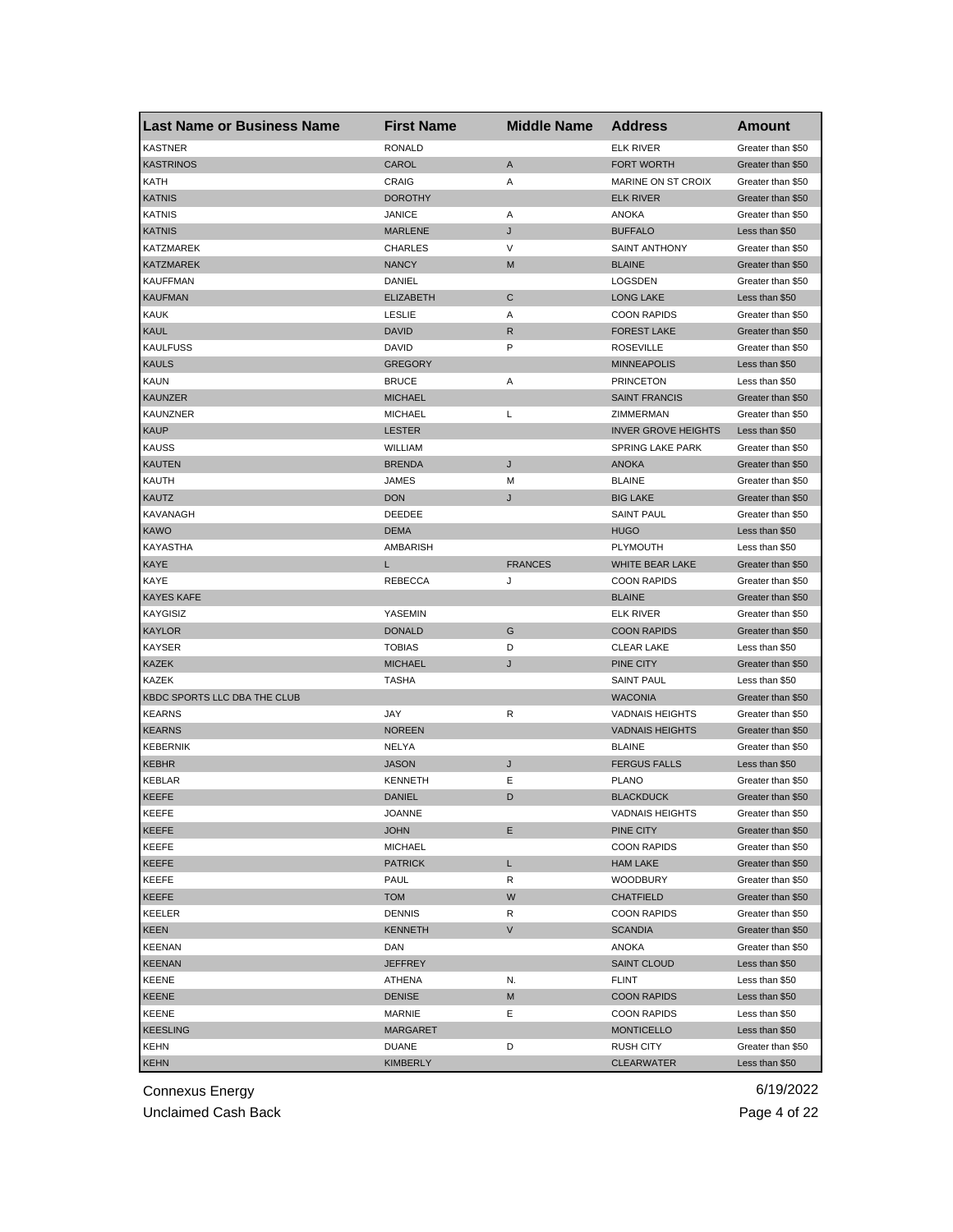| <b>Last Name or Business Name</b>     | <b>First Name</b> | <b>Middle Name</b> | <b>Address</b>         | <b>Amount</b>     |
|---------------------------------------|-------------------|--------------------|------------------------|-------------------|
| <b>KEHN MADELINE K</b><br>& PO BOX 72 |                   |                    | <b>HUGO</b>            | Less than \$50    |
| <b>KEHNER</b>                         | <b>KRISTOPHER</b> | J                  | <b>SAINT PAUL</b>      | Less than \$50    |
| <b>KEHOE</b>                          | <b>STEPHEN</b>    |                    | <b>ANOKA</b>           | Greater than \$50 |
| <b>KEHOE</b>                          | <b>STEVE</b>      |                    | <b>LINO LAKES</b>      | Greater than \$50 |
| KEHRBERG                              | <b>TODD</b>       | D                  | ANDOVER                | Greater than \$50 |
| KEIL                                  | <b>DENNIS</b>     | R                  | <b>CIRCLE PINES</b>    | Greater than \$50 |
| KEIL                                  | <b>MARY</b>       | Ε                  | <b>SAINT PAUL</b>      | Greater than \$50 |
| <b>KEIM</b>                           | JOSEPH            | F                  | <b>MINNEAPOLIS</b>     | Greater than \$50 |
| KEIM                                  | <b>THOMAS</b>     | J                  | <b>WYOMING</b>         | Greater than \$50 |
| <b>KEIS</b>                           | <b>JENNIFER</b>   | Е                  | <b>CHAMPLIN</b>        | Less than \$50    |
| KEITH                                 | <b>SHARON</b>     | Κ                  | <b>SAINT FRANCIS</b>   | Greater than \$50 |
| <b>KEKANA</b>                         | <b>LEBOGANG</b>   |                    | <b>COON RAPIDS</b>     | Less than \$50    |
| <b>KELLAR</b>                         | KEITH             | М                  | <b>BLAINE</b>          | Greater than \$50 |
| <b>KELLAR AUTO BODY</b>               |                   |                    | <b>HAM LAKE</b>        | Greater than \$50 |
| <b>KELLARS COLLISION CENTER</b>       |                   |                    | <b>HAM LAKE</b>        | Greater than \$50 |
| <b>KELLEHER</b>                       | <b>SHARON</b>     | Κ                  | <b>STACY</b>           | Less than \$50    |
| KELLEMS                               | <b>DEBRA</b>      | Г                  | LINO LAKES             | Less than \$50    |
| <b>KELLER</b>                         | <b>BARRY</b>      |                    | <b>MAPLE GROVE</b>     | Less than \$50    |
| <b>KELLER</b>                         | BETTY             | LOU                | <b>PRINCETON</b>       | Less than \$50    |
| <b>KELLER</b>                         | <b>CHERYL</b>     | G                  | ANDOVER                | Less than \$50    |
| <b>KELLER</b>                         | EDWARD            | F                  | <b>BLAINE</b>          | Greater than \$50 |
| <b>KELLER</b>                         | <b>JAMES</b>      | A                  | <b>WHITE BEAR LAKE</b> | Greater than \$50 |
| <b>KELLER</b>                         | JEANNE            | M                  | <b>COON RAPIDS</b>     | Greater than \$50 |
| KELLER                                | JOAN              |                    | <b>COON RAPIDS</b>     | Greater than \$50 |
| KELLER                                | KATHLEEN          | Υ                  | <b>ROSEMOUNT</b>       | Less than \$50    |
| <b>KELLER</b>                         | LARRY             | т                  | <b>MINNEAPOLIS</b>     | Greater than \$50 |
| <b>KELLER</b>                         | LINDA             |                    | <b>HAMBURG</b>         | Greater than \$50 |
| <b>KELLER</b>                         | <b>ORVILLE</b>    | G                  | <b>HAM LAKE</b>        | Greater than \$50 |
| <b>KELLER</b>                         | <b>RENEE</b>      | L                  | <b>FRIDLEY</b>         | Greater than \$50 |
| <b>KELLER</b>                         | <b>RICHARD</b>    | D                  | <b>ELK RIVER</b>       |                   |
|                                       |                   |                    | ZIMMERMAN              | Less than \$50    |
| <b>KELLER</b>                         | <b>VICKI</b>      | м<br>P             |                        | Less than \$50    |
| <b>KELLER</b>                         | WAYNE             |                    | <b>ELK RIVER</b>       | Greater than \$50 |
| <b>KELLER WILLIAMS</b>                |                   |                    | <b>ELK RIVER</b>       | Greater than \$50 |
| KELLERHALL                            | <b>ROBERT</b>     | Α                  | <b>FOREST LAKE</b>     | Greater than \$50 |
| KELLERMANN                            | <b>CURTIS</b>     | Г                  | <b>RAMSEY</b>          | Greater than \$50 |
| KELLERMANN                            | <b>DENNIS</b>     | L                  | <b>SAINT PAUL</b>      | Greater than \$50 |
| KELLERMANN                            | <b>GLORIA</b>     |                    | WHITE BEAR LAKE        | Greater than \$50 |
| <b>KELLEY</b>                         | <b>AGNES</b>      |                    | <b>SAINT PAUL</b>      | Greater than \$50 |
| KELLEY                                | <b>BRIAN</b>      | L                  | <b>PRINCETON</b>       | Greater than \$50 |
| <b>KELLEY</b>                         | CAROL             |                    | <b>CLOVIS</b>          | Greater than \$50 |
| KELLEY                                | <b>FLORENCE</b>   | L                  | SAINT PAUL             | Greater than \$50 |
| <b>KELLEY</b>                         | <b>JAN</b>        | M                  | RAMSEY                 | Greater than \$50 |
| KELLEY                                | MED               |                    | <b>COON RAPIDS</b>     | Greater than \$50 |
| KELLEY                                | <b>TIM</b>        |                    | <b>FLAGSTAFF</b>       | Greater than \$50 |
| KELLEY                                | TIM               | J                  | <b>STILLWATER</b>      | Less than \$50    |
| <b>KELLISON</b>                       | JAMES             | E                  | <b>PLYMOUTH</b>        | Less than \$50    |
| <b>KELLNER</b>                        | <b>CHRIS</b>      |                    | <b>WACONIA</b>         | Greater than \$50 |
| <b>KELLOGG</b>                        | <b>ALISSA</b>     |                    | <b>WOODBURY</b>        | Less than \$50    |
| KELLOGG                               | PHILLIP           | R                  | PLYMOUTH               | Greater than \$50 |
| <b>KELLOGG</b>                        | WILLIAM           | Е                  | <b>JANESVILLE</b>      | Greater than \$50 |
| KELLY                                 | <b>BRIAN</b>      | т                  | RAMSEY                 | Greater than \$50 |
| KELLY                                 | <b>DANIEL</b>     | M                  | <b>COON RAPIDS</b>     | Greater than \$50 |
| KELLY                                 | DAVID             |                    | SPRING LK PK           | Greater than \$50 |
| <b>KELLY</b>                          | DAVID             | С                  | RICE LAKE              | Greater than \$50 |
| KELLY                                 | DENNIS            | P                  | DAYTON                 | Greater than \$50 |
| <b>KELLY</b>                          | <b>JOHN</b>       | Τ                  | <b>ELK RIVER</b>       | Greater than \$50 |

Unclaimed Cash Back **Page 5 of 22**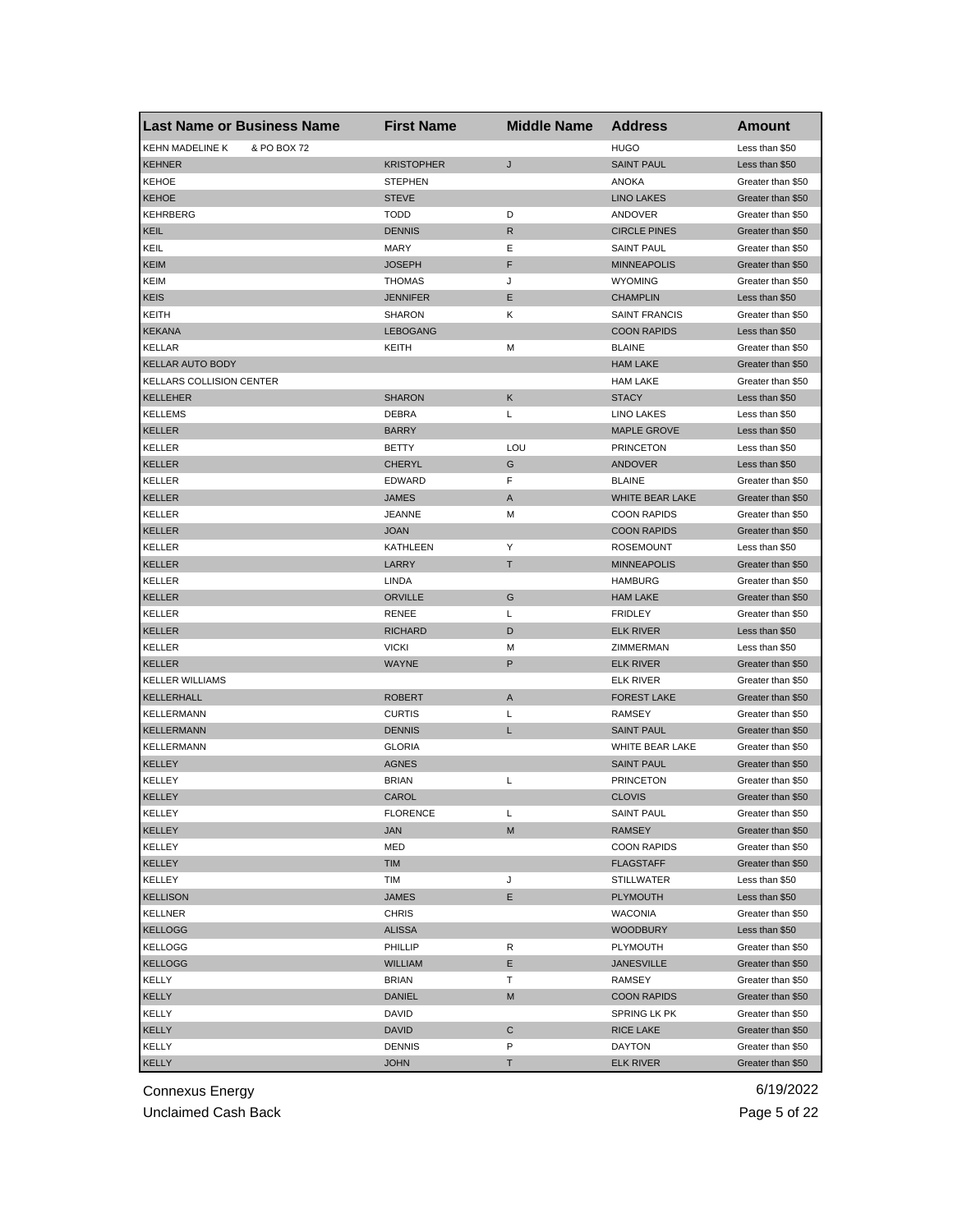| <b>Last Name or Business Name</b> | <b>First Name</b> | <b>Middle Name</b> | <b>Address</b>          | <b>Amount</b>     |
|-----------------------------------|-------------------|--------------------|-------------------------|-------------------|
| <b>KELLY</b>                      | JOY               |                    | <b>ISANTI</b>           | Less than \$50    |
| <b>KELLY</b>                      | <b>KEITH</b>      | R                  | <b>HAM LAKE</b>         | Greater than \$50 |
| KELLY                             | <b>PATRICK</b>    | Α                  | WHITE BEAR LAKE         | Greater than \$50 |
| KELLY                             | <b>PATRICK</b>    | J                  | <b>BIG LAKE</b>         | Greater than \$50 |
| KELLY                             | <b>PATRICK</b>    | L                  | <b>COON RAPIDS</b>      | Greater than \$50 |
| KELLY                             | <b>SALLY</b>      | <b>ANN</b>         | <b>MINNEAPOLIS</b>      | Less than \$50    |
| KELLY                             | <b>SCOTT</b>      | <b>RICHARD</b>     | CAMBRIDGE               | Greater than \$50 |
| KELLY                             | <b>SEAN</b>       | S                  | <b>CAPISTRANO BEACH</b> | Less than \$50    |
| KELLY                             | <b>STEPHEN</b>    | в                  | <b>CIRCLE PINES</b>     | Less than \$50    |
| <b>KELLY</b>                      | <b>VANONA</b>     |                    | <b>MINNEAPOLIS</b>      | Less than \$50    |
| KELLY                             | WILLIAM           | С                  | <b>WHITE BEAR LAKE</b>  | Greater than \$50 |
| <b>KELM</b>                       | <b>MARTIN</b>     | G                  | <b>BROOK PARK</b>       | Greater than \$50 |
| <b>KELNER</b>                     | <b>MICHAEL</b>    | L                  | ANDOVER                 | Greater than \$50 |
| <b>KELPER</b>                     | <b>GLORIANN</b>   | M                  | <b>MINNEAPOLIS</b>      | Less than \$50    |
| <b>KELSEY</b>                     | <b>TODD</b>       | J                  | PLYMOUTH                | Less than \$50    |
| <b>KELVIE</b>                     | <b>JOHN</b>       | D                  | <b>OAKDALE</b>          | Greater than \$50 |
| KEMAH                             | <b>DECONTEE</b>   |                    | <b>BLAINE</b>           | Less than \$50    |
| <b>KEMLING</b>                    | GARY              |                    | <b>CIRCLE PINES</b>     | Greater than \$50 |
| KEMP                              | LINDA             |                    | ELK RIVER               | Greater than \$50 |
| <b>KEMPE</b>                      | <b>RICHARD</b>    | A                  | <b>HARRIS</b>           | Greater than \$50 |
| <b>KEMPENICH</b>                  | <b>MARK</b>       | C                  | <b>SAINT FRANCIS</b>    | Less than \$50    |
| <b>KEMPT</b>                      | <b>JEFFREY</b>    |                    | <b>BLAINE</b>           | Greater than \$50 |
| <b>KENDALL</b>                    | GREG              | W                  | <b>COON RAPIDS</b>      | Less than \$50    |
| <b>KENDALL</b>                    | <b>JAY</b>        |                    | WHITE BEAR LK           | Greater than \$50 |
| <b>KENDRICK</b>                   | <b>STEVEN</b>     |                    | <b>MINNEAPOLIS</b>      | Greater than \$50 |
| <b>KENERSON</b>                   | <b>HAROLD</b>     | R                  | ANDOVER                 | Greater than \$50 |
| <b>KENEVAN</b>                    | <b>SHIRLEY</b>    |                    | <b>BLAINE</b>           | Less than \$50    |
| <b>KENKO INC</b>                  |                   |                    | <b>BLAINE</b>           | Greater than \$50 |
| <b>KENMIR</b>                     | <b>ROBERT</b>     | S                  | <b>SAINT FRANCIS</b>    | Greater than \$50 |
| <b>KENMIR</b>                     | <b>TAMMY</b>      |                    | <b>ANOKA</b>            | Greater than \$50 |
| <b>KENNARD</b>                    | EARL              | M                  | LITTLE CANADA           | Greater than \$50 |
| <b>KENNEDY</b>                    | <b>BERT</b>       | J                  | <b>COON RAPIDS</b>      | Greater than \$50 |
| <b>KENNEDY</b>                    | <b>COLMAN</b>     |                    | <b>CIRCLE PINES</b>     | Greater than \$50 |
| <b>KENNEDY</b>                    | <b>FRANCIS</b>    | D                  | <b>MAPLE GROVE</b>      | Greater than \$50 |
| KENNEDY                           | GREG              |                    | WHITE BEAR LAKE         | Greater than \$50 |
| <b>KENNEDY</b>                    | <b>JOHN</b>       | M                  | <b>WYOMING</b>          | Greater than \$50 |
| KENNEDY                           | <b>KAKUMA</b>     | н                  | <b>ISANTI</b>           | Greater than \$50 |
| <b>KENNEDY</b>                    | <b>MARK</b>       | J                  | <b>BROOKLYN PARK</b>    | Greater than \$50 |
| KENNEDY                           | <b>MICHAEL</b>    | J                  | <b>SAINT PAUL</b>       | Less than \$50    |
| <b>KENNEDY</b>                    | <b>PATRICK</b>    | A                  | <b>ISANTI</b>           | Greater than \$50 |
| KENNEDY*                          | RANDY             | т                  | TOPEKA                  | Greater than \$50 |
| <b>KENNELL</b>                    | JAMES             | R                  | <b>NEW BRIGHTON</b>     | Less than \$50    |
| <b>KENNEN</b>                     | <b>BERNARD</b>    | Α                  | <b>COON RAPIDS</b>      | Less than \$50    |
| <b>KENNEY</b>                     | <b>CHRIS</b>      |                    | ANOKA                   | Less than \$50    |
| <b>KENOW</b>                      | <b>DORIS</b>      |                    | <b>MINNEAPOLIS</b>      | Less than \$50    |
| <b>KENOW</b>                      | <b>LEONARD</b>    |                    | <b>PLYMOUTH</b>         | Greater than \$50 |
| KENROC DRYWALL SUPPLIES           |                   |                    | SASKATOON               | Greater than \$50 |
| <b>KENS RADIATOR SERVICE</b>      |                   |                    | <b>FOREST LAKE</b>      | Greater than \$50 |
| KENT                              | <b>CHRISTINE</b>  | Κ                  | <b>CANNON FALLS</b>     | Less than \$50    |
| KENT                              | <b>DENVER</b>     | L                  | <b>SAINT FRANCIS</b>    | Greater than \$50 |
| KENT                              | <b>DONALD</b>     | Е                  | MINNEAPOLIS             | Greater than \$50 |
| KENT                              | <b>DONALD</b>     | R                  | <b>ANOKA</b>            | Greater than \$50 |
| KENT                              | JAMES             | S                  | <b>BLAINE</b>           | Greater than \$50 |
| <b>KENT</b>                       | KRISTIN           |                    | ANDOVER                 | Greater than \$50 |
| KENT                              | S                 | J<br>JAMES         | <b>BROOKLYN CENTER</b>  | Greater than \$50 |
| <b>KENT</b>                       | <b>SIGFRED</b>    | E.                 | <b>COON RAPIDS</b>      | Greater than \$50 |
|                                   |                   |                    |                         |                   |

Unclaimed Cash Back **Page 6 of 22**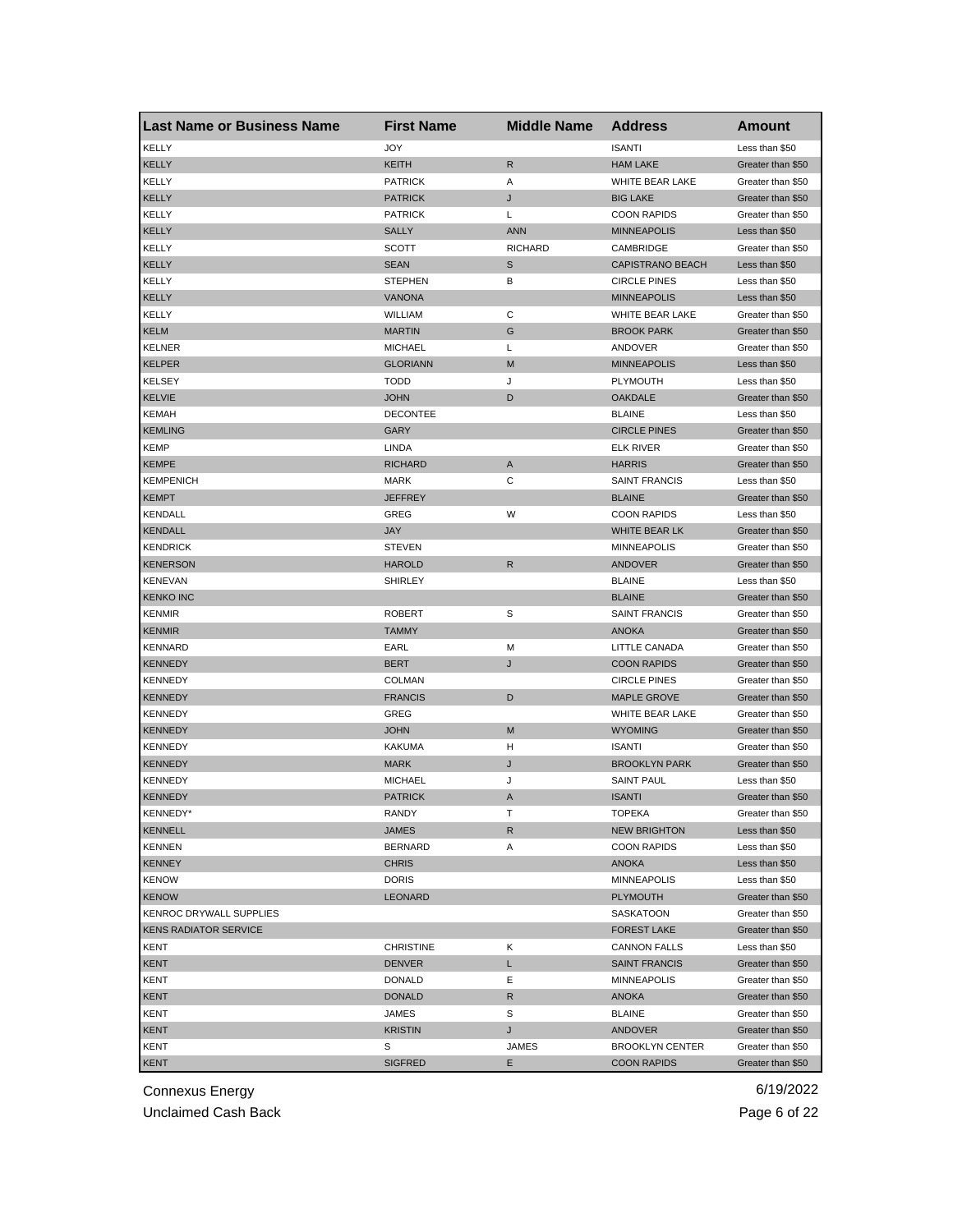| Last Name or Business Name         | <b>First Name</b>       | <b>Middle Name</b> | <b>Address</b>                           | Amount                                 |
|------------------------------------|-------------------------|--------------------|------------------------------------------|----------------------------------------|
| KENTUCKY FRIED CHICKEN #Y323076    |                         |                    | <b>COON RAPIDS</b>                       | Greater than \$50                      |
| <b>KENYON</b>                      | <b>KAREN</b>            | S                  | <b>ANDOVER</b>                           | Less than \$50                         |
| <b>KEOCHER</b>                     | <b>JACKIE</b>           | Α                  | <b>MINNEAPOLIS</b>                       | Less than \$50                         |
| <b>KEPKA</b>                       | <b>KATHY</b>            |                    | <b>CIRCLE PINES</b>                      | Greater than \$50                      |
| <b>KERANEN</b>                     | <b>HAROLD</b>           | н                  | <b>CAVE CREEK</b>                        | Less than \$50                         |
| <b>KERFELD</b>                     | <b>ALLAN</b>            |                    | <b>COON RAPIDS</b>                       | Greater than \$50                      |
| <b>KERL</b>                        | <b>THOMAS</b>           | J                  | <b>SAINT PAUL</b>                        | Greater than \$50                      |
| <b>KERLING</b>                     | <b>CHERYL</b>           | L                  | <b>WYOMING</b>                           | Greater than \$50                      |
| <b>KERN</b>                        | <b>BRADLEY</b>          | J                  | <b>MINNETONKA</b>                        | Greater than \$50                      |
| <b>KERN</b>                        | <b>DARREN</b>           | J                  | <b>BLAINE</b>                            | Greater than \$50                      |
| <b>KERN</b>                        | <b>KENNETH</b>          |                    | <b>OLGILVIE</b>                          | Less than \$50                         |
| <b>KERN</b>                        | <b>NANCY</b>            | T                  | <b>EAST BETHEL</b>                       | Less than \$50                         |
| <b>KERR</b>                        | <b>ALESIA</b>           | N                  | <b>MAPLE GROVE</b>                       | Greater than \$50                      |
| <b>KERR</b>                        | <b>PATRICIA</b>         | D                  | <b>NORTH BRANCH</b>                      | Greater than \$50                      |
| <b>KERR</b>                        | RAYMOND                 | R                  | WHITE BEAR LAKE                          | Less than \$50                         |
| <b>KERR</b>                        | <b>RODGER</b>           |                    | <b>CEDAR</b>                             | Less than \$50                         |
| <b>KERRICK</b>                     | <b>CYNTHIA</b>          | L                  | <b>ELK RIVER</b>                         | Less than \$50                         |
| <b>KERSHAW</b>                     | <b>JEFFREY</b>          | Е                  | <b>DULUTH</b>                            | Greater than \$50                      |
| <b>KERSTEN</b>                     | <b>SCOTT</b>            | R                  | <b>HUGO</b>                              | Less than \$50                         |
| <b>KERSTING</b>                    | <b>DAVID</b>            | P                  | <b>COON RAPIDS</b>                       | Greater than \$50                      |
| <b>KESKE</b>                       | <b>THOMAS</b>           | J                  | <b>MONTICELLO</b>                        | Greater than \$50                      |
| <b>KESKITALO</b>                   | <b>DUANE</b>            | W                  | <b>ANOKA</b>                             | Greater than \$50                      |
| <b>KESLER</b>                      | <b>DIANNA</b>           | Κ                  | <b>BLOOMINGTON</b>                       | Greater than \$50                      |
| <b>KESSEL</b>                      | <b>GERHARD</b>          | J                  | <b>BLAINE</b>                            | Less than \$50                         |
| <b>KESSEL</b>                      | <b>RANDY</b>            | Α                  | <b>RUSS CITY</b>                         | Less than \$50                         |
| <b>KESSLER</b>                     | <b>ANTHONY</b>          |                    | <b>BROOKLYN CENTER</b>                   | Greater than \$50                      |
| <b>KESSLER</b>                     | <b>GLENN</b>            | F                  | <b>COON RAPIDS</b>                       | Greater than \$50                      |
| <b>KESSLER</b>                     | <b>JEFF</b>             | Τ                  | <b>ANDOVER</b>                           | Greater than \$50                      |
| <b>KESSLER</b>                     | <b>PAUL</b>             |                    | ANDOVER                                  | Less than \$50                         |
| <b>KETCHUM</b>                     | <b>WILLIAM</b>          |                    | ZIMMERMAN                                | Less than \$50                         |
| <b>KETCHUM</b>                     | <b>WILLIAM</b>          |                    | <b>HERMANTOWN</b>                        | Greater than \$50                      |
| <b>KETTER</b>                      | <b>MICHAEL</b>          | A                  | <b>ANOKA</b>                             | Less than \$50                         |
| KETTLER                            | <b>RICHARD</b>          |                    | <b>SHOREVIEW</b>                         | Greater than \$50                      |
| <b>KETTNER</b>                     | <b>KURT</b>             | J                  | <b>BROOKLYN PARK</b>                     | Greater than \$50                      |
| KETZ                               | <b>DIANE</b>            |                    | LORETTO                                  | Greater than \$50                      |
| <b>KETZ</b>                        | <b>WILLIAM</b>          | G                  | <b>CHIPPEWA FLS</b>                      | Greater than \$50                      |
|                                    | <b>MARGARET</b>         |                    | <b>COON RAPIDS</b>                       | Less than \$50                         |
| <b>KEULTJES</b><br><b>KEULTJES</b> | <b>SHANNAN</b>          | R                  | <b>ANDOVER</b>                           | Greater than \$50                      |
| KEVIN SNYDER CONST INC*            |                         |                    | <b>ISANTI</b>                            | Greater than \$50                      |
| <b>KEY AIR TWINCITIES</b>          |                         |                    | <b>BLAINE</b>                            | Greater than \$50                      |
|                                    |                         | D                  |                                          |                                        |
| KEYS<br><b>KEZAR</b>               | <b>GREGORY</b><br>KEITH |                    | <b>COON RAPIDS</b><br><b>COON RAPIDS</b> | Greater than \$50<br>Greater than \$50 |
|                                    | <b>MOHAMED</b>          |                    |                                          |                                        |
| KHALIL                             | <b>AISHA</b>            |                    | CAMBRIDGE                                | Less than \$50                         |
| <b>KHAN</b>                        |                         | Α                  | <b>SAINT CLOUD</b>                       | Less than \$50                         |
| <b>KHAN</b>                        | NADIYA                  |                    | <b>MINNEAPOLIS</b>                       | Less than \$50                         |
| <b>KHAN</b>                        | <b>NAIM</b>             | Α                  | <b>COON RAPIDS</b>                       | Greater than \$50                      |
| KHANG                              | CHAO                    |                    | MILWAUKEE                                | Greater than \$50                      |
| <b>KHANG</b>                       | <b>LUCKY</b>            |                    | <b>SAINT PAUL</b>                        | Less than \$50                         |
| <b>KHOURY</b>                      | <b>ELIAS</b>            | Α                  | MAPLE GROVE                              | Less than \$50                         |
| KIAGE                              | <b>JENNIFER</b>         |                    | ANOKA                                    | Less than \$50                         |
| KIBLER                             | WAYNE                   | L                  | <b>BLAINE</b>                            | Greater than \$50                      |
| <b>KICHLER</b>                     | <b>ALLEN</b>            | W                  | <b>PRINCETON</b>                         | Less than \$50                         |
| KIDD                               | DANA                    | Ε                  | ELK RIVER                                | Less than \$50                         |
| <b>KIDS</b>                        | <b>KREATIVE</b>         | <b>KARE</b>        | <b>CIRCLE PINES</b>                      | Greater than \$50                      |
| <b>KIDS</b>                        | <b>KREATIVE</b>         | KARE               | LINO LAKES                               | Greater than \$50                      |
| KIDS ARE REALLY SPECIAL CHILD CARE |                         |                    | <b>COON RAPIDS</b>                       | Greater than \$50                      |

Unclaimed Cash Back **Page 7 of 22**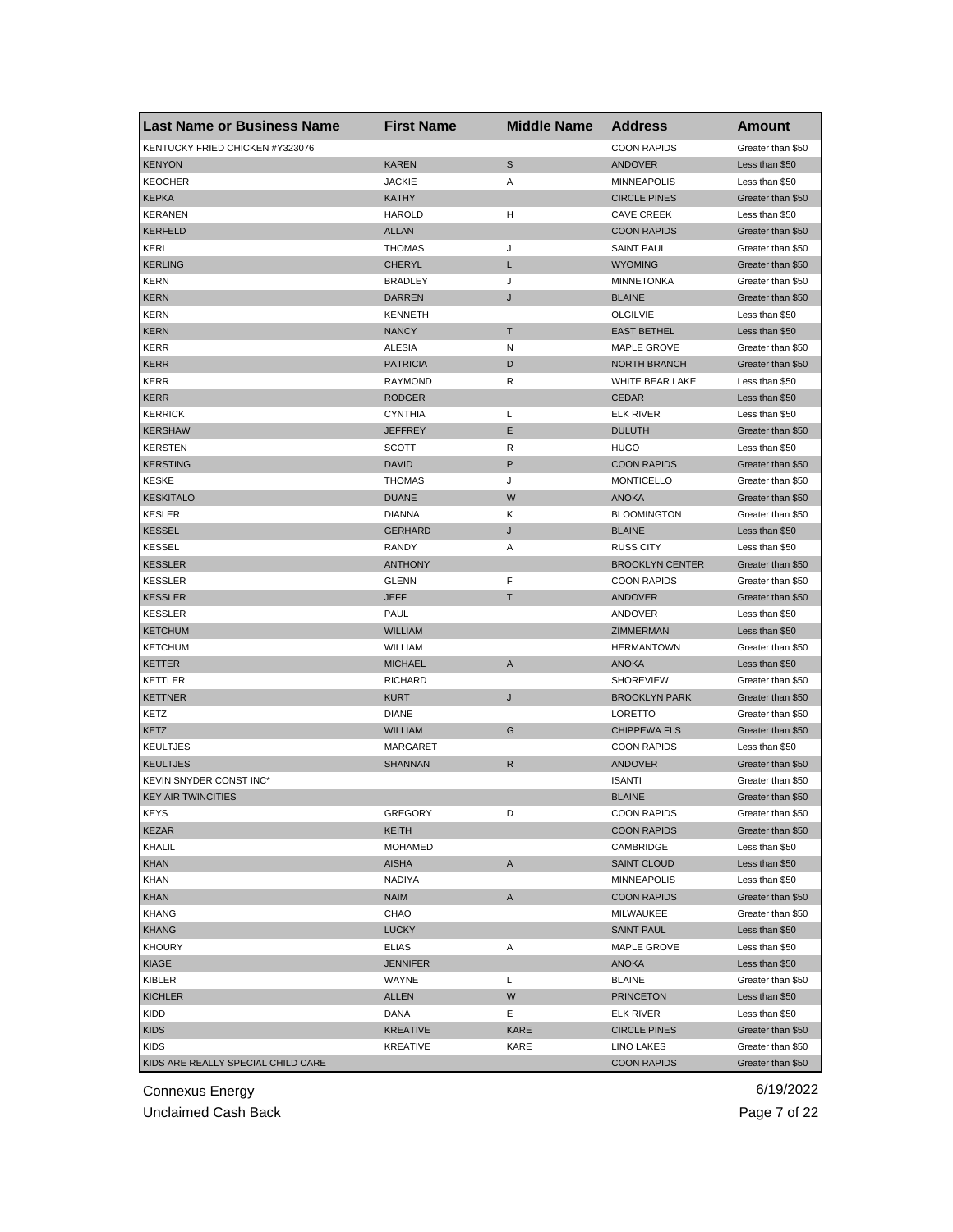| <b>Last Name or Business Name</b> | <b>First Name</b> | <b>Middle Name</b> | <b>Address</b>        | Amount                              |
|-----------------------------------|-------------------|--------------------|-----------------------|-------------------------------------|
| KIDS CENTRAL DAYCARE              |                   |                    | <b>SAINT FRANCIS</b>  | Less than \$50                      |
| KIDS WILL BE KIDS INC             |                   |                    | <b>EAGAN</b>          | Greater than \$50                   |
| KIEFAT                            | <b>LISA</b>       | Α                  | <b>COON RAPIDS</b>    | Greater than \$50                   |
| <b>KIEFFER</b>                    | AMY               |                    | <b>CENTERVILLE</b>    | Less than \$50                      |
| KIEHL                             | <b>STEVE</b>      | Α                  | <b>COON RAPIDS</b>    | Greater than \$50                   |
| KIEL                              | AMY               |                    | <b>RAMSEY</b>         | Less than \$50                      |
| KIEL                              | <b>DONALD</b>     | Г                  | ANDOVER               | Greater than \$50                   |
| <b>KIELY</b>                      | <b>KEVIN</b>      | M                  | <b>BLAINE</b>         | Greater than \$50                   |
| KIELY                             | <b>ROBERT</b>     | С                  | <b>HARTLAND</b>       | Greater than \$50                   |
| <b>KIESNER</b>                    | <b>THOMAS</b>     | J                  | <b>WESTMINSTER</b>    | Greater than \$50                   |
| KIGER                             | <b>GREGORY</b>    | Α                  | <b>MAPLE GROVE</b>    | Greater than \$50                   |
| <b>KIGER</b>                      | <b>JAMES</b>      | Τ                  | <b>HUGO</b>           | Less than \$50                      |
| <b>KIHSLINGER</b>                 | <b>JOHN</b>       | R                  | ANOKA                 | Greater than \$50                   |
| <b>KILBO</b>                      | <b>DAVID</b>      | Ε                  | <b>MINNEAPOLIS</b>    | Greater than \$50                   |
| KILBY                             | <b>ROBYN</b>      | κ                  | <b>FULLERTON</b>      | Greater than \$50                   |
| <b>KILIAN</b>                     | <b>MIKE</b>       |                    | <b>ELGIN</b>          | Greater than \$50                   |
| KILLEEN                           | KATHLEEN          |                    | <b>CLEARWATER</b>     | Greater than \$50                   |
| <b>KILLIAN</b>                    | <b>BARRY</b>      | C                  | <b>BALSAM LAKE</b>    | Greater than \$50                   |
| <b>KILLMER</b>                    | <b>RUSSELL</b>    |                    | <b>MINNEAPOLIS</b>    | Greater than \$50                   |
| <b>KILOW</b>                      | <b>TIMOTHY</b>    |                    | <b>HOPKINS</b>        | Less than \$50                      |
| <b>KILTON</b>                     | AMANDA            | Г                  | SOUTH SAINT PAUL      | Greater than \$50                   |
| <b>KIM</b>                        | <b>WONTAI</b>     |                    | <b>LITTLE CANADA</b>  | Less than \$50                      |
| KIM                               | YOUN              | н                  | <b>SAINT PAUL</b>     | Greater than \$50                   |
| KIM                               | YOUNG             | S                  | <b>ROSEVILLE</b>      | Greater than \$50                   |
| <b>KIMGOINA</b>                   | PETER             |                    | <b>MINNEAPOLIS</b>    | Less than \$50                      |
| <b>KIMMER</b>                     | <b>LISA</b>       | Α                  | <b>MONTICELLO</b>     | Greater than \$50                   |
| <b>KIMMER</b>                     | <b>RICK</b>       |                    | <b>MONTICELLO</b>     | Less than \$50                      |
| <b>KINARD</b>                     | <b>LINDSEY</b>    | Г                  | <b>COON RAPIDS</b>    | Less than \$50                      |
| <b>KINAS</b>                      | <b>LEONE</b>      | в                  | WHITE BEAR LAKE       | Greater than \$50                   |
| <b>KINCAID</b>                    | <b>PATRICIA</b>   | Α                  | <b>CRYSTAL</b>        | Greater than \$50                   |
| <b>KINDBERG</b>                   | KATHY             |                    | <b>ROSEVILLE</b>      | Less than \$50                      |
| KINDER KOLLEGE INC                |                   |                    | <b>GOLDEN VALLEY</b>  | Greater than \$50                   |
| <b>KINDSETH</b>                   | KATIE             | М                  | <b>ISANTI</b>         | Less than \$50                      |
| <b>KINDSETH</b>                   | <b>MICHAEL</b>    | J                  | <b>BETHEL</b>         | Greater than \$50                   |
| <b>KINDT</b>                      | RANDY             | Г                  | <b>ANOKA</b>          | Greater than \$50                   |
| <b>KINDVALL</b>                   | <b>JOSIE</b>      |                    | <b>CEDAR</b>          | Greater than \$50                   |
|                                   | <b>BRENDA</b>     | LEA                | <b>ROSEVILLE</b>      |                                     |
| KING                              |                   |                    |                       | Less than \$50                      |
| <b>KING</b>                       | <b>BRYAN</b>      | J<br>W             | <b>BLAINE</b>         | Less than \$50<br>Greater than \$50 |
| <b>KING</b>                       | <b>DENNIS</b>     | M                  | ANDOVER               |                                     |
| <b>KING</b>                       | <b>DWIGHT</b>     |                    | <b>COON RAPIDS</b>    | Greater than \$50                   |
| <b>KING</b>                       | <b>EUGENE</b>     | Г                  | WESLACO               | Greater than \$50                   |
| <b>KING</b>                       | GARY              | R                  | <b>LESTER PRAIRIE</b> | Greater than \$50<br>Less than \$50 |
| <b>KING</b>                       | <b>JASON</b>      | S                  | <b>FRIDLEY</b>        |                                     |
| <b>KING</b>                       | <b>JESSE</b>      | W                  | <b>COON RAPIDS</b>    | Greater than \$50                   |
| <b>KING</b>                       | JUDY              | Α                  | <b>ELK RIVER</b>      | Less than \$50                      |
| <b>KING</b>                       | <b>KEVIN</b>      | J                  | <b>GOLDEN VALLEY</b>  | Greater than \$50                   |
| <b>KING</b>                       | MARY              | Г                  | <b>BETHEL</b>         | Less than \$50                      |
| <b>KING</b>                       | <b>MIKE</b>       |                    | <b>BECKER</b>         | Less than \$50                      |
| <b>KING</b>                       | NINA              |                    | MINNEAPOLIS           | Greater than \$50                   |
| <b>KING</b>                       | <b>PEGGY</b>      |                    | <b>ELK RIVER</b>      | Greater than \$50                   |
| <b>KING</b>                       | PHILLIP           | R                  | WINDSOR HEIGHTS       | Less than \$50                      |
| <b>KING</b>                       | REX               | M                  | SPRING VALLEY         | Greater than \$50                   |
| <b>KING</b>                       | <b>ROBERT</b>     | S                  | <b>COON RAPIDS</b>    | Greater than \$50                   |
| <b>KING</b>                       | <b>STEVE</b>      | A                  | CEDAR                 | Greater than \$50                   |
| <b>KING</b>                       | <b>TAMMY</b>      | М                  | <b>MINNEAPOLIS</b>    | Less than \$50                      |
| <b>KING</b>                       | <b>TIMOTHY</b>    | С                  | <b>BLAINE</b>         | Greater than \$50                   |

Unclaimed Cash Back **Page 8 of 22**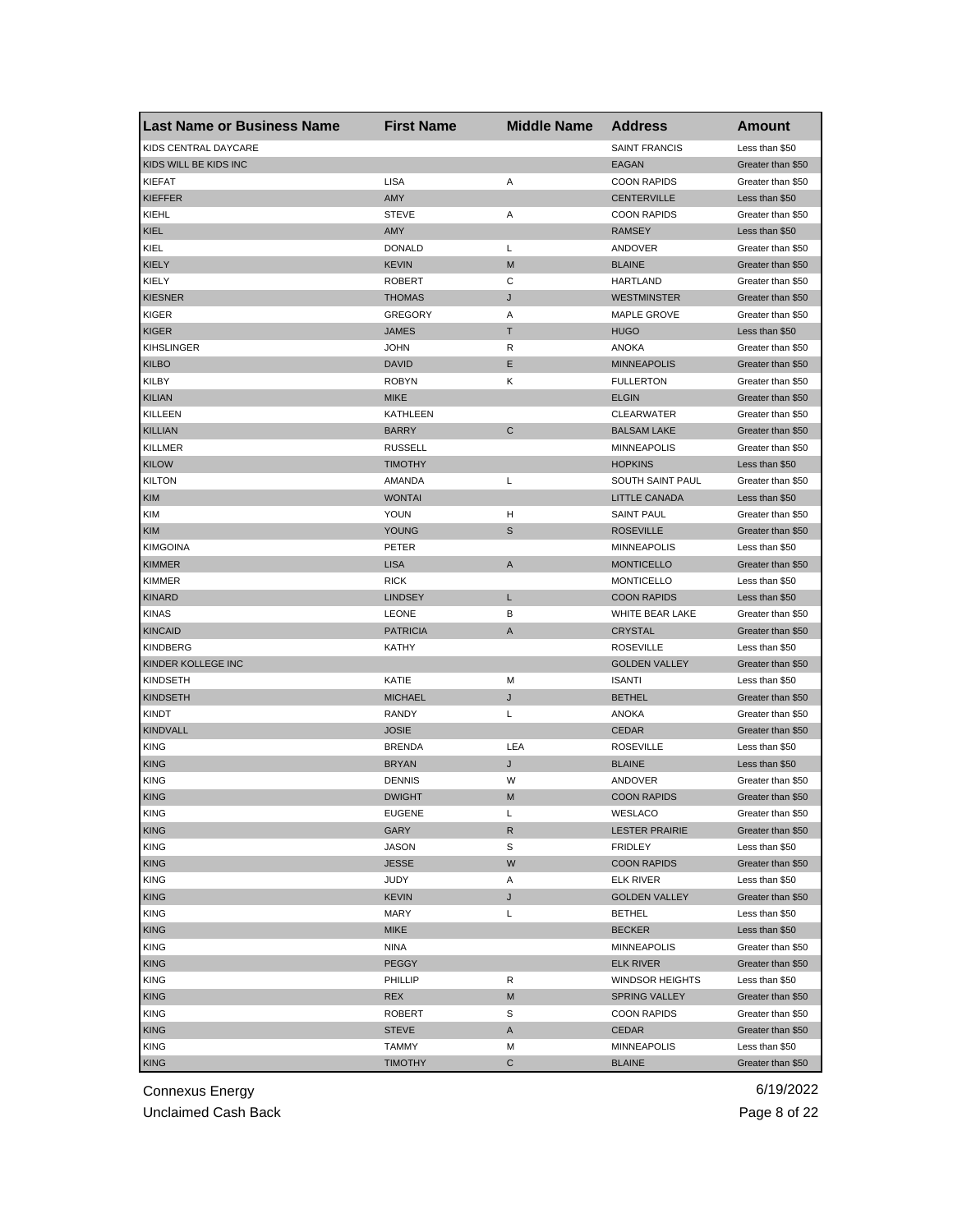| <b>Last Name or Business Name</b> | <b>First Name</b> | <b>Middle Name</b> | <b>Address</b>         | Amount            |
|-----------------------------------|-------------------|--------------------|------------------------|-------------------|
| <b>KING</b>                       | WAYNE             | Е                  | CEDAR                  | Greater than \$50 |
| <b>KINGFISHER</b>                 | <b>JOHN</b>       | A                  | <b>COON RAPIDS</b>     | Greater than \$50 |
| <b>KINGFISHER</b>                 | SANDRA            | LEE                | <b>MINNEAPOLIS</b>     | Less than \$50    |
| <b>KINGHORN</b>                   | <b>ROBERT</b>     | J                  | <b>TERRYTOWN</b>       | Greater than \$50 |
| <b>KINGSBURY</b>                  | JAMES             |                    | <b>COON RAPIDS</b>     | Less than \$50    |
| <b>KINGSBURY</b>                  | <b>JAMES</b>      | W                  | <b>WYOMING</b>         | Greater than \$50 |
| KINGSWOOD ENTERPRISES LLC.        |                   |                    | <b>CIRCLE PINES</b>    | Less than \$50    |
| <b>KINIKIN</b>                    | <b>MORRIS</b>     | R                  | <b>MINNEAPOLIS</b>     | Less than \$50    |
| <b>KINNAMON</b>                   | <b>DENNIS</b>     | н                  | CEDAR                  | Greater than \$50 |
| <b>KINNEBERG</b>                  | <b>RONDA</b>      | L                  | <b>MINNEAPOLIS</b>     | Greater than \$50 |
| <b>KINNEY</b>                     | <b>FRANK</b>      | W                  | <b>EXCELSIOR</b>       | Less than \$50    |
| <b>KINNEY</b>                     | <b>SUSAN</b>      | L                  | <b>BIG LAKE</b>        | Less than \$50    |
| <b>KINNUNEN</b>                   | <b>LESLIE</b>     |                    | CEDAR                  | Greater than \$50 |
| <b>KINSER</b>                     | <b>ALICE</b>      | п                  | ZIMMERMAN              | Greater than \$50 |
| <b>KINSKY</b>                     | <b>PATRICIA</b>   | J                  | <b>EXCELSIOR</b>       | Less than \$50    |
| <b>KINTARO INC</b>                |                   |                    | <b>COON RAPIDS</b>     | Less than \$50    |
| <b>KIPKA</b>                      | ALLEN             | J                  | <b>CIRCLE PINES</b>    | Greater than \$50 |
| <b>KIRBERGER</b>                  | <b>ALAN</b>       | C                  | <b>ANOKA</b>           | Less than \$50    |
| KIRBERGER PAINTING INC            |                   |                    | <b>FRIDLEY</b>         | Greater than \$50 |
| <b>KIRBY</b>                      | <b>PATRICK</b>    | J                  | <b>SAINT FRANCIS</b>   | Greater than \$50 |
| <b>KIRCH</b>                      | RAY               | J                  | <b>HAM LAKE</b>        | Greater than \$50 |
| <b>KIRCHNER</b>                   | <b>JEFFREY</b>    |                    | <b>ANDOVER</b>         | Greater than \$50 |
| <b>KIRCKOF</b>                    | <b>MARY</b>       | Г                  | CEDAR                  | Greater than \$50 |
| <b>KIRK</b>                       | <b>JONATHAN</b>   | Κ                  | <b>NEW HOPE</b>        | Greater than \$50 |
| KIRKEVOLD                         | <b>KERMIT</b>     | Κ                  | <b>ANOKA</b>           | Greater than \$50 |
| <b>KIRKEVOLD</b>                  | <b>KERMIT</b>     | Κ                  | <b>WYOMING</b>         | Greater than \$50 |
| <b>KIRKMAN</b>                    | MARTYN            | R                  | CAMBRIDGE              | Less than \$50    |
| <b>KIRKWOLD</b>                   | <b>DAVID</b>      |                    | <b>COOK</b>            | Less than \$50    |
| <b>KIRSCH</b>                     | ALLEN             | R                  | <b>COON RAPIDS</b>     | Greater than \$50 |
| <b>KIRSCH</b>                     | <b>TERESA</b>     | Ε                  | <b>SAINT PAUL</b>      | Less than \$50    |
| <b>KIRSCHENMANN</b>               | LISA              |                    | <b>COON RAPIDS</b>     | Greater than \$50 |
| <b>KIRSCHNER</b>                  | <b>GENE</b>       | M                  | <b>MINNEAPOLIS</b>     | Greater than \$50 |
| KIRVELAY                          | WILLIAM           | C                  | <b>MINNEAPOLIS</b>     | Less than \$50    |
| <b>KISH</b>                       | LAURIE            | Α                  | <b>CUPERTINO</b>       | Greater than \$50 |
| <b>KISLER</b>                     | <b>CHARLES</b>    | Г                  | <b>ANOKA</b>           | Greater than \$50 |
| <b>KISLER</b>                     | <b>TODD</b>       | C                  | <b>BLAINE</b>          | Greater than \$50 |
| <b>KISNER</b>                     | <b>ALLYSON</b>    |                    | <b>BUFFALO</b>         | Less than \$50    |
| <b>KISNER</b>                     | <b>TIMOTHY</b>    | J                  | <b>BROOKLYN CENTER</b> | Less than \$50    |
| <b>KISOR</b>                      | DEBRA             | Α                  | <b>ELK RIVER</b>       | Less than \$50    |
| <b>KISSEE</b>                     | <b>RALPH</b>      | M                  | <b>ORLANDO</b>         | Greater than \$50 |
| <b>KISSNER</b>                    | KEISHA            |                    | ANOKA                  | Less than \$50    |
| <b>KISTER</b>                     | JEREMY            |                    | <b>ROBBINSDALE</b>     | Greater than \$50 |
| <b>KITNER</b>                     | <b>STEVEN</b>     | D                  | <b>BLAINE</b>          | Greater than \$50 |
| <b>KITTELSON</b>                  | CRAIG             | A                  | <b>FRIDLEY</b>         | Greater than \$50 |
| KITTELSON                         | DAVID             | Е                  | <b>NEW LONDON</b>      | Greater than \$50 |
| <b>KITTELSON</b>                  | <b>STEVE</b>      |                    | <b>MINNEAPOLIS</b>     | Greater than \$50 |
| KITTELSON                         | TANYA             |                    | <b>MINNEAPOLIS</b>     | Less than \$50    |
| <b>KITTLESON</b>                  | <b>DANIEL</b>     |                    | <b>MIDDLETON</b>       | Greater than \$50 |
| KITTLESON                         | LISA              | М                  | <b>BLAINE</b>          | Greater than \$50 |
| <b>KITTLESON</b>                  | <b>STEVEN</b>     |                    | <b>SAINT PAUL PARK</b> | Greater than \$50 |
|                                   | <b>PATRICK</b>    |                    |                        | Greater than \$50 |
| KITTRIDGE                         |                   | Α                  | MINNEAPOLIS            |                   |
| <b>KITZMAN</b>                    | KEVIN             | J                  | <b>BIG LAKE</b>        | Greater than \$50 |
| KITZMAN                           | <b>VICTOR</b>     | В                  | <b>PRINCETON</b>       | Greater than \$50 |
| <b>KITZROW</b>                    | <b>RICHARD</b>    | A                  | <b>COON RAPIDS</b>     | Greater than \$50 |
| KIVISTO                           | STEVE             |                    | <b>PRINCETON</b>       | Less than \$50    |
| <b>KJELGAARD</b>                  | <b>RICHARD</b>    | В                  | <b>WYOMING</b>         | Greater than \$50 |

Unclaimed Cash Back **Page 9 of 22**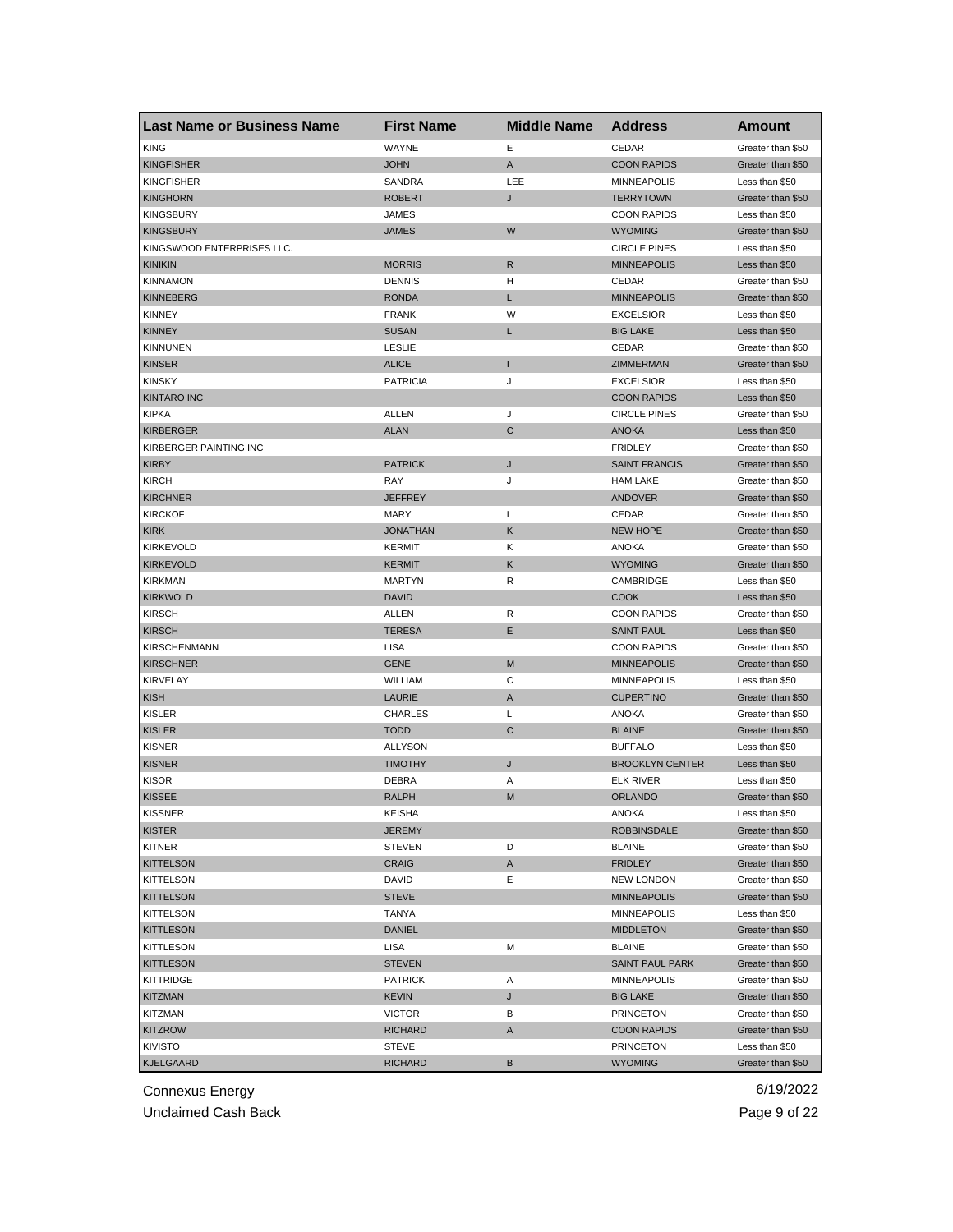|                                    | <b>Last Name or Business Name</b> | <b>First Name</b>               | <b>Middle Name</b> | <b>Address</b>         | Amount                           |
|------------------------------------|-----------------------------------|---------------------------------|--------------------|------------------------|----------------------------------|
| KJELLBERG                          |                                   | <b>JUSTIN</b>                   |                    | <b>SAINT PAUL</b>      | Less than \$50                   |
| <b>KJELSTAD</b>                    |                                   | <b>JON</b>                      |                    | <b>CHAMPLIN</b>        | Greater than \$50                |
| <b>KJELSTRUP</b>                   |                                   | <b>THOMAS</b>                   |                    | CEDAR                  | Greater than \$50                |
| <b>KJELVIK</b>                     |                                   | <b>SCOTT</b>                    | Α                  | <b>MINNEAPOLIS</b>     | Less than \$50                   |
| <b>KJENSTAD</b>                    |                                   | DANIEL                          | P                  | <b>WYOMING</b>         | Greater than \$50                |
| KJH INVESTMENTS LLC                |                                   |                                 |                    | <b>CIRCLE PINES</b>    | Less than \$50                   |
| <b>KJORNESS</b>                    |                                   | <b>TRAVIS</b>                   | Α                  | <b>MOORHEAD</b>        | Greater than \$50                |
| <b>KJORSTAD</b>                    |                                   | <b>JUDY</b>                     | A                  | <b>BECKER</b>          | Less than \$50                   |
| KLABECHEK                          |                                   | KELLY                           |                    | ZIMMERMAN              | Less than \$50                   |
| <b>KLABECHEK</b>                   |                                   | <b>SARA</b>                     |                    | <b>COON RAPIDS</b>     | Less than \$50                   |
| <b>KLABUNDE</b>                    |                                   | <b>CONNIE</b>                   |                    | <b>COON RAPIDS</b>     | Greater than \$50                |
| <b>KLABUNDE</b>                    |                                   | <b>CONNIE</b>                   | M                  | <b>ROCKFORD</b>        | Greater than \$50                |
| KLANDERUD                          |                                   | <b>JACK</b>                     |                    | <b>SAINT FRANCIS</b>   | Greater than \$50                |
| <b>KLANG</b>                       |                                   | KELLY                           | т                  | <b>COON RAPIDS</b>     | Less than \$50                   |
| <b>KLAPMEIER</b>                   |                                   | <b>SUZANNE</b>                  | S                  | <b>RIO RANCHO</b>      | Less than \$50                   |
| <b>KLAPPERICH</b>                  |                                   | <b>NADER</b>                    |                    | <b>MINNETONKA</b>      | Less than \$50                   |
| <b>KLAPPERICK</b>                  |                                   | <b>ANTHONY</b>                  |                    | <b>BIG LAKE</b>        | Less than \$50                   |
| <b>KLAPPERICK</b>                  |                                   | <b>THOMAS</b>                   |                    | <b>ROBBINSDALE</b>     | Greater than \$50                |
| KLARENBEEK                         |                                   | ARLEN                           | <b>JOE</b>         | <b>BLAINE</b>          | Less than \$50                   |
| <b>KLARICH</b>                     |                                   | <b>JEFF</b>                     |                    | <b>STILLWATER</b>      | Less than \$50                   |
| <b>KLASEUS</b>                     |                                   | <b>HOLLY</b>                    |                    | <b>WHITE BEAR LAKE</b> | Less than \$50                   |
| <b>KLASON</b>                      |                                   | <b>RICHARD</b>                  | W                  | <b>MINNEAPOLIS</b>     | Less than \$50                   |
| <b>KLASONS</b>                     |                                   | <b>JOHN</b>                     | J                  | <b>COON RAPIDS</b>     | Greater than \$50                |
| <b>KLATT</b>                       |                                   | <b>CURT</b>                     |                    | <b>MOUND</b>           | Greater than \$50                |
| KLATT                              |                                   | <b>MARILYN</b>                  | $\mathbf{I}$       | ALMELUND               | Greater than \$50                |
| <b>KLATT</b>                       |                                   | RICHARD                         | J                  | <b>SAINT FRANCIS</b>   | Greater than \$50                |
| KLAUSMANN                          |                                   | <b>JOYCE</b>                    |                    | <b>MINNEAPOLIS</b>     | Less than \$50                   |
| <b>KLAUSTERMEIER</b>               |                                   | <b>BROTHERS</b>                 |                    | <b>PRINCETON</b>       | Greater than \$50                |
| KLEBE                              |                                   | CRAIG                           |                    | KELLER                 | Greater than \$50                |
| <b>KLEIDON</b>                     |                                   | KATHLEEN                        | M                  | <b>AZLE</b>            | Less than \$50                   |
| <b>KLEIN</b>                       |                                   | ALLEN                           |                    | <b>COON RAPIDS</b>     | Greater than \$50                |
| <b>KLEIN</b>                       |                                   | <b>BARBARA</b>                  |                    | <b>ANOKA</b>           | Less than \$50                   |
| KLEIN                              |                                   | <b>COLLETTE</b>                 | R                  | ZIMMERMAN              | Greater than \$50                |
| <b>KLEIN</b>                       |                                   | DALE                            | P                  | <b>HAM LAKE</b>        | Greater than \$50                |
| <b>KLEIN</b>                       |                                   | <b>JEFFREY</b>                  | G                  | THE VILLAGES           | Greater than \$50                |
| <b>KLEIN</b>                       |                                   | <b>JILL</b>                     | M                  | <b>MINNEAPOLIS</b>     | Less than \$50                   |
| KLEIN                              |                                   | <b>JOSEPH</b>                   | J                  | <b>COON RAPIDS</b>     | Greater than \$50                |
| <b>KLEIN</b>                       |                                   | <b>KIM</b>                      | т                  | <b>CIRCLE PINES</b>    | Greater than \$50                |
| <b>KLEIN</b>                       |                                   | LANCE                           | Α                  | <b>HOPKINS</b>         | Greater than \$50                |
| <b>KLEIN</b>                       |                                   | <b>LANSON</b>                   | Τ                  | <b>VADNAIS HEIGHTS</b> | Less than \$50                   |
| <b>KLEIN</b>                       |                                   | MATHIAS                         |                    | <b>ROSEMOUNT</b>       | Greater than \$50                |
| <b>KLEIN LANCE A</b>               | & BROWN TAMMY                     |                                 |                    | <b>BIG LAKE</b>        | Greater than \$50                |
| <b>KLEINBAUM</b>                   |                                   | <b>VIOLET</b>                   | в                  | <b>COON RAPIDS</b>     | Greater than \$50                |
| <b>KLEINMAN</b>                    |                                   | <b>JOANNE</b>                   | С                  | <b>BROOKLYN CENTER</b> | Greater than \$50                |
| <b>KLEINMAN</b>                    |                                   | PETER                           | R                  | MAPLE GROVE            | Less than \$50                   |
| <b>KLEINSCHMIDT</b>                |                                   | <b>MONA</b>                     |                    | <b>SAINT CLOUD</b>     | Less than \$50                   |
| KLEIST                             |                                   | <b>MICHAEL</b>                  |                    | <b>SHOREVIEW</b>       | Greater than \$50                |
| <b>KLEJESKI</b>                    |                                   | <b>REBECCA</b>                  | M                  | <b>NEW BRIGHTON</b>    | Greater than \$50                |
| <b>KLEMAN</b>                      |                                   | RALPH                           | Ε                  | <b>BLAINE</b>          | Greater than \$50                |
| <b>KLEMANN</b>                     |                                   | <b>KENNETH</b>                  | S                  | <b>VADNAIS HEIGHTS</b> | Greater than \$50                |
| <b>KLEMENHAGEN</b>                 |                                   | TOM                             |                    | <b>FAIRMONT</b>        | Less than \$50                   |
| <b>KLEMZ</b>                       |                                   | E.                              | <b>JEAN</b>        | <b>COON RAPIDS</b>     | Less than \$50                   |
| KLEMZ                              |                                   | <b>KEVIN</b>                    | Κ                  | <b>SAUK CENTRE</b>     | Greater than \$50                |
|                                    |                                   |                                 |                    |                        |                                  |
| <b>KLENK</b>                       |                                   | RICHARD                         | С<br>н             | <b>WYOMING</b>         | Greater than \$50                |
| <b>KLESMIT</b><br><b>KLETSCHKA</b> |                                   | <b>EUGENE</b><br><b>THERESA</b> | М                  | <b>COON RAPIDS</b>     | Less than \$50<br>Less than \$50 |
|                                    |                                   |                                 |                    | <b>SIREN</b>           |                                  |

Unclaimed Cash Back **Page 10 of 22**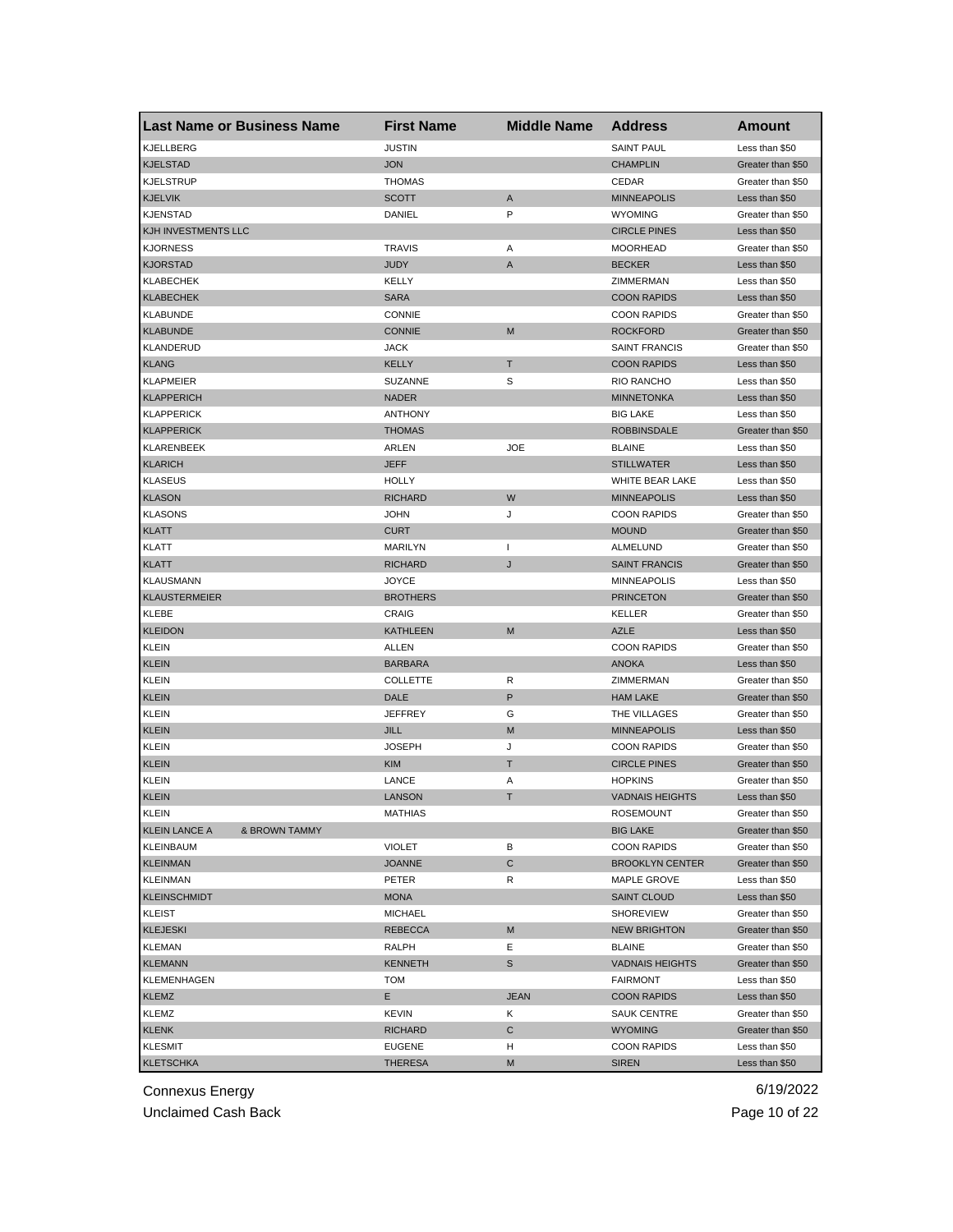| <b>Last Name or Business Name</b>     | <b>First Name</b> | <b>Middle Name</b> | <b>Address</b>          | Amount            |
|---------------------------------------|-------------------|--------------------|-------------------------|-------------------|
| <b>KLEUSCH</b>                        | <b>DEBORAH</b>    | Α                  | <b>ISANTI</b>           | Greater than \$50 |
| <b>KLEVEN</b>                         | <b>BARBARA</b>    | A                  | <b>MAPLE GROVE</b>      | Greater than \$50 |
| <b>KLEVEN</b>                         | <b>JOYCE</b>      | Κ                  | <b>HAM LAKE</b>         | Greater than \$50 |
| <b>KLEVEN</b>                         | LYLE              |                    | <b>CEDAR</b>            | Greater than \$50 |
| <b>KLEVENBERG</b>                     | JAMES             | Α                  | <b>ANOKA</b>            | Greater than \$50 |
| <b>KLICHE</b>                         | <b>NYLA</b>       |                    | <b>MINNEAPOLIS</b>      | Greater than \$50 |
| <b>KLICK</b>                          | <b>DEBORAH</b>    | L                  | <b>ANOKA</b>            | Greater than \$50 |
| <b>KLICK</b>                          | <b>RICHARD</b>    | Ε                  | <b>RUSH CITY</b>        | Greater than \$50 |
| <b>KLIEVER</b>                        | AMANDA            | Α                  | <b>ELK RIVER</b>        | Less than \$50    |
| <b>KLIEVER</b>                        | <b>ELSIE</b>      | (ESTATE)           | <b>ELK RIVER</b>        | Greater than \$50 |
| <b>KLIMAS</b>                         | <b>KENNETH</b>    | J                  | DEER RIVER              | Greater than \$50 |
| <b>KLIMEK</b>                         | <b>CATHERINE</b>  | M                  | <b>HASTINGS</b>         | Less than \$50    |
| <b>KLIMEK</b>                         | CHAD              | J                  | <b>NELSON</b>           | Less than \$50    |
| <b>KLIMEK</b>                         | <b>DAVID</b>      |                    | <b>VIRGINIA</b>         | Greater than \$50 |
| <b>KLIMMEK</b>                        | GARY              | P                  | <b>ISANTI</b>           | Greater than \$50 |
| <b>KLINDWORTH</b>                     | <b>RON</b>        |                    | <b>BIG LAKE</b>         | Greater than \$50 |
| <b>KLINE</b>                          | <b>ALTHEA</b>     | J                  | <b>BUFFALO</b>          | Greater than \$50 |
| <b>KLINE</b>                          | <b>ALYCIA</b>     | L                  | <b>COON RAPIDS</b>      | Less than \$50    |
| <b>KLINE</b>                          | <b>DAVID</b>      | W                  | <b>COLUMBIA HEIGHTS</b> | Greater than \$50 |
| <b>KLINE</b>                          | <b>GEARY</b>      | R                  | <b>MERRIFIELD</b>       | Less than \$50    |
| <b>KLINE</b>                          | GERALD            | Г                  | CAMBRIDGE               | Less than \$50    |
| <b>KLINE</b>                          | <b>GLENNARD</b>   | M                  | <b>MINNEAPOLIS</b>      | Greater than \$50 |
| <b>KLINE</b>                          | <b>MELISSA</b>    |                    | <b>SAINT CLOUD</b>      | Less than \$50    |
| <b>KLINEFELTER</b>                    | <b>ARTHUR</b>     | M                  | <b>MONTICELLO</b>       | Greater than \$50 |
| KLINEFELTER BRIDGET & PAUL W 3102 8TH |                   |                    | <b>ANOKA</b>            | Greater than \$50 |
| <b>KLING</b>                          | <b>DONNA</b>      | J                  | <b>MAPLE GROVE</b>      | Greater than \$50 |
| <b>KLING</b>                          | MICHAEL           | V                  | <b>NEW BRIGHTON</b>     | Greater than \$50 |
| <b>KLINGENMEYER</b>                   | <b>RENEE</b>      |                    | <b>BLAINE</b>           | Greater than \$50 |
| <b>KLINGL</b>                         | JAMES             | W                  | <b>ELK RIVER</b>        | Greater than \$50 |
| <b>KLINKNER</b>                       | <b>LOIS</b>       | $\mathsf{V}$       | <b>FAYETTEVILLE</b>     | Greater than \$50 |
| <b>KLIPPING</b>                       | <b>JENNIFER</b>   | Α                  | <b>IRON RIVER</b>       | Less than \$50    |
| <b>KLISCH</b>                         | LARRY             |                    | <b>PRINCETON</b>        | Less than \$50    |
| <b>KLITZKE</b>                        | DANIEL            | D                  | <b>BLAINE</b>           | Greater than \$50 |
| <b>KLITZKE</b>                        | <b>RANDY</b>      | L                  | <b>COLUMBIA HEIGHTS</b> | Greater than \$50 |
| KLOBE                                 | GREG              | D                  | <b>PRINCETON</b>        | Greater than \$50 |
| <b>KLONCZ</b>                         | <b>JAMES</b>      | A                  | <b>CAMBRIDGE</b>        | Greater than \$50 |
| <b>KLOOS</b>                          | <b>NICHOLAS</b>   |                    | <b>MINNEAPOLIS</b>      | Less than \$50    |
| <b>KLOS</b>                           | <b>CHARLES</b>    | Ε                  | <b>CAMBRIDGE</b>        | Greater than \$50 |
| <b>KLOSE</b>                          | KAY               | M                  | <b>CHAMPLIN</b>         | Less than \$50    |
| <b>KLOSKIN</b>                        | <b>KENNETH</b>    | Т                  | <b>SAINT CLOUD</b>      | Greater than \$50 |
| <b>KLOSNER</b>                        | TIMOTHY           | R                  | <b>LINDSTROM</b>        | Greater than \$50 |
| KLOSNER-GOERTZ HOMES INC              |                   |                    | <b>BLAINE</b>           | Greater than \$50 |
| KLOSNER-GOERTZ HOMES INC              |                   |                    | LINO LAKES              | Greater than \$50 |
| <b>KLOSS</b>                          | <b>BRADLEY</b>    | J                  | <b>ROYALTON</b>         | Greater than \$50 |
| <b>KLOSS</b>                          | <b>BRUCE</b>      | GERARD             | <b>FOLEY</b>            | Greater than \$50 |
| <b>KLOSS</b>                          | <b>LINDSAY</b>    | J                  | <b>MINNEAPOLIS</b>      | Less than \$50    |
| <b>KLOTTER</b>                        | <b>DENNIS</b>     | С                  | HENDERSONVILLE          | Greater than \$50 |
| <b>KLOUS</b>                          | <b>MARK</b>       | A                  | <b>BLAINE</b>           | Greater than \$50 |
| <b>KLUCK</b>                          | ALLAN             |                    | CAMBRIDGE               | Greater than \$50 |
| <b>KLUCK</b>                          | <b>DAVID</b>      |                    | <b>BROOKLYN PK</b>      | Greater than \$50 |
| KLUCK                                 | MATTHEW           | J                  | WHITE BEAR LAKE         | Greater than \$50 |
| <b>KLUEVER</b>                        | <b>LINDA</b>      | L                  | <b>BLAINE</b>           | Less than \$50    |
| <b>KLUG</b>                           | <b>BERNARD</b>    | R                  | <b>BURNSVILLE</b>       | Greater than \$50 |
| <b>KLUG</b>                           | SONDRA            | L                  | <b>PRINCETON</b>        | Less than \$50    |
| <b>KLUGE</b>                          | JAY               | т                  | CHISAGO CITY            | Greater than \$50 |
| <b>KLUNGSETH</b>                      | <b>TRACY</b>      | L                  | <b>EAST BETHEL</b>      | Greater than \$50 |
|                                       |                   |                    |                         |                   |

Unclaimed Cash Back **Page 11 of 22**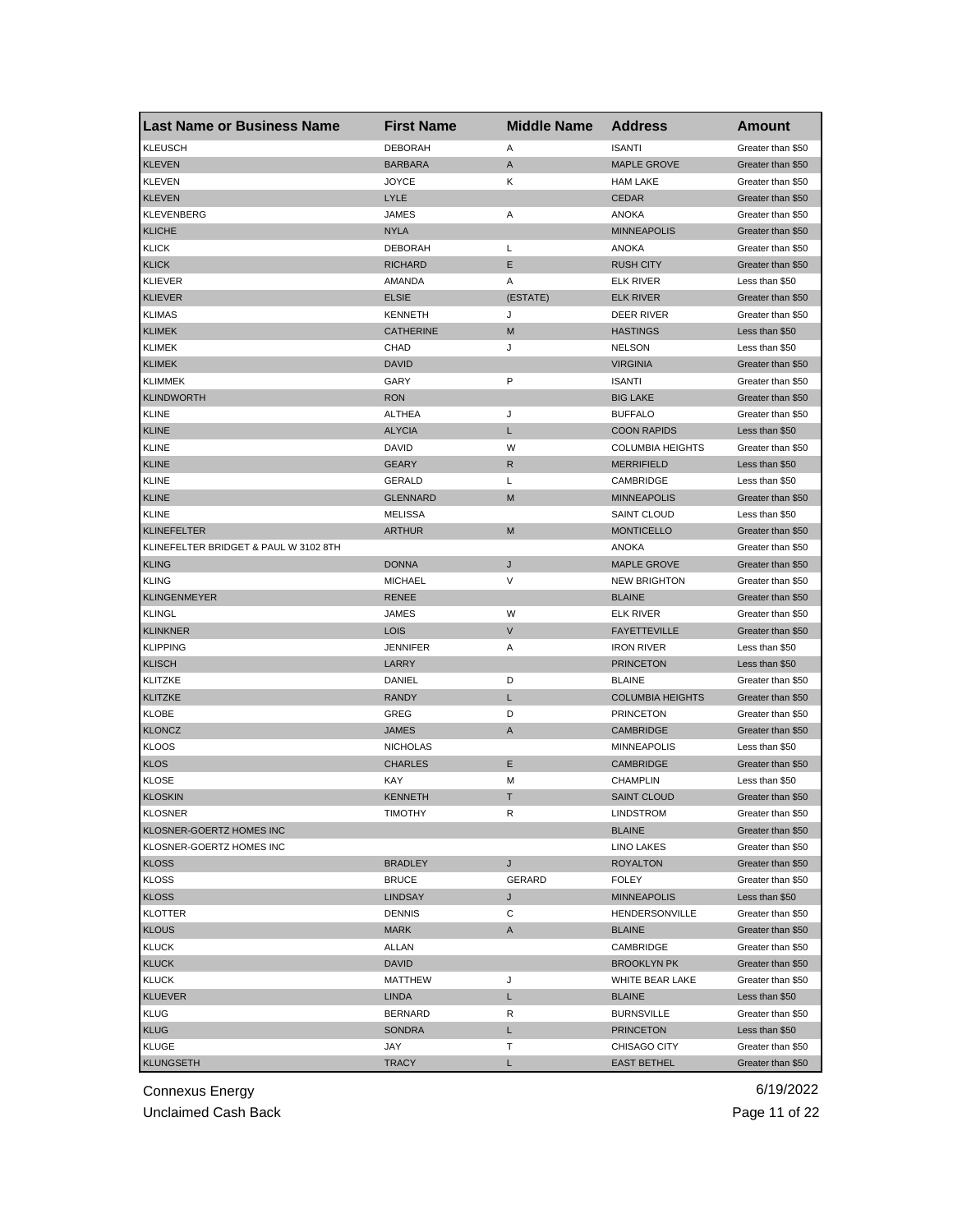| <b>Last Name or Business Name</b> | <b>First Name</b> | <b>Middle Name</b> | <b>Address</b>          | <b>Amount</b>     |
|-----------------------------------|-------------------|--------------------|-------------------------|-------------------|
| <b>KLUVER</b>                     | <b>BRIAN</b>      |                    | <b>SAINT CLOUD</b>      | Greater than \$50 |
| <b>KLUVER</b>                     | <b>JOSEPH</b>     | Г                  | <b>BEMIDJI</b>          | Greater than \$50 |
| <b>KLUXDAL</b>                    | <b>CHARLES</b>    | L                  | <b>AITKIN</b>           | Greater than \$50 |
| <b>KMIT</b>                       | <b>KRISTY</b>     | J                  | <b>ANDOVER</b>          | Less than \$50    |
| KMIT                              | <b>STEVEN</b>     |                    | <b>SAINT PAUL</b>       | Less than \$50    |
| <b>KMIT</b>                       | <b>STEVEN</b>     | D                  | <b>BLAINE</b>           | Greater than \$50 |
| <b>KNAACK</b>                     | <b>MARK</b>       | R                  | <b>HAM LAKE</b>         | Less than \$50    |
| <b>KNAB</b>                       | <b>CATHERINE</b>  |                    | <b>CHASKA</b>           | Less than \$50    |
| KNABE                             | <b>LAWRENCE</b>   | <b>JOHN</b>        | <b>STACY</b>            | Greater than \$50 |
| <b>KNACK</b>                      | <b>FRED</b>       |                    | <b>LINO LAKES</b>       | Greater than \$50 |
| <b>KNACK</b>                      | <b>NICOLE</b>     |                    | <b>LINO LAKES</b>       | Less than \$50    |
| <b>KNAEBLE</b>                    | <b>LISA</b>       | M                  | ZIMMERMAN               | Greater than \$50 |
| <b>KNAPP</b>                      | <b>CHARLES</b>    | F                  | HUGO                    | Less than \$50    |
| <b>KNAPP</b>                      | <b>DONALD</b>     | W                  | <b>CAMBRIDGE</b>        | Greater than \$50 |
| <b>KNAPP</b>                      | <b>HOWARD</b>     |                    | <b>MINNEAPOLIS</b>      | Greater than \$50 |
| <b>KNAPP</b>                      | JENNIFER          | L                  | <b>CENTER CITY</b>      | Greater than \$50 |
| <b>KNAPP</b>                      | <b>PAM</b>        | J                  | <b>PARKER</b>           | Greater than \$50 |
| <b>KNARR</b>                      | <b>EDWARD</b>     | M                  | <b>COTTAGE GROVE</b>    | Less than \$50    |
| <b>KNAUFF</b>                     | WILLIAM           | F                  | <b>NEWPORT</b>          | Greater than \$50 |
| <b>KNEALING</b>                   | <b>GLORIA</b>     |                    | <b>ANOKA</b>            | Greater than \$50 |
| <b>KNEALING</b>                   | <b>SHARI</b>      | <b>EDWARDS</b>     | <b>ELK RIVER</b>        | Greater than \$50 |
| KNEE                              | <b>LORI</b>       | J                  | <b>COON RAPIDS</b>      | Greater than \$50 |
| KNEELAND                          | DANIEL            | P                  | <b>BAYPORT</b>          | Greater than \$50 |
| <b>KNEEN</b>                      | <b>MATT</b>       | D                  | <b>MINNEAPOLIS</b>      | Greater than \$50 |
| KNEEN                             | SCOTT             | D                  | ANOKA                   | Greater than \$50 |
| <b>KNEPPER</b>                    | <b>JAMES</b>      | <b>RICHARD</b>     | <b>ANOKA</b>            | Greater than \$50 |
| <b>KNESS</b>                      | <b>RONALD</b>     | D                  | <b>SAINT PAUL</b>       | Greater than \$50 |
| KNIE                              | <b>HEATHER</b>    |                    | SOUTH SAINT PAUL        | Less than \$50    |
| KNIEBEL                           | LEO               | R                  | RAMSEY                  | Greater than \$50 |
| <b>KNIEFEL</b>                    | <b>HARLAN</b>     |                    | <b>BLAINE</b>           | Greater than \$50 |
| <b>KNIFFEN</b>                    | <b>SHAWN</b>      |                    | APPLETON                | Less than \$50    |
| <b>KNIGHT</b>                     | <b>DONALD</b>     |                    | <b>HAM LAKE</b>         | Greater than \$50 |
| KNIGHT                            | GLENN             | С                  | <b>SAINT PAUL</b>       | Greater than \$50 |
| <b>KNIGHT</b>                     | <b>THOMAS</b>     | J                  | <b>ANDOVER</b>          | Greater than \$50 |
| <b>KNIGHTON</b>                   | CRAIG             | D                  | <b>COON RAPIDS</b>      | Greater than \$50 |
| <b>KNOCK</b>                      | <b>ANN</b>        |                    | <b>BLAINE</b>           | Less than \$50    |
| <b>KNOCK</b>                      | PAUL              |                    | <b>COON RAPIDS</b>      | Greater than \$50 |
| KNODE                             | <b>ROGER</b>      | L                  | <b>COON RAPIDS</b>      | Greater than \$50 |
| <b>KNODE</b>                      | <b>RONALD</b>     |                    | <b>EDEN PRAIRIE</b>     | Greater than \$50 |
| <b>KNODE</b>                      | <b>RONALD</b>     | С                  | <b>SAINT PAUL</b>       | Greater than \$50 |
| KNOFF                             | SANDRA            | ĸ                  | <b>COON RAPIDS</b>      | Greater than \$50 |
| <b>KNOKE</b>                      | <b>DORANCE</b>    | L                  | MESA                    | Greater than \$50 |
| <b>KNOKE</b>                      | TED               |                    | <b>BRADENTON</b>        | Greater than \$50 |
| <b>KNOLL</b>                      | AMY               | J                  | <b>BLAINE</b>           | Less than \$50    |
| KNOLL                             | AMY               | J                  | <b>COLUMBIA HEIGHTS</b> | Greater than \$50 |
| <b>KNOLL</b>                      | <b>BARBARA</b>    | M                  | <b>COLUMBIA HEIGHTS</b> | Greater than \$50 |
| <b>KNOLL</b>                      | <b>RICHARD</b>    |                    | OGILVIE                 | Greater than \$50 |
| <b>KNOLL</b>                      | <b>TOM</b>        |                    | <b>ROGERSVILLE</b>      | Greater than \$50 |
| <b>KNOPIK</b>                     | TERRENCE          |                    | <b>BLAINE</b>           | Less than \$50    |
| <b>KNOPIK</b>                     | <b>THOMAS</b>     | A                  | <b>COON RAPIDS</b>      | Greater than \$50 |
| <b>KNOPS</b>                      | <b>PATRICIA</b>   | L                  | <b>BLAINE</b>           | Greater than \$50 |
| <b>KNOSALLA</b>                   | PAMELA            | J                  | <b>BLAINE</b>           | Greater than \$50 |
| KNOTT                             | RODNEY            | J                  | N HAMPTON               | Greater than \$50 |
| KNOTZ                             | <b>ROBERT</b>     |                    | <b>COON RAPIDS</b>      | Greater than \$50 |
| KNOTZ                             | <b>ROBERT</b>     |                    | <b>STILLWATER</b>       | Less than \$50    |
| <b>KNOWLAN</b>                    | <b>BRUCE</b>      | W                  | <b>BLAINE</b>           | Greater than \$50 |

Unclaimed Cash Back **Page 12 of 22**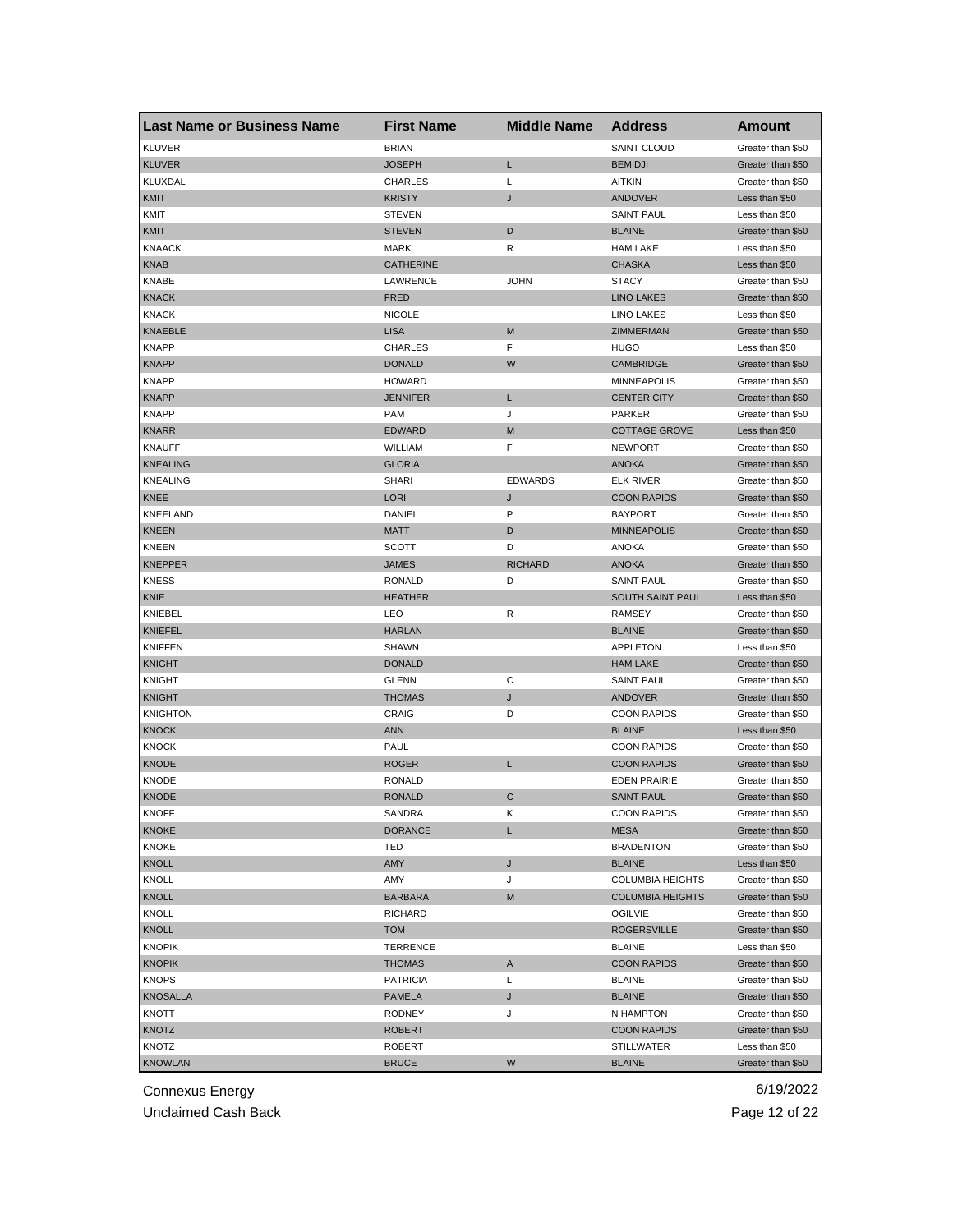| <b>Last Name or Business Name</b> | <b>First Name</b> | <b>Middle Name</b> | <b>Address</b>         | <b>Amount</b>     |
|-----------------------------------|-------------------|--------------------|------------------------|-------------------|
| <b>KNOWLER</b>                    | <b>JOHN</b>       | W                  | <b>BLAINE</b>          | Greater than \$50 |
| <b>KNOWLES</b>                    | <b>DOUGLAS</b>    | C                  | <b>ISANTI</b>          | Less than \$50    |
| <b>KNOWLTON</b>                   | <b>DAVID</b>      | R                  | LITTLE CANADA          | Greater than \$50 |
| <b>KNOWLTON</b>                   | <b>KERRY</b>      | $\mathbb S$        | <b>MOUNDSVIEW</b>      | Greater than \$50 |
| <b>KNOX</b>                       | <b>CYRIL</b>      | J                  | <b>BRADENTON</b>       | Greater than \$50 |
| <b>KNUCKEY</b>                    | <b>THOMAS</b>     | P                  | <b>ANDOVER</b>         | Greater than \$50 |
| KNUDSEN                           | PAUL              |                    | <b>LEXINGTON</b>       | Greater than \$50 |
| <b>KNUDSEN</b>                    | <b>SHIRLEY</b>    |                    | <b>COON RAPIDS</b>     | Less than \$50    |
| <b>KNUDSON</b>                    | <b>BRIAN</b>      |                    | ZIMMERMAN              | Greater than \$50 |
| <b>KNUDSON</b>                    | <b>DOUGLAS</b>    | B                  | <b>COON RAPIDS</b>     | Greater than \$50 |
| <b>KNUDSON</b>                    | Е                 | <b>ALAN</b>        | ZIMMERMAN              | Less than \$50    |
| <b>KNUDSON</b>                    | E                 | <b>PAMELA</b>      | <b>BLAINE</b>          | Greater than \$50 |
| <b>KNUDSON</b>                    | GARY              | L                  | ANDOVER                | Greater than \$50 |
| <b>KNUDSON</b>                    | <b>NANCY</b>      | J                  | <b>NEW BRIGHTON</b>    | Greater than \$50 |
| <b>KNUDTSON</b>                   | <b>MICHAEL</b>    | R                  | <b>COON RAPIDS</b>     | Greater than \$50 |
| <b>KNUTE</b>                      | <b>TODD</b>       | G                  | <b>BECKER</b>          | Less than \$50    |
| <b>KNUTSON</b>                    | <b>BETH</b>       | M                  | MOOSE LAKE             | Greater than \$50 |
| <b>KNUTSON</b>                    | <b>CASSANDRA</b>  |                    | <b>ORLANDO</b>         | Less than \$50    |
| <b>KNUTSON</b>                    | CRAIG             |                    | <b>BEMIDJI</b>         | Greater than \$50 |
| <b>KNUTSON</b>                    | <b>DAN</b>        | S                  | ZIMMERMAN              | Greater than \$50 |
| <b>KNUTSON</b>                    | <b>DIANE</b>      |                    | <b>CIRCLE PINES</b>    | Greater than \$50 |
| <b>KNUTSON</b>                    | <b>DOUGLAS</b>    | Ε                  | ANDOVER                | Less than \$50    |
| <b>KNUTSON</b>                    | ERIC              | M                  | <b>MINNEAPOLIS</b>     | Less than \$50    |
| <b>KNUTSON</b>                    | <b>ERNEST</b>     |                    | <b>BIG LAKE</b>        | Greater than \$50 |
| <b>KNUTSON</b>                    | EVELYN            |                    | <b>TAMARACK</b>        | Greater than \$50 |
| <b>KNUTSON</b>                    | <b>HEATHER</b>    |                    | <b>CHAMPLIN</b>        | Greater than \$50 |
| <b>KNUTSON</b>                    | <b>JEFFREY</b>    | G                  | <b>BECKER</b>          | Greater than \$50 |
| <b>KNUTSON</b>                    | <b>KERN</b>       | B                  | <b>EDEN PRAIRIE</b>    | Greater than \$50 |
| KNUTSON                           | LISA              | M                  | <b>BLAINE</b>          | Greater than \$50 |
| <b>KNUTSON</b>                    | <b>LONNY</b>      | D                  | <b>LEXINGTON</b>       | Greater than \$50 |
| <b>KNUTSON</b>                    | <b>MARK</b>       |                    | <b>MINNEAPOLIS</b>     | Greater than \$50 |
| <b>KNUTSON</b>                    | <b>MARK</b>       | J                  | <b>BROOKLYN PARK</b>   | Greater than \$50 |
| <b>KNUTSON</b>                    | <b>ROBERT</b>     | KENT               | <b>GOLDEN VALLEY</b>   | Greater than \$50 |
| <b>KNUTSON</b>                    | <b>TIMOTHY</b>    | M                  | <b>SAINT PAUL</b>      | Less than \$50    |
| <b>KNUTSON</b>                    | <b>TODD</b>       | М                  | <b>ANOKA</b>           | Greater than \$50 |
| <b>KNUTSON</b>                    | <b>VICKY</b>      |                    | <b>BETHEL</b>          | Greater than \$50 |
| <b>KNUTSON</b>                    | ZACHARY           | W                  | <b>MINNEAPOLIS</b>     | Less than \$50    |
| KNUTSON DAVID L C/O CHERYL BRENNA |                   |                    | <b>NEW BRIGHTON</b>    | Greater than \$50 |
| KNUTSON MORTGAGE CORP             |                   |                    | <b>BLOOMINGTON</b>     | Greater than \$50 |
| KNUTSON ROBERT A BLDG 2821 #103   |                   |                    | <b>ANOKA</b>           | Greater than \$50 |
| KOALA CORP                        |                   |                    | DENVER                 | Greater than \$50 |
| <b>KOALSKA</b>                    | <b>JOHN</b>       |                    | <b>FOREST LAKE</b>     | Greater than \$50 |
| <b>KOBLUK</b>                     | CALVIN            |                    | SHOREVIEW              | Greater than \$50 |
| <b>KOBOW</b>                      | <b>ALAN</b>       | Κ                  | MAPLEWOOD              | Less than \$50    |
| <b>KOBS</b>                       | <b>JOHN</b>       | н                  | SAINT LOUIS PARK       | Greater than \$50 |
| <b>KOBUS</b>                      | <b>JAMES</b>      | <b>LYLE</b>        | <b>COON RAPIDS</b>     | Greater than \$50 |
| KOCH                              | <b>CYNTHIA</b>    | J                  | <b>BLAINE</b>          | Greater than \$50 |
| <b>KOCH</b>                       | <b>DENNIS</b>     | Κ                  | <b>BIG LAKE</b>        | Greater than \$50 |
| KOCH                              | EILEEN            | С                  | ABILENE                | Greater than \$50 |
| <b>KOCH</b>                       | <b>GREGORY</b>    |                    | MAPLE GROVE            | Less than \$50    |
| KOCH                              | JOHN              |                    | ALBERTVILLE            | Less than \$50    |
| <b>KOCH</b>                       | <b>JOSEPH</b>     | M                  | <b>CIRCLE PINES</b>    | Less than \$50    |
| KOCH                              | PAUL              |                    | <b>VADNAIS HEIGHTS</b> | Greater than \$50 |
| <b>KOCH</b>                       | PAUL              |                    | <b>LINO LAKES</b>      | Greater than \$50 |
| KOCH                              | <b>ROBERT</b>     | P                  | <b>MCGREGOR</b>        | Greater than \$50 |
| <b>KOCH</b>                       | <b>RONALD</b>     | н                  | <b>CLEAR LAKE</b>      | Greater than \$50 |

Unclaimed Cash Back **Page 13 of 22**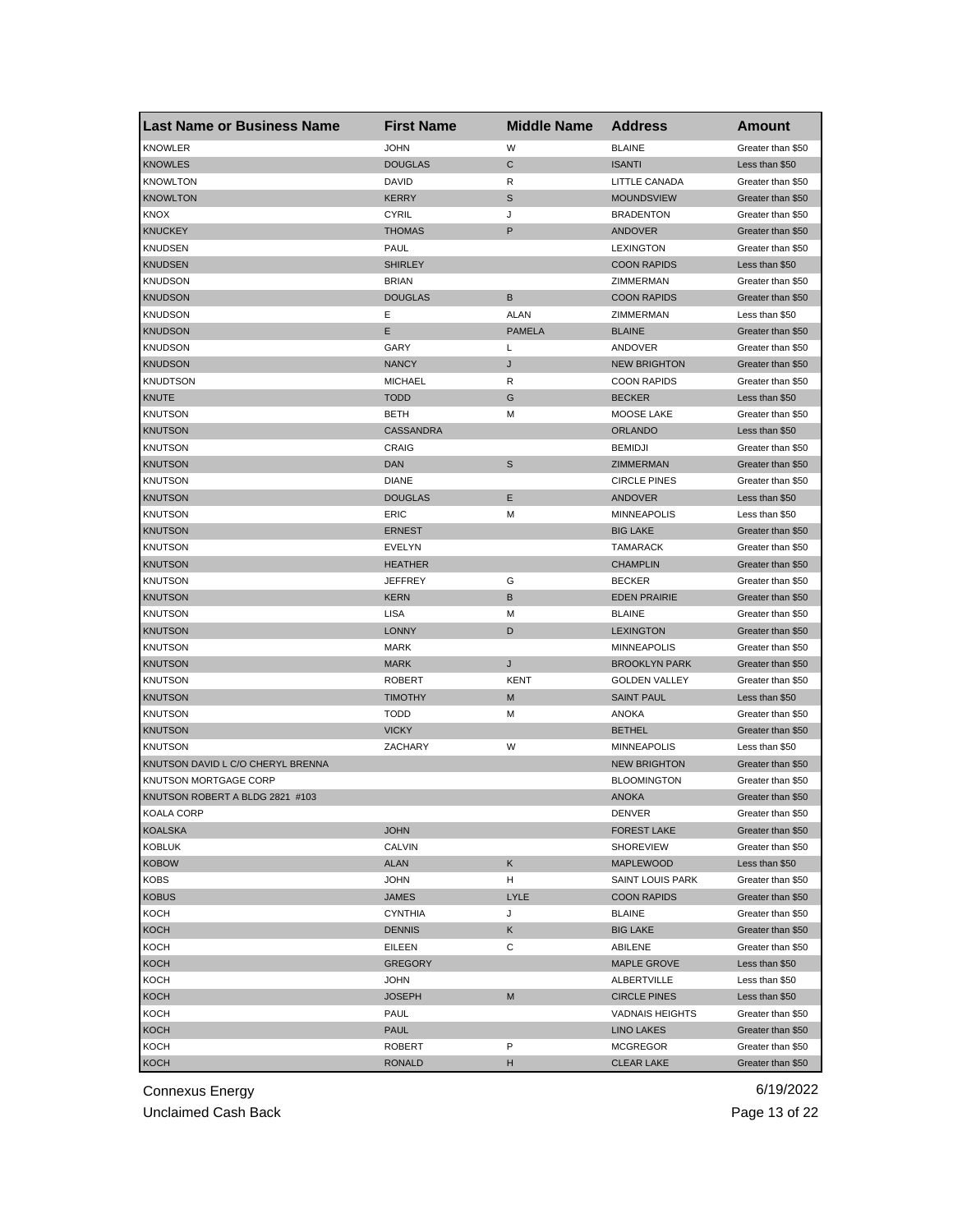| <b>Last Name or Business Name</b> | <b>First Name</b> | <b>Middle Name</b> | <b>Address</b>            | Amount            |
|-----------------------------------|-------------------|--------------------|---------------------------|-------------------|
| <b>KOCH</b>                       | WILLIAM           | J                  | <b>MILACA</b>             | Less than \$50    |
| <b>KOCHOLEK</b>                   | <b>JOSEPH</b>     | M                  | <b>PRINCETON</b>          | Less than \$50    |
| <b>KOCIEMBA</b>                   | WILLIAM           | J                  | <b>CLEARWATER</b>         | Greater than \$50 |
| <b>KOCISKO</b>                    | <b>NICHOLAS</b>   |                    | <b>FRIDLEY</b>            | Greater than \$50 |
| <b>KOCON</b>                      | <b>MICHAEL</b>    |                    | CALGARY                   | Greater than \$50 |
| <b>KOCON</b>                      | R                 | Α                  | <b>BLAINE</b>             | Greater than \$50 |
| KODIAK ENGINEERING INC            |                   |                    | ZIMMERMAN                 | Greater than \$50 |
| KODIAK HOMES INC                  |                   |                    | <b>ISLE</b>               | Less than \$50    |
| <b>KOECHLER</b>                   | <b>DUANE</b>      |                    | ANDOVER                   | Less than \$50    |
| <b>KOEHLER</b>                    | CARL              |                    | <b>ANOKA</b>              | Less than \$50    |
| <b>KOEHLER</b>                    | <b>GLENN</b>      | М                  | <b>ANOKA</b>              | Greater than \$50 |
| <b>KOEHLER</b>                    | <b>JOE</b>        | Е                  | <b>BAUDETTE</b>           | Greater than \$50 |
| <b>KOEHLER</b>                    | <b>TERESA</b>     | М                  | <b>COON RAPIDS</b>        | Less than \$50    |
| <b>KOEHLER</b>                    | <b>TODD</b>       | A                  | PALM HARBOR               | Greater than \$50 |
| <b>KOEHLY</b>                     | WAYNE             |                    | CHISAGO CITY              | Greater than \$50 |
| <b>KOEHN</b>                      | <b>SARA</b>       | С                  | <b>MINNEAPOLIS</b>        | Less than \$50    |
| <b>KOELFGEN</b>                   | <b>DOUGLAS</b>    | F                  | <b>MONTICELLO</b>         | Less than \$50    |
| <b>KOELLER</b>                    | <b>ROLF</b>       | W                  | <b>PARK RAPIDS</b>        | Greater than \$50 |
| <b>KOENIG</b>                     | GARY              |                    | <b>SAINT PAUL</b>         | Greater than \$50 |
| <b>KOENIG</b>                     | <b>ROBERT</b>     | R                  | <b>BROOKLYN PARK</b>      | Greater than \$50 |
| <b>KOENIG</b>                     | <b>STACEY</b>     | Г                  | <b>COON RAPIDS</b>        | Greater than \$50 |
| <b>KOEPP</b>                      | <b>BRADLEE</b>    | C                  | <b>MARINE ON ST CROIX</b> | Greater than \$50 |
| <b>KOERNER</b>                    | DAN               |                    | <b>BIG LAKE</b>           | Less than \$50    |
| <b>KOERNER</b>                    | <b>MARK</b>       | F                  | <b>MAPLE GROVE</b>        | Greater than \$50 |
| <b>KOESTER</b>                    | <b>KURT</b>       |                    | CAMBRIDGE                 | Greater than \$50 |
| <b>KOESTLER</b>                   | <b>LORI</b>       | A                  | <b>WADENA</b>             | Greater than \$50 |
| <b>KOETHE</b>                     | <b>LLOYD</b>      | V                  | <b>SCANDIA</b>            | Less than \$50    |
| <b>KOEZLY</b>                     | <b>SUSAN</b>      | M                  | <b>HAM LAKE</b>           | Greater than \$50 |
| <b>KOGLER</b>                     | WILLIAM           |                    | <b>SAINT FRANCIS</b>      | Less than \$50    |
| <b>KOHA</b>                       | <b>PS</b>         |                    | <b>BIG LAKE</b>           | Less than \$50    |
| <b>KOHANEK</b>                    | <b>MARK</b>       |                    | <b>STACY</b>              | Greater than \$50 |
| <b>KOHANEK</b>                    | <b>MICHELLE</b>   |                    | <b>PLYMOUTH</b>           | Less than \$50    |
| KOHL                              | <b>JOHN</b>       | W                  | <b>SAINT FRANCIS</b>      | Greater than \$50 |
| <b>KOHL</b>                       | <b>STEVEN</b>     |                    | <b>SHOREVIEW</b>          | Greater than \$50 |
| KOHLENBERGER CONST CO             |                   |                    | <b>MINNETONKA</b>         | Greater than \$50 |
| <b>KOHLER</b>                     | <b>DAVID</b>      | J                  | <b>ZIMMERMAN</b>          | Greater than \$50 |
| <b>KOHLER</b>                     | <b>EUGENE</b>     |                    | <b>BLAINE</b>             | Greater than \$50 |
| <b>KOHLER</b>                     | <b>EUGENE</b>     | R                  | <b>BLAINE</b>             | Greater than \$50 |
| <b>KOHLER</b>                     | <b>GERALDINE</b>  | L                  | <b>WYOMING</b>            | Greater than \$50 |
| <b>KOHLER</b>                     | JANET             | A                  | <b>SHOREVIEW</b>          | Greater than \$50 |
| <b>KOHLER</b>                     | TRUCKING          |                    | <b>BLAINE</b>             | Greater than \$50 |
| <b>KOHLS</b>                      | <b>ROBERT</b>     | J                  | <b>NISSWA</b>             | Greater than \$50 |
| KOHLS                             | ROBERT            | L                  | OSSEO                     | Less than \$50    |
| KOHLS-HOLLIS                      | <b>PATRICK</b>    |                    | <b>CIRCLE PINES</b>       | Greater than \$50 |
| <b>KOHN</b>                       | <b>BRADLEY</b>    | W                  | <b>SHOREVIEW</b>          | Less than \$50    |
| <b>KOHN</b>                       | <b>JORDAN</b>     | R                  | ZIMMERMAN                 | Less than \$50    |
| <b>KOHNER</b>                     | DEBRA             |                    | LAS VEGAS                 | Greater than \$50 |
| <b>KOHOUT</b>                     | J                 | С                  | <b>VICTORIA</b>           | Greater than \$50 |
| <b>KOIVUNEN</b>                   | <b>JOSEPH</b>     |                    | GILBERT                   | Greater than \$50 |
| <b>KOJETIN</b>                    | <b>BONNIE</b>     | Κ                  | <b>BUFFALO LAKE</b>       | Greater than \$50 |
| <b>KOJETIN</b>                    | <b>JOHN</b>       | D                  | <b>COON RAPIDS</b>        | Greater than \$50 |
| <b>KOKORIS</b>                    | MAE               |                    | <b>SAINT PAUL</b>         | Less than \$50    |
| <b>KOKORIS</b>                    | <b>MICHAEL</b>    | н                  | ISANTI                    | Greater than \$50 |
| <b>KOKOSH</b>                     | <b>MICHELE</b>    | A                  | <b>RAMSEY</b>             | Greater than \$50 |
| <b>KOLAND</b>                     | <b>BESSIE</b>     | F                  | ANOKA                     | Greater than \$50 |
| <b>KOLASA</b>                     | <b>JOHN</b>       |                    | <b>COON RAPIDS</b>        | Greater than \$50 |

Unclaimed Cash Back **Page 14 of 22**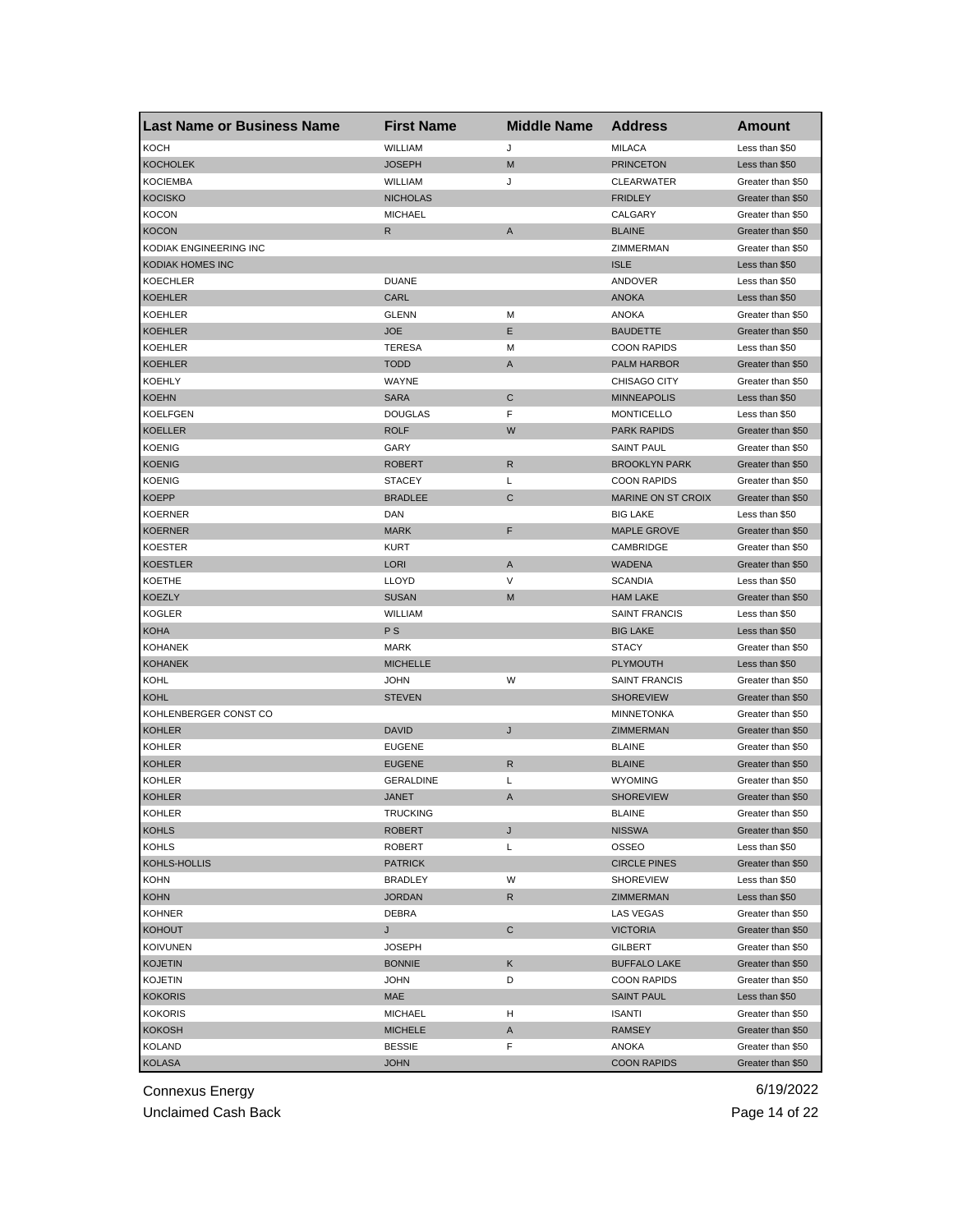| <b>Last Name or Business Name</b> | <b>First Name</b> | <b>Middle Name</b> | <b>Address</b>      | <b>Amount</b>     |
|-----------------------------------|-------------------|--------------------|---------------------|-------------------|
| <b>KOLB</b>                       | <b>JEFF</b>       |                    | <b>ISANTI</b>       | Less than \$50    |
| <b>KOLBY</b>                      | <b>JO</b>         | A                  | <b>ELK RIVER</b>    | Greater than \$50 |
| <b>KOLBY</b>                      | <b>ROBERT</b>     | W                  | CEDAR               | Less than \$50    |
| <b>KOLISNYK</b>                   | <b>GEORGE</b>     | M                  | <b>MINNEAPOLIS</b>  | Greater than \$50 |
| <b>KOLKIND</b>                    | ANDREW            |                    | <b>DALBO</b>        | Less than \$50    |
| KOLKIND*                          | <b>ELEANOR</b>    |                    | EAGAN               | Greater than \$50 |
| KOLL                              | <b>TOM</b>        |                    | ANOKA               | Less than \$50    |
| <b>KOLLER</b>                     | <b>DAMIEN</b>     |                    | <b>EUREKA</b>       | Less than \$50    |
| KOLLER FIBERGLASS INC             |                   |                    | <b>BLAINE</b>       | Greater than \$50 |
| <b>KOLLODGE</b>                   | <b>PAULA</b>      | D                  | <b>ELK RIVER</b>    | Greater than \$50 |
| <b>KOLMER</b>                     | CATHERINE         |                    | <b>COON RAPIDS</b>  | Greater than \$50 |
| <b>KOLOC</b>                      | JAMES             |                    | <b>ANOKA</b>        | Greater than \$50 |
| <b>KOLSTAD</b>                    | <b>JACQUELYN</b>  | κ                  | ELK RIVER           | Less than \$50    |
| <b>KOLTES</b>                     | <b>KENNETH</b>    |                    | <b>SAINT PAUL</b>   | Less than \$50    |
| KOLTZ                             | <b>DONALD</b>     | L                  | CAMBRIDGE           | Greater than \$50 |
| <b>KOLVIG</b>                     | <b>FLOYD</b>      | Κ                  | <b>FRIDLEY</b>      | Greater than \$50 |
| <b>KONCZAL</b>                    | ANDREW            | М                  | <b>ANOKA</b>        | Greater than \$50 |
| <b>KONECZNY</b>                   | <b>BARRY</b>      | J                  | <b>MINNEAPOLIS</b>  | Greater than \$50 |
| <b>KONEWKO</b>                    | <b>DUWAYNE</b>    | J                  | AITKIN              | Greater than \$50 |
| <b>KONGSJORD</b>                  | <b>ALVIN</b>      | R                  | <b>ANDOVER</b>      | Greater than \$50 |
| <b>KONIETZKO</b>                  | WAYNE             |                    | <b>LAKE ELMO</b>    | Less than \$50    |
| <b>KONKEL</b>                     | <b>DANIEL</b>     | $\mathsf R$        | <b>BLAINE</b>       | Greater than \$50 |
| <b>KONKEL</b>                     | <b>MICHELLE</b>   | С                  | <b>BLAINE</b>       | Greater than \$50 |
| <b>KONKLER</b>                    | <b>JAMES</b>      | н                  | <b>FOREST LAKE</b>  | Greater than \$50 |
| <b>KONKLER</b>                    | PAUL              | М                  | <b>BLAINE</b>       | Greater than \$50 |
| <b>KONOBECK</b>                   | <b>MIKE</b>       |                    | <b>SAINT PAUL</b>   | Less than \$50    |
| <b>KONOP</b>                      | <b>THOMAS</b>     | J                  | <b>OCALA</b>        | Less than \$50    |
| <b>KOOIKER</b>                    | <b>KEVIN</b>      | P                  | <b>PEQUOT LAKES</b> | Greater than \$50 |
| <b>KOOIMAN</b>                    | <b>CHRISTINE</b>  | J                  | ANDOVER             | Greater than \$50 |
| <b>KOOLMO</b>                     | <b>JOHN</b>       | O                  | <b>RUSH CITY</b>    | Greater than \$50 |
| <b>KOON</b>                       | RAY               |                    | <b>CHAMPLIN</b>     | Greater than \$50 |
| <b>KOON</b>                       | <b>RAY</b>        |                    | <b>COON RAPIDS</b>  | Greater than \$50 |
| <b>KOONCE</b>                     | <b>RICHARD</b>    |                    | LINO LAKES          | Greater than \$50 |
| <b>KOONTZ</b>                     | <b>GERALD</b>     | Г                  | <b>COON RAPIDS</b>  | Greater than \$50 |
| <b>KOOP</b>                       | GARY              |                    | <b>COON RAPIDS</b>  | Less than \$50    |
| <b>KOOP</b>                       | KERRY             | A                  | <b>COON RAPIDS</b>  | Greater than \$50 |
| <b>KOOP</b>                       | KERRY             | <b>ANN</b>         | <b>BLAINE</b>       | Less than \$50    |
| <b>KOOP</b>                       | <b>RICHARD</b>    | P                  | <b>DEERWOOD</b>     | Greater than \$50 |
| <b>KOOP</b>                       | WILLIAM           | Α                  | <b>CHISHOLM</b>     | Greater than \$50 |
| <b>KOOSMAN</b>                    | <b>CLARENCE</b>   | н                  | <b>ANOKA</b>        | Greater than \$50 |
| <b>KOOSMAN</b>                    | KENNE I H         | ĸ                  | <b>COON RAPIDS</b>  | Greater than \$50 |
| <b>KOOY</b>                       | SYMEN             |                    | WHITE BEAR LAKE     | Greater than \$50 |
| <b>KOPAYGORODSKIY</b>             | <b>BORIS</b>      | P                  | <b>MINNEAPOLIS</b>  | Less than \$50    |
| <b>KOPECKY</b>                    | <b>BRAD</b>       | P                  | CEDAR               | Greater than \$50 |
| <b>KOPECKY</b>                    | JULIE             | L                  | <b>HAM LAKE</b>     | Greater than \$50 |
| <b>KOPECKY</b>                    | <b>PAMELA</b>     | J                  | <b>HAM LAKE</b>     | Greater than \$50 |
| <b>KOPECKY</b>                    | <b>RUSSELL</b>    | <b>HOWARD</b>      | <b>HAM LAKE</b>     | Greater than \$50 |
| <b>KOPECKY</b>                    | <b>SCOTT</b>      | A                  | <b>NORTH BRANCH</b> | Greater than \$50 |
| <b>KOPECKY</b>                    | <b>THOMAS</b>     |                    | <b>HAM LAKE</b>     | Greater than \$50 |
| <b>KOPET</b>                      | В                 | <b>EMILY</b>       | <b>MINNETONKA</b>   | Greater than \$50 |
| <b>KOPIECKI</b>                   | ANN               | Ε                  | <b>COON RAPIDS</b>  | Less than \$50    |
| <b>KOPKA</b>                      | <b>LONNIE</b>     | T.                 | ANDOVER             | Greater than \$50 |
| <b>KOPKE</b>                      | KATHRYN           | Α                  | BLAINE              | Greater than \$50 |
| <b>KOPP</b>                       | PAUL              |                    | <b>BECKER</b>       | Less than \$50    |
| <b>KOPP</b>                       | <b>TIMOTHY</b>    | R                  | <b>BUFFALO</b>      | Greater than \$50 |
| <b>KOPPENDRAYER</b>               | <b>JASON</b>      |                    | <b>MINNEAPOLIS</b>  | Greater than \$50 |

Unclaimed Cash Back **Page 15 of 22**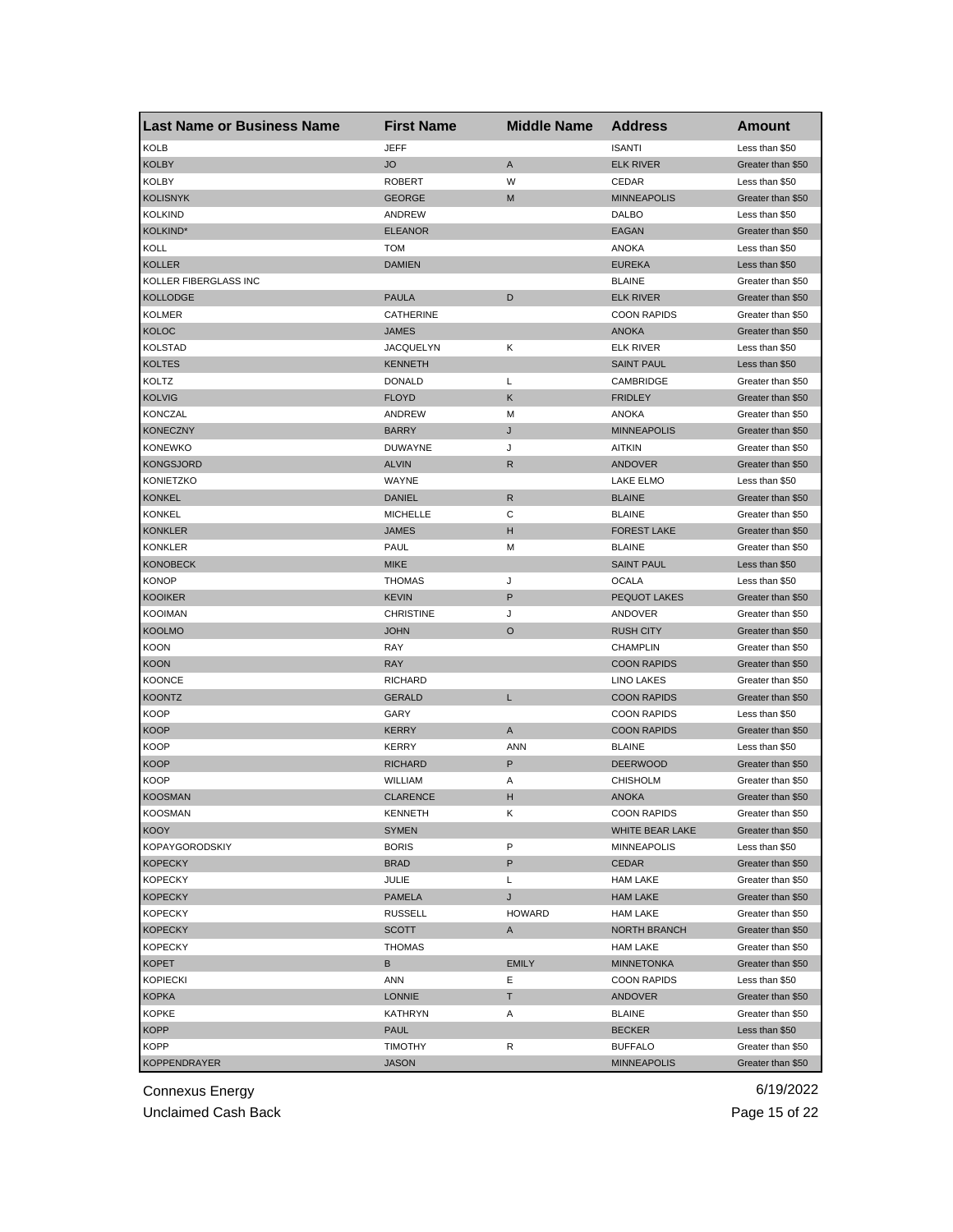| Last Name or Business Name             | <b>First Name</b> | <b>Middle Name</b> | <b>Address</b>         | <b>Amount</b>     |
|----------------------------------------|-------------------|--------------------|------------------------|-------------------|
| <b>KOPPI</b>                           | <b>KATHERINE</b>  |                    | <b>ROGERS</b>          | Less than \$50    |
| <b>KOPPONEN</b>                        | <b>RAY</b>        |                    | <b>BIG LAKE</b>        | Greater than \$50 |
| <b>KOPPY</b>                           | EVELYN            | M                  | <b>JACOBSON</b>        | Less than \$50    |
| <b>KORAN</b>                           | <b>THOMAS</b>     | C                  | <b>SAINT PAUL</b>      | Greater than \$50 |
| <b>KORBEL</b>                          | <b>MARY</b>       | С                  | <b>LORTON</b>          | Greater than \$50 |
| <b>KORDELL</b>                         | <b>STEPHEN</b>    | L                  | <b>CAMBRIDGE</b>       | Greater than \$50 |
| <b>KORDIAK</b>                         | <b>GEORGE</b>     | M                  | CEDAR                  | Greater than \$50 |
| <b>KORDIAK</b>                         | <b>KAREN</b>      | L                  | <b>COON RAPIDS</b>     | Greater than \$50 |
| <b>KORDIAK</b>                         | <b>STEPHEN</b>    | Τ                  | <b>COON RAPIDS</b>     | Greater than \$50 |
| KOREAN FIRST PRESBYTERIAN CHURCH %S KI |                   |                    | <b>VADNAIS HEIGHTS</b> | Greater than \$50 |
| <b>KOREN</b>                           | DANIEL            | J                  | <b>CLEAR LAKE</b>      | Greater than \$50 |
| <b>KORFE</b>                           | <b>BENJAMIN</b>   | F                  | <b>MINNEAPOLIS</b>     | Greater than \$50 |
| KORFE                                  | <b>BENJAMIN</b>   | F                  | <b>BLAINE</b>          | Greater than \$50 |
| <b>KORICH</b>                          | <b>SHAWNEE</b>    | M                  | <b>CIRCLE PINES</b>    | Greater than \$50 |
| <b>KORIN</b>                           | <b>STEVE</b>      |                    | <b>MINNEAPOLIS</b>     | Greater than \$50 |
| <b>KORIN</b>                           | <b>TOM</b>        |                    | <b>RAMSEY</b>          | Greater than \$50 |
| <b>KORLIN</b>                          | ANGELA            | M                  | <b>MAPLE GROVE</b>     | Less than \$50    |
| <b>KORN</b>                            | <b>BRADLEY</b>    |                    | <b>LEES SUMMIT</b>     | Less than \$50    |
| <b>KORTE</b>                           | <b>THOMAS</b>     | G                  | <b>FRIDLEY</b>         | Greater than \$50 |
| <b>KORTEKAAS</b>                       | <b>JOHN</b>       | D                  | <b>ANDOVER</b>         | Greater than \$50 |
| <b>KORTHALS</b>                        | DEBRA             | Α                  | <b>BLAINE</b>          | Less than \$50    |
| <b>KORTHOF</b>                         | <b>GERRIT</b>     | J                  | <b>BLAINE</b>          | Greater than \$50 |
| <b>KORUS</b>                           | <b>DOUG</b>       |                    | <b>BLAINE</b>          | Greater than \$50 |
| <b>KORUS</b>                           | <b>JOSEPH</b>     | A                  | <b>MAPLE GROVE</b>     | Greater than \$50 |
| <b>KORUS</b>                           | LORRAINE          | V                  | OSSEO                  | Greater than \$50 |
| <b>KORUS</b>                           | <b>LORRAINE</b>   | V                  | <b>BLAINE</b>          | Greater than \$50 |
| <b>KORUS</b>                           | THERESA           |                    | <b>MELBOURNE</b>       | Greater than \$50 |
| <b>KORZENIOWSKI</b>                    | <b>THOMAS</b>     | J                  | <b>FRIDLEY</b>         | Greater than \$50 |
| KOSAK                                  | <b>KEVIN</b>      |                    | LINO LAKES             | Greater than \$50 |
| <b>KOSCHAK</b>                         | <b>WILLIAM</b>    | Ε                  | <b>RAMSEY</b>          | Greater than \$50 |
| <b>KOSCHNEY</b>                        | <b>JOSEPH</b>     | М                  | <b>MINNETONKA</b>      | Greater than \$50 |
| <b>KOSHIOL</b>                         | <b>KEITH</b>      | D                  | <b>GRAND RAPIDS</b>    | Less than \$50    |
| KOSKI                                  | <b>HAROLD</b>     | М                  | ZIMMERMAN              | Greater than \$50 |
| <b>KOSKI</b>                           | <b>JANEL</b>      | M                  | <b>SAUK RAPIDS</b>     | Less than \$50    |
| KOSKI                                  | <b>MARK</b>       | Α                  | CEDAR                  | Greater than \$50 |
| <b>KOSKI</b>                           | <b>PAMELA</b>     | L                  | <b>COON RAPIDS</b>     | Greater than \$50 |
| KOSKI                                  | WANDA             | Α                  | <b>ELK RIVER</b>       | Less than \$50    |
| <b>KOSKI</b>                           | <b>WILLIAM</b>    | D                  | <b>MERCEDES</b>        | Less than \$50    |
| <b>KOSKY</b>                           | <b>DWAINE</b>     | Ε                  | MAPLEWOOD              | Greater than \$50 |
| <b>KOSLOSKE</b>                        | <b>RICHARD</b>    | J                  | <b>ROCHESTER</b>       | Greater than \$50 |
| <b>KOSLOWSKI</b>                       | DENISE            | м                  | <b>BLAINE</b>          | Less than \$50    |
| KOSNITCH                               | <b>JOHN</b>       | W                  | <b>CAMBRIDGE</b>       | Greater than \$50 |
| <b>KOSNOPFAL</b>                       | <b>SHARON</b>     | S                  | ANOKA                  | Greater than \$50 |
| KOSS                                   | <b>GREGORY</b>    | M                  | ANOKA                  | Less than \$50    |
| <b>KOST</b>                            | <b>EUGENE</b>     | Α                  | <b>MINNEAPOLIS</b>     | Greater than \$50 |
| <b>KOST</b>                            | <b>JOSEPH</b>     | R                  | ANDOVER                | Greater than \$50 |
| <b>KOSTALIK</b>                        | HENRY             |                    | <b>COON RAPIDS</b>     | Greater than \$50 |
| <b>KOSTALIK</b>                        | <b>NANCY</b>      | A                  | VALLIANT               | Less than \$50    |
| KOSTE BONNIE JO A                      |                   |                    | CEDAR                  | Greater than \$50 |
| KOSTELLO                               | <b>JERRY</b>      |                    | <b>COON RAPIDS</b>     | Greater than \$50 |
| KOSTER                                 | <b>GORDON</b>     | R                  | SAINT CLOUD            | Greater than \$50 |
| <b>KOSTER</b>                          | <b>JACK</b>       | R                  | <b>COON RAPIDS</b>     | Greater than \$50 |
| KOSTIK                                 | ROBERT            |                    | NORTH BRANCH           | Less than \$50    |
| <b>KOSTKA</b>                          | CANDY             |                    | <b>HUGO</b>            | Greater than \$50 |
| KOTHRADE                               | LOREN             | Ε                  | <b>COON RAPIDS</b>     | Greater than \$50 |
| <b>KOTOSKY</b>                         | <b>STEVEN</b>     |                    | <b>FOREST LAKE</b>     | Less than \$50    |
|                                        |                   |                    |                        |                   |

Unclaimed Cash Back **Page 16 of 22**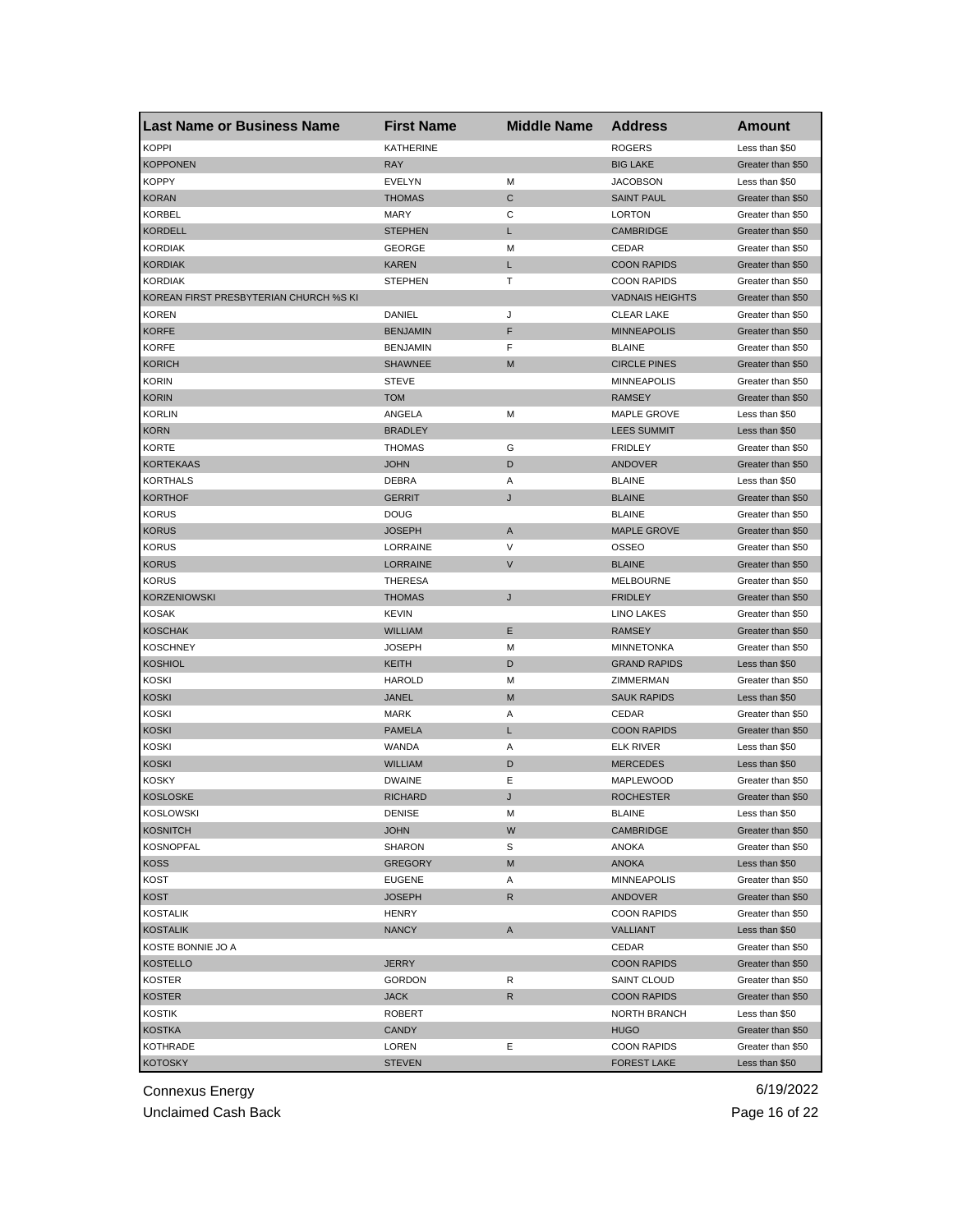| <b>Last Name or Business Name</b> | <b>First Name</b> | <b>Middle Name</b> | <b>Address</b>         | <b>Amount</b>     |
|-----------------------------------|-------------------|--------------------|------------------------|-------------------|
| <b>KOTOWICZ</b>                   | <b>TAMMY</b>      | Г                  | <b>EAST BETHEL</b>     | Greater than \$50 |
| <b>KOTOWSKI</b>                   | KAREN             | Е                  | <b>SCOTTSDALE</b>      | Greater than \$50 |
| <b>KOTTKE</b>                     | <b>JON</b>        | R                  | <b>EAU CLAIRE</b>      | Less than \$50    |
| KOTZ                              | <b>ROBIN</b>      |                    | <b>LINDSTROM</b>       | Less than \$50    |
| <b>KOTZENMACHER</b>               | PAUL              | F                  | CAMBRIDGE              | Greater than \$50 |
| <b>KOUBA</b>                      | EARL              | $\mathsf{C}$       | <b>CIRCLE PINES</b>    | Greater than \$50 |
| <b>KOUBA</b>                      | <b>RON</b>        |                    | <b>SHOREVIEW</b>       | Greater than \$50 |
| <b>KOUKOL</b>                     | TODD              |                    | <b>BLAINE</b>          | Greater than \$50 |
| KOUNLABOUT                        | <b>BOUASY</b>     |                    | <b>HOPKINS</b>         | Less than \$50    |
| <b>KOUNTRY KIDS</b>               |                   |                    | <b>PRINCETON</b>       | Less than \$50    |
| <b>KOVALSKI</b>                   | <b>MICHAEL</b>    | J                  | <b>HURLEY</b>          | Greater than \$50 |
| <b>KOVATCH</b>                    | <b>CHARLOTTE</b>  | R                  | WHITE BEAR LAKE        | Greater than \$50 |
| <b>KOVENSKY</b>                   | CHERYL            | Α                  | <b>COON RAPIDS</b>     | Greater than \$50 |
| <b>KOVENSKY</b>                   | <b>JANICE</b>     | M                  | ZIMMERMAN              | Less than \$50    |
| <b>KOWALIK</b>                    | RAYMOND           | J                  | <b>BROOKLYN CTR</b>    | Greater than \$50 |
| <b>KOWALKE</b>                    | <b>SUSAN</b>      | J                  | <b>WOODBURY</b>        | Greater than \$50 |
| KOWALSKY                          | <b>FLOYD</b>      |                    | <b>STANCHFIELD</b>     | Greater than \$50 |
| <b>KOWALZEK</b>                   | <b>STEVEN</b>     | M                  | <b>BUFFALO</b>         | Greater than \$50 |
| KOZA                              | CASSIE            |                    | <b>BLAINE</b>          | Less than \$50    |
| <b>KOZA</b>                       | <b>GERALD</b>     | Е                  | <b>WHITE BEAR LAKE</b> | Greater than \$50 |
| KOZAK                             | JEFFREY           | G                  | <b>CIRCLE PINES</b>    | Greater than \$50 |
| <b>KOZAK</b>                      | <b>LINDA</b>      | Κ                  | <b>BURNSVILLE</b>      | Greater than \$50 |
| <b>KOZAR</b>                      | PAUL              | S.                 | <b>COON RAPIDS</b>     | Less than \$50    |
| <b>KOZENESKI</b>                  | <b>EDMUND</b>     | L                  | <b>ASHLAND</b>         | Greater than \$50 |
| KOZIARA                           | <b>IMOGENE</b>    |                    | <b>COON RAPIDS</b>     | Greater than \$50 |
| <b>KOZIOL</b>                     | JEFF              | R                  | <b>MOUNDSVIEW</b>      | Less than \$50    |
| KOZITKA                           | DAWN              | Г                  | <b>MOTLEY</b>          | Greater than \$50 |
| <b>KOZLOVSKI</b>                  | <b>JASON</b>      | G.                 | <b>CHAMPLIN</b>        | Less than \$50    |
| <b>KOZUBIK</b>                    | JEROME            | J                  | <b>BLAINE</b>          | Greater than \$50 |
| <b>KRAABEL</b>                    | CAROL             |                    | ZIMMERMAN              | Greater than \$50 |
| <b>KRAATZ</b>                     | <b>RICK</b>       |                    | <b>COON RAPIDS</b>     | Greater than \$50 |
| <b>KRAEMER</b>                    | <b>BRADLEY</b>    | $\mathsf{R}$       | <b>SAUK CITY</b>       | Greater than \$50 |
| <b>KRAEMER</b>                    | DANIEL            |                    | <b>MONTICELLO</b>      | Greater than \$50 |
| <b>KRAEMER</b>                    | <b>NEIL</b>       | н                  | <b>ST THOMAS</b>       | Less than \$50    |
| KRAEMER                           | TERRANCE          | Г                  | SAINT CLOUD            | Greater than \$50 |
| <b>KRAETZNER</b>                  | <b>RONALD</b>     | W                  | <b>CIRCLE PINES</b>    | Less than \$50    |
| KRAFT                             | CRAIG             | Α                  | <b>SUSSEX</b>          | Greater than \$50 |
| <b>KRAFT</b>                      | <b>DAYTON</b>     | Е                  | <b>CHIPPEWA FLS</b>    | Greater than \$50 |
| <b>KRAFT</b>                      | LEO               |                    | <b>CLEAR LAKE</b>      | Greater than \$50 |
| <b>KRAFT</b>                      | <b>LEO</b>        | F                  | <b>CLEAR LAKE</b>      | Greater than \$50 |
| KRAF I                            | MICHELLE          |                    | <b>COON RAPIDS</b>     | Greater than \$50 |
| <b>KRAFT</b>                      | <b>WILLIAM</b>    | Е                  | <b>NEW YORK MILLS</b>  | Less than \$50    |
| <b>KRAFTY</b>                     | KIDS              |                    | <b>BLAINE</b>          | Greater than \$50 |
| KRAGE                             | ANNETTE           | J                  | <b>CIRCLE PINES</b>    | Greater than \$50 |
|                                   | <b>BLAYNE</b>     | R                  | <b>DAYTON</b>          | Greater than \$50 |
| KRAHMER<br><b>KRAHN</b>           | KAREN             | L.                 | <b>FOREST LAKE</b>     | Greater than \$50 |
|                                   | ANGELA            |                    |                        |                   |
| <b>KRAIPOWICH</b>                 |                   | Г                  | <b>PRINCETON</b>       | Greater than \$50 |
| KRAL                              | GERALD            | W                  | <b>BIG LAKE</b>        | Greater than \$50 |
| <b>KRALL</b>                      | CHEVALIER         | F                  | ANOKA                  | Less than \$50    |
| <b>KRALL</b>                      | LAWRENCE          | M                  | <b>COTTAGE GROVE</b>   | Greater than \$50 |
| KRAM                              | <b>KENNY</b>      | Е                  | MORA                   | Greater than \$50 |
| <b>KRAMER</b>                     | CHARLES           | J                  | <b>ISANTI</b>          | Greater than \$50 |
| KRAMER                            | CHERI             | MARIE              | <b>COON RAPIDS</b>     | Greater than \$50 |
| <b>KRAMER</b>                     | <b>DOUGLAS</b>    | J                  | <b>ANOKA</b>           | Greater than \$50 |
| <b>KRAMER</b>                     | DREW              | н                  | <b>COON RAPIDS</b>     | Less than \$50    |
| <b>KRAMER</b>                     | <b>GARY</b>       | D                  | ZIMMERMAN              | Greater than \$50 |

Unclaimed Cash Back **Page 17 of 22**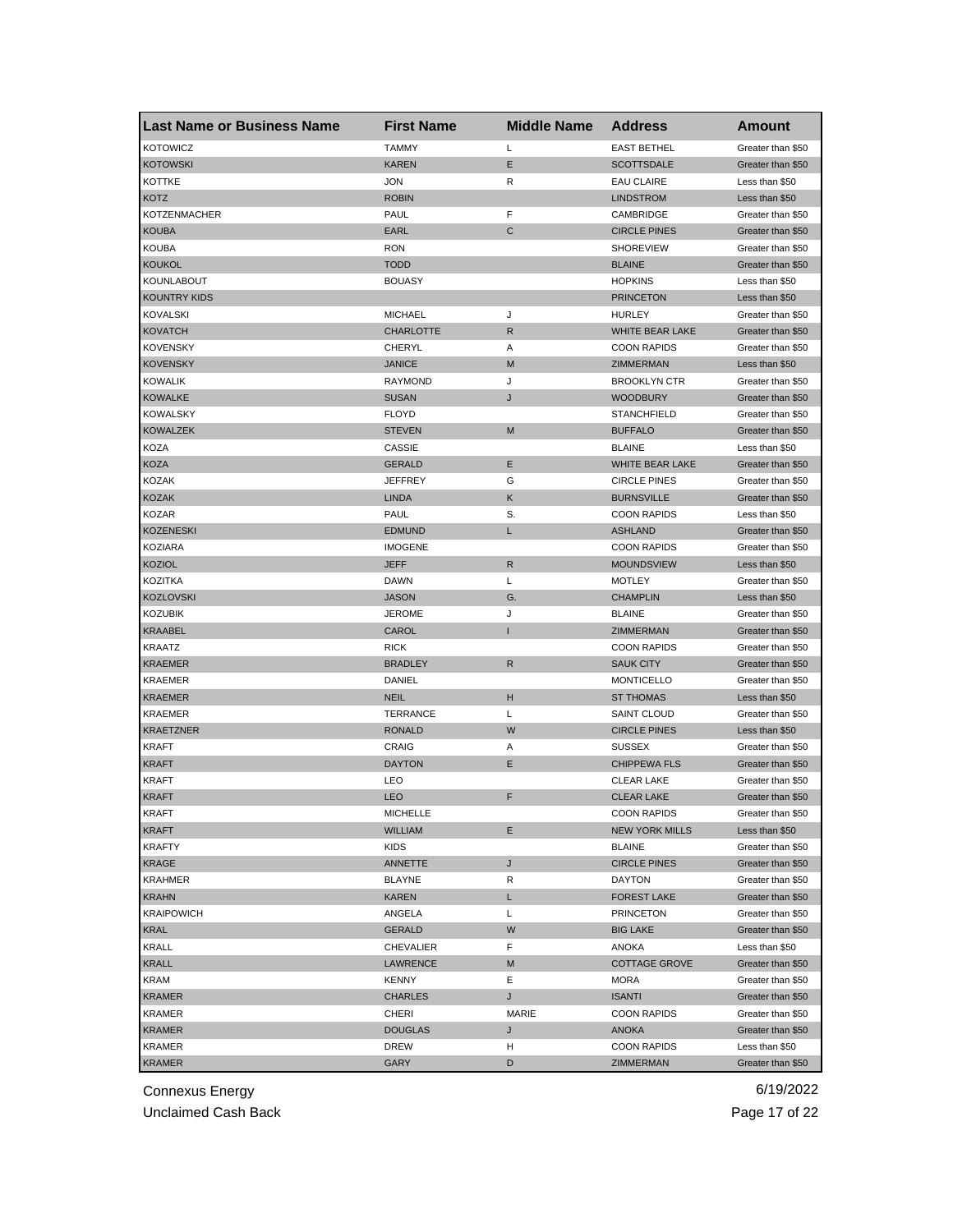| <b>Last Name or Business Name</b> | <b>First Name</b> | <b>Middle Name</b> | <b>Address</b>            | Amount            |
|-----------------------------------|-------------------|--------------------|---------------------------|-------------------|
| <b>KRAMER</b>                     | <b>JERRELL</b>    | Г                  | <b>ANOKA</b>              | Greater than \$50 |
| <b>KRAMER</b>                     | <b>KENNETH</b>    | F                  | <b>CHISAGO CITY</b>       | Greater than \$50 |
| <b>KRAMER</b>                     | LYNETTE           | м                  | <b>MINNEAPOLIS</b>        | Greater than \$50 |
| <b>KRAMER</b>                     | WENDY             | <b>LYNN</b>        | <b>FRIDLEY</b>            | Greater than \$50 |
| <b>KRAMER</b>                     | WILLIAM           | V                  | <b>BLAINE</b>             | Greater than \$50 |
| <b>KRAMM</b>                      | <b>THOMAS</b>     |                    | <b>HUGO</b>               | Greater than \$50 |
| KRAMPOTICH                        | LORINDA           | Е                  | ZIMMERMAN                 | Greater than \$50 |
| <b>KRANICK</b>                    | <b>CHASE</b>      |                    | <b>BIG LAKE</b>           | Greater than \$50 |
| <b>KRANTZ</b>                     | <b>COLLEEN</b>    | M                  | <b>MINNEAPOLIS</b>        | Less than \$50    |
| <b>KRANTZ</b>                     | <b>HENRY</b>      | J                  | <b>VADNAIS HEIGHTS</b>    | Greater than \$50 |
| KRANTZ                            | KEVIN             | R                  | <b>ISANTI</b>             | Greater than \$50 |
| <b>KRANTZ</b>                     | <b>PATRICK</b>    | L                  | <b>ZIMMERMAN</b>          | Less than \$50    |
| KRANZ                             | <b>ROBERT</b>     | J                  | <b>WYOMING</b>            | Greater than \$50 |
| <b>KRASEAN</b>                    | JILL              | E                  | <b>BROOKLYN PK</b>        | Less than \$50    |
| <b>KRASKA</b>                     | KATHLEEN          | M                  | <b>BROOKLYN PARK</b>      | Greater than \$50 |
| <b>KRATZ</b>                      | <b>JACKLINE</b>   |                    | <b>OUTING</b>             | Less than \$50    |
| <b>KRAUS</b>                      | DAVID             | R                  | <b>SAINT PAUL</b>         | Greater than \$50 |
| KRAUS-ANDERSON CONST CO           |                   |                    | <b>BLAINE</b>             | Greater than \$50 |
| <b>KRAUSE</b>                     | DEAN              | н                  | ZIMMERMAN                 | Greater than \$50 |
| <b>KRAUSE</b>                     | <b>MARLENE</b>    |                    | <b>NORTH BRANCH</b>       | Greater than \$50 |
| <b>KRAUSE</b>                     | <b>MICHAEL</b>    | н                  | <b>EAST BETHEL</b>        | Less than \$50    |
| <b>KRAUSE</b>                     | <b>ROBERT</b>     | P                  | <b>NEW ULM</b>            | Less than \$50    |
| KRAUSE                            | <b>VICTOR</b>     | J                  | <b>COON RAPIDS</b>        | Greater than \$50 |
| <b>KRAWCZYNSKI</b>                | <b>MICHAEL</b>    | J                  | <b>MINNEAPOLIS</b>        | Less than \$50    |
| KRAWEC                            | MARGARET          | Α                  | <b>BLAINE</b>             | Greater than \$50 |
| <b>KRAWIECKI</b>                  | <b>RICK</b>       | R                  | ANDOVER                   | Greater than \$50 |
| KREBSBACH                         | ELLEN             | в                  | <b>SAINT PAUL</b>         | Greater than \$50 |
| <b>KREFFT</b>                     | <b>MILLAEAN</b>   | F                  | <b>COON RAPIDS</b>        | Greater than \$50 |
| KREFT                             | <b>RONYLE</b>     | F                  | <b>FOREST LAKE</b>        | Less than \$50    |
| <b>KREGER</b>                     | <b>COLLEEN</b>    | т                  | <b>BLAINE</b>             | Greater than \$50 |
| <b>KREGER</b>                     | LAWRENCE          |                    | <b>PEASE</b>              | Less than \$50    |
| <b>KREI</b>                       | <b>STACY</b>      | A                  | <b>FARMINGTON</b>         | Less than \$50    |
| <b>KREIBICH</b>                   | RANDAL            | т                  | <b>TEMECULA</b>           | Greater than \$50 |
| <b>KREILICK</b>                   | <b>ERIC</b>       | P                  | <b>SAINT PAUL</b>         | Greater than \$50 |
| <b>KREILING</b>                   | CAROL             |                    | <b>BLAINE</b>             | Greater than \$50 |
| <b>KREIN</b>                      | <b>CRAIG</b>      | L                  | <b>BROOKLYN PARK</b>      | Greater than \$50 |
| <b>KREISER</b>                    | PAUL              | D                  | <b>PLAINVIEW</b>          | Greater than \$50 |
| KREIT                             | <b>MAHER</b>      | п                  | <b>CLEVELAND</b>          | Greater than \$50 |
| KREKLOW                           | <b>MICHAEL</b>    | W                  | <b>MAPLE PLAIN</b>        | Less than \$50    |
| <b>KRELL</b>                      | <b>EUGENE</b>     |                    | <b>COON RAPIDS</b>        | Greater than \$50 |
| KREMER                            | ALLAN             |                    | ELK RIVER                 | Greater than \$50 |
| <b>KREMER</b>                     | GARY              | L                  | <b>BIGFORK</b>            | Greater than \$50 |
| <b>KREMERS</b>                    | LORI              |                    | CHANHASSEN                | Greater than \$50 |
| <b>KRENTZ</b>                     | GREGORY           | R                  | <b>STILLWATER</b>         | Greater than \$50 |
| <b>KRENZ</b>                      | DANIEL            | Α                  | <b>COON RAPIDS</b>        | Greater than \$50 |
| <b>KRESSIN</b>                    | MARY              | <b>ANN</b>         | <b>MARINE ON ST CROIX</b> | Greater than \$50 |
| <b>KRETSCH</b>                    | ADAM              |                    | <b>BLAINE</b>             | Greater than \$50 |
| KREY                              | <b>BECKY</b>      | A                  | <b>MINNEAPOLIS</b>        | Greater than \$50 |
| KREYE                             | AMANDA            |                    | <b>WYOMING</b>            | Less than \$50    |
| <b>KREYER</b>                     | <b>JOHN</b>       | P                  | <b>BLAINE</b>             | Less than \$50    |
| KRIEG                             | CATHERINE         | М                  | <b>COON RAPIDS</b>        | Greater than \$50 |
| <b>KRIEGER</b>                    | <b>BROOK</b>      | J                  | <b>MARICOPA</b>           | Less than \$50    |
| KRIEGER                           | JOHN              | F                  | OAK DALE                  | Less than \$50    |
| <b>KRIEGLER</b>                   | THOMAS            | J                  | <b>COON RAPIDS</b>        | Greater than \$50 |
| KRIENS                            | <b>ANTHONY</b>    |                    | <b>BLAINE</b>             | Less than \$50    |
| <b>KRIENS</b>                     | <b>CURTIS</b>     | A                  | <b>COON RAPIDS</b>        | Greater than \$50 |

Unclaimed Cash Back **Page 18 of 22**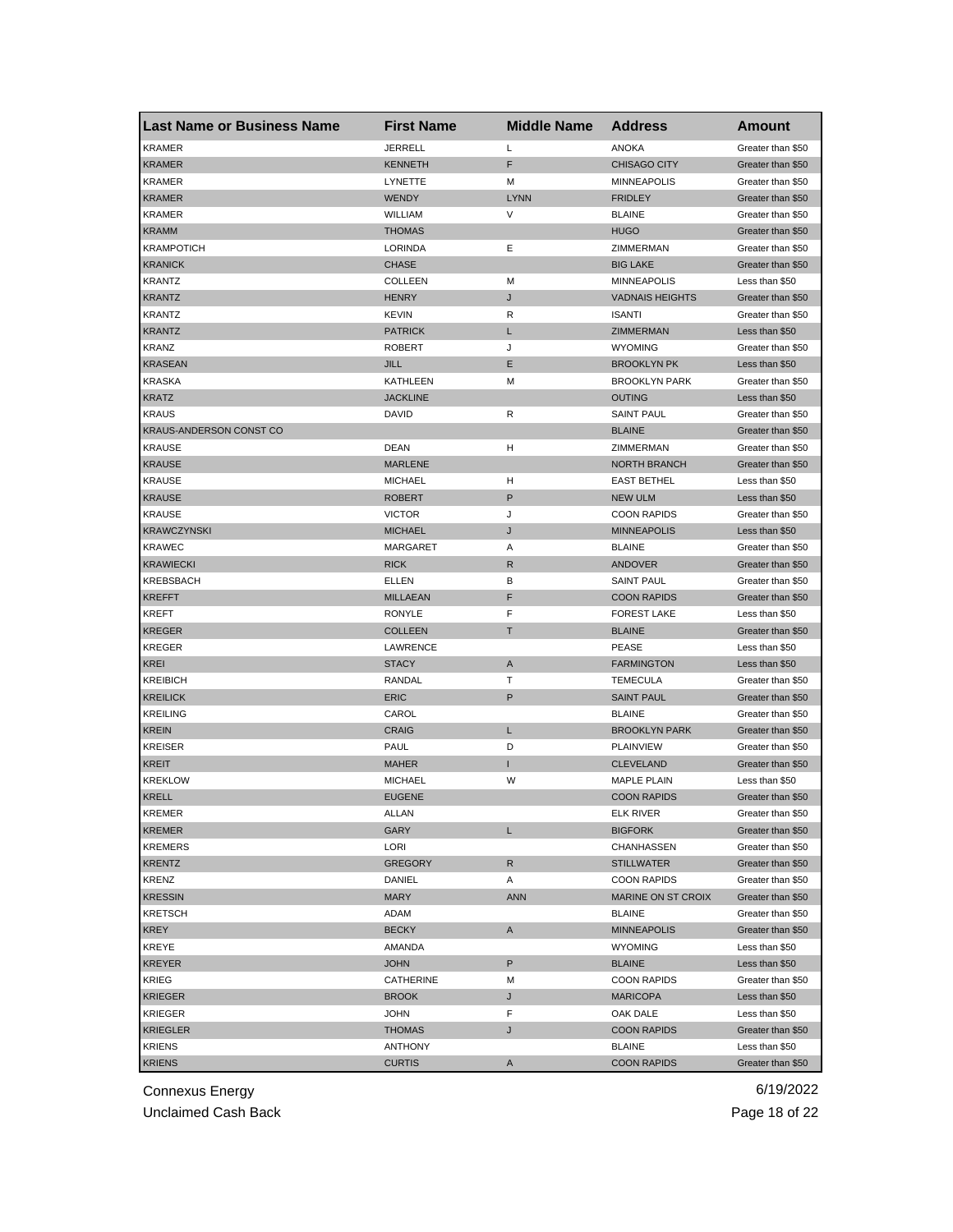| <b>Last Name or Business Name</b>          | <b>First Name</b> | <b>Middle Name</b> | <b>Address</b>       | Amount            |
|--------------------------------------------|-------------------|--------------------|----------------------|-------------------|
| <b>KRIENS</b>                              | <b>DENNIS</b>     | W                  | <b>BACKUS</b>        | Greater than \$50 |
| <b>KRIESEL</b>                             | <b>LILLIAN</b>    | M                  | ZIMMERMAN            | Greater than \$50 |
| <b>KRIESEL</b>                             | <b>SHERRI</b>     | D                  | <b>MINNEAPOLIS</b>   | Less than \$50    |
| <b>KRIESEL</b>                             | <b>WANDA</b>      | M                  | <b>ANOKA</b>         | Greater than \$50 |
| <b>KRIESEL</b>                             | ZAYDA             |                    | ZIMMERMAN            | Less than \$50    |
| <b>KRINITSYN</b>                           | <b>ANDREW</b>     | N                  | <b>COON RAPIDS</b>   | Less than \$50    |
| <b>KRINITSYN</b>                           | <b>BENJAMIN</b>   |                    | <b>FLORENCE</b>      | Less than \$50    |
| <b>KRINKE</b>                              | <b>HARLAN</b>     | L                  | MARINE ON ST CROIX   | Greater than \$50 |
| <b>KRIPPER</b>                             | ANITA             |                    | <b>BRAHAM</b>        | Less than \$50    |
| <b>KRIPPER</b>                             | <b>ELMER</b>      | Ε                  | <b>COON RAPIDS</b>   | Greater than \$50 |
| <b>KRIPPNER</b>                            | JAMES             | Α                  | SARTELL              | Less than \$50    |
| <b>KRIS'S KRITERS GROOMING</b>             |                   |                    | <b>MORA</b>          | Greater than \$50 |
| <b>KRISKO</b>                              | <b>JODY</b>       | М                  | <b>BIG LAKE</b>      | Greater than \$50 |
| <b>KRISTENSEN</b>                          | <b>ROGER</b>      | W                  | <b>DULUTH</b>        | Greater than \$50 |
| <b>KRISTOF</b>                             | <b>DEZSO</b>      | Α                  | <b>COON RAPIDS</b>   | Less than \$50    |
| <b>KRISTYNIAK</b>                          | <b>WILLIAM</b>    | J                  | <b>COON RAPIDS</b>   | Greater than \$50 |
| <b>KROELLS</b>                             | <b>KEVIN</b>      |                    | <b>NEW ULM</b>       | Less than \$50    |
| <b>KROENING</b>                            | <b>GLEN</b>       | L                  | <b>SAINT PAUL</b>    | Greater than \$50 |
| <b>KROETEN</b>                             | ALLEN             | N                  | CEDAR                | Less than \$50    |
| <b>KROG</b>                                | <b>PATRICIA</b>   | G                  | <b>HERMANTOWN</b>    | Greater than \$50 |
| <b>KROGER</b>                              | LEORA             |                    | LITCHFIELD           | Greater than \$50 |
| <b>KROGSENG LEEANN M</b><br>& DONALDSON DA |                   |                    | <b>BLAINE</b>        | Greater than \$50 |
| <b>KROGSTAD</b>                            | JEFF              | Α                  | <b>MINNEAPOLIS</b>   | Less than \$50    |
| <b>KROHN</b>                               | <b>MELISSA</b>    | A                  | <b>BLAINE</b>        | Less than \$50    |
| KROLL                                      | ART               | F                  | <b>DULUTH</b>        | Greater than \$50 |
| <b>KROLL</b>                               | <b>KEN</b>        |                    | <b>CEDAR</b>         | Greater than \$50 |
| KROLL                                      | <b>KIRK</b>       |                    | ZIMMERMAN            | Greater than \$50 |
| <b>KROLL</b>                               | <b>KIRK</b>       |                    | ZIMMERMAN            | Greater than \$50 |
| KROLL                                      | <b>MICHAEL</b>    | R                  | CHANHASSEN           | Less than \$50    |
| <b>KROLL</b>                               | <b>SHELLI</b>     | M                  | <b>BLAINE</b>        | Less than \$50    |
| <b>KROMER</b>                              | <b>FERN</b>       | J                  | <b>BLOOMINGTON</b>   | Greater than \$50 |
| <b>KRONBECK</b>                            | <b>IVAR</b>       |                    | <b>LITTLE FALLS</b>  | Greater than \$50 |
| KRONBERGER                                 | <b>JEFFREY</b>    | Г                  | <b>MINNEAPOLIS</b>   | Greater than \$50 |
| <b>KRONE</b>                               | <b>CRAIG</b>      | S                  | <b>SAINT FRANCIS</b> | Greater than \$50 |
| <b>KRONHOLM</b>                            | <b>OLIVER</b>     | С                  | <b>VICTORIA</b>      | Greater than \$50 |
| <b>KROOK</b>                               | ADAM              | M                  | <b>MONTICELLO</b>    | Less than \$50    |
| <b>KROONE</b>                              | <b>JACK</b>       | м                  | <b>BLAINE</b>        | Greater than \$50 |
| <b>KROPP</b>                               | GREG              |                    | <b>ANOKA</b>         | Greater than \$50 |
| <b>KROPUENSKE</b>                          | <b>DUANE</b>      | Ε                  | <b>ELK RIVER</b>     | Greater than \$50 |
| <b>KROSKA</b>                              | <b>COLLEEN</b>    |                    | <b>ROGERS</b>        | Less than \$50    |
| <b>KROSKA</b>                              | LEONARD           | L                  | SAINT PAUL           | Greater than \$50 |
| <b>KROSKA</b>                              | MARK              | A                  | WHITE BEAR LAKE      | Greater than \$50 |
| <b>KROTZER</b>                             | <b>BRADLEY</b>    |                    | MENAHGA              | Greater than \$50 |
| <b>KRTNICK</b>                             | DAVID             | M                  | <b>COON RAPIDS</b>   | Greater than \$50 |
| KRUBE                                      | <b>STEVEN</b>     | P                  | LINO LAKES           | Greater than \$50 |
| <b>KRUCHTEN</b>                            | <b>SPENCER</b>    |                    | <b>MINNEAPOLIS</b>   | Greater than \$50 |
| <b>KRUEGER</b>                             | DANIEL            | D                  | MAPLE GROVE          | Greater than \$50 |
| <b>KRUEGER</b>                             | <b>DUANE</b>      |                    | <b>WYOMING</b>       | Greater than \$50 |
| <b>KRUEGER</b>                             | <b>GOLDIE</b>     | D                  | ROGERS               | Less than \$50    |
| <b>KRUEGER</b>                             | <b>JAMES</b>      | F                  | <b>STILLWATER</b>    | Greater than \$50 |
| <b>KRUEGER</b>                             | <b>JENNIFER</b>   |                    |                      | Greater than \$50 |
| <b>KRUEGER</b>                             |                   |                    | LAKELAND             |                   |
|                                            | <b>JOEL</b>       | С                  | <b>COON RAPIDS</b>   | Greater than \$50 |
| KRUEGER                                    | KEVIN             |                    | CHASKA               | Greater than \$50 |
| <b>KRUEGER</b>                             | MARY              | Κ                  | <b>COON RAPIDS</b>   | Greater than \$50 |
| <b>KRUEGER</b>                             | <b>MICHAEL</b>    | J                  | <b>BLAINE</b>        | Greater than \$50 |
| <b>KRUEGER</b>                             | <b>MICHAEL</b>    | J                  | <b>BEMIDJI</b>       | Greater than \$50 |

Unclaimed Cash Back **Page 19 of 22**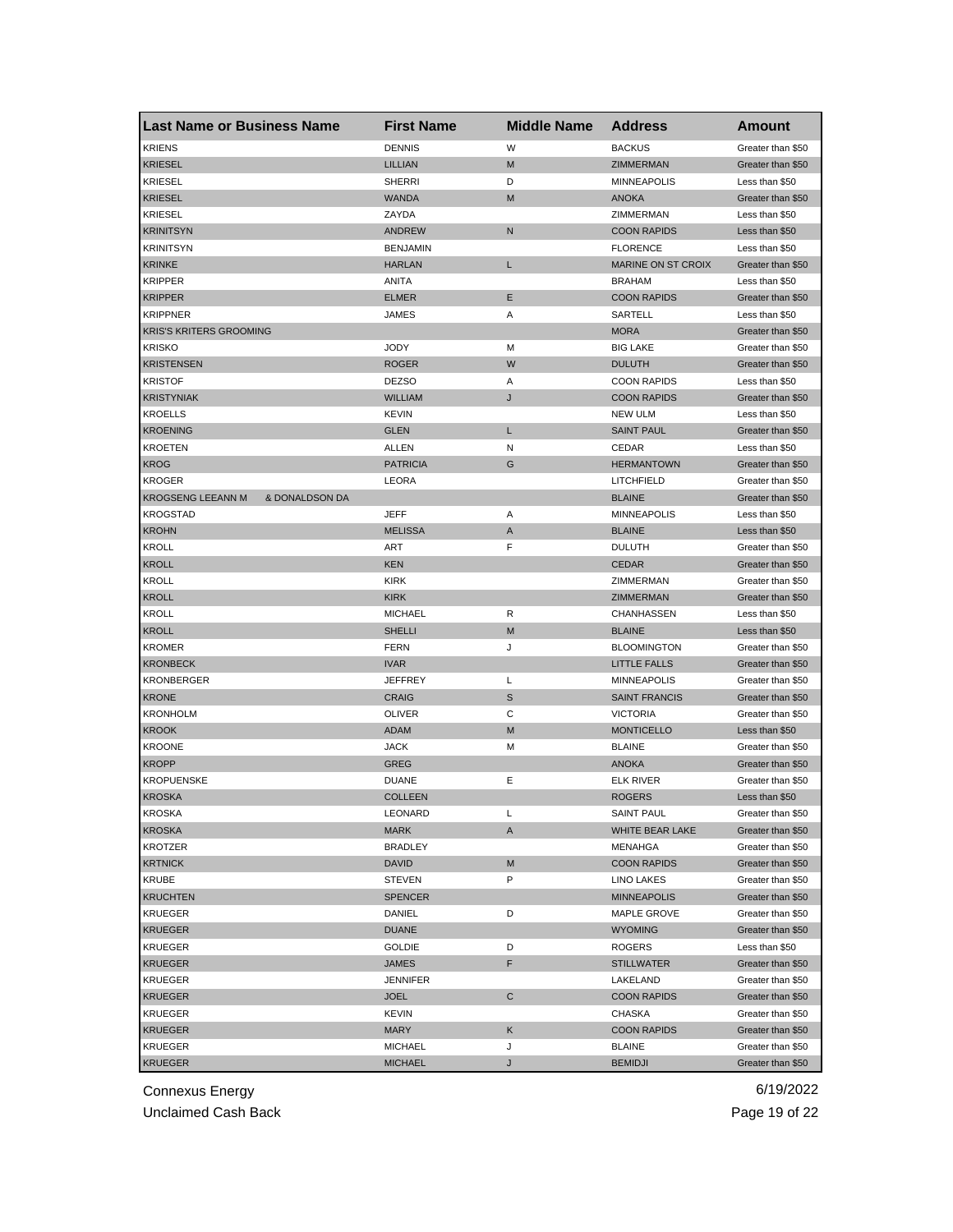| <b>Last Name or Business Name</b> | <b>First Name</b> | <b>Middle Name</b> | <b>Address</b>         | <b>Amount</b>     |
|-----------------------------------|-------------------|--------------------|------------------------|-------------------|
| <b>KRUEGER</b>                    | <b>RICHARD</b>    | Г                  | <b>ROGERS</b>          | Greater than \$50 |
| <b>KRUEGER</b>                    | <b>RODNEY</b>     | н                  | <b>ISANTI</b>          | Greater than \$50 |
| <b>KRUEGER</b>                    | <b>STEVE</b>      | н                  | <b>FOREST LAKE</b>     | Greater than \$50 |
| <b>KRUETH</b>                     | <b>DEAN</b>       | R                  | <b>FRIDLEY</b>         | Greater than \$50 |
| KRUETH                            | ORVILLE           | W                  | <b>BEMIDJI</b>         | Greater than \$50 |
| <b>KRUG</b>                       | <b>ALLEN</b>      | D                  | <b>EDMONTON</b>        | Greater than \$50 |
| <b>KRUGER</b>                     | AMY               | М                  | <b>PRINCETON</b>       | Less than \$50    |
| <b>KRUGER</b>                     | <b>CORALIE</b>    |                    | <b>FOREST LAKE</b>     | Less than \$50    |
| <b>KRUGER</b>                     | GARY              | W                  | <b>EAGLE LAKE</b>      | Greater than \$50 |
| <b>KRUGER</b>                     | <b>PETER</b>      | J                  | OAK GROVE              | Less than \$50    |
| <b>KRUGER</b>                     | RANDY             |                    | <b>HAM LAKE</b>        | Greater than \$50 |
| <b>KRUGERUD</b>                   | <b>CURTIS</b>     |                    | <b>MINNEAPOLIS</b>     | Less than \$50    |
| <b>KRUGERUD</b>                   | DALE              | MAE                | ANOKA                  | Greater than \$50 |
| <b>KRUGLIKOV</b>                  | <b>STAN</b>       |                    | <b>NAPLES</b>          | Less than \$50    |
| <b>KRUK</b>                       | AMY               |                    | <b>COON RAPIDS</b>     | Greater than \$50 |
| <b>KRULL</b>                      | <b>JOHNATHAN</b>  |                    | <b>BOISE</b>           | Greater than \$50 |
| <b>KRUMREI</b>                    | <b>DIONNE</b>     |                    | <b>BIG LAKE</b>        | Less than \$50    |
| <b>KRUSCHKE</b>                   | <b>GILBERT</b>    |                    | <b>COON RAPIDS</b>     | Greater than \$50 |
| <b>KRUSCHWITZ</b>                 | PAUL              |                    | <b>TARPON SPRING</b>   | Greater than \$50 |
| <b>KRUSE</b>                      | <b>BARCLAY</b>    |                    | <b>COON RAPIDS</b>     | Greater than \$50 |
| <b>KRUSE</b>                      | <b>BARCLAY</b>    |                    | <b>BLAINE</b>          | Greater than \$50 |
| <b>KRUSE</b>                      | KARI              |                    | <b>ISANTI</b>          | Greater than \$50 |
| <b>KRUSE</b>                      | <b>MICHAEL</b>    |                    | <b>BLAINE</b>          | Greater than \$50 |
| <b>KRUSE</b>                      | <b>MICHAEL</b>    | Α                  | CAMBRIDGE              | Greater than \$50 |
| <b>KRUSE</b>                      | <b>SCOTT</b>      |                    | <b>STACY</b>           | Less than \$50    |
| <b>KRUSELL</b>                    | <b>JAMES</b>      | D                  | <b>BLAINE</b>          | Greater than \$50 |
| <b>KRUSSOW</b>                    | <b>BRAD</b>       | W                  | REMER                  | Greater than \$50 |
| <b>KRUZAN</b>                     | <b>PAUL</b>       | R                  | <b>CHAMPLIN</b>        | Less than \$50    |
| <b>KRYSTOSEK</b>                  | WILLIAM           | J                  | <b>ANOKA</b>           | Greater than \$50 |
| <b>KRZMARZICK</b>                 | <b>ROBERT</b>     | L                  | <b>MINNETONKA</b>      | Less than \$50    |
| <b>KRZYSKA</b>                    | <b>JOHN</b>       |                    | <b>HAM LAKE</b>        | Greater than \$50 |
| <b>KRZYZANOWSKI</b>               | <b>LOIS</b>       | $\mathsf{R}$       | <b>ANOKA</b>           | Greater than \$50 |
| KT & J HOMES*                     |                   |                    | <b>APPLE VALLEY</b>    | Less than \$50    |
| <b>KUBAT</b>                      | <b>BRYAN</b>      | Ε                  | <b>EAST BETHEL</b>     | Greater than \$50 |
| <b>KUBIC</b>                      | JAMES             | С                  | <b>CAPE CORAL</b>      | Greater than \$50 |
| <b>KUBINSKI</b>                   | <b>TODD</b>       |                    | <b>SAINT PAUL</b>      | Greater than \$50 |
| <b>KUBISTA</b>                    | <b>STEVEN</b>     | В                  | <b>MONTEVIDEO</b>      | Greater than \$50 |
| <b>KUBISZEWSKI</b>                | <b>STEVEN</b>     | J                  | <b>BLAINE</b>          | Greater than \$50 |
| <b>KUCERA</b>                     | <b>CHARLES</b>    | н                  | <b>BIG LAKE</b>        | Greater than \$50 |
| <b>KUCERA</b>                     | <b>CHARLES</b>    | н                  | <b>BLAINE</b>          | Greater than \$50 |
| KUCERA                            | TODD              |                    | <b>BROOKLYN CENTER</b> | Greater than \$50 |
| <b>KUCHERA</b>                    | RANDALL           | Е                  | <b>ALBERTVILLE</b>     | Less than \$50    |
| <b>KUCHMAN</b>                    | <b>ADELINE</b>    | М                  | <b>CIRCLE PINES</b>    | Greater than \$50 |
| KUE                               | KOU               |                    | <b>BLAINE</b>          | Less than \$50    |
| <b>KUECKER</b>                    | KATHY             | н                  | <b>SAINT PAUL</b>      | Greater than \$50 |
| <b>KUEHN</b>                      | GARY              |                    | <b>ISANTI</b>          | Greater than \$50 |
| <b>KUEHN</b>                      | GARY              | R                  | ALBUQUERQUE            | Greater than \$50 |
| <b>KUEHN</b>                      | <b>JAMES</b>      | P                  | SAVAGE                 | Less than \$50    |
| <b>KUEHN</b>                      | <b>JOHN</b>       | W                  | CEDAR                  | Greater than \$50 |
| <b>KUEHN</b>                      | <b>RICHARD</b>    |                    | <b>PRINCETON</b>       | Greater than \$50 |
| <b>KUEHN</b>                      | SCOTT             |                    | MINNEAPOLIS            | Less than \$50    |
| <b>KUEHN</b>                      | SCOTT             | A                  | <b>ANOKA</b>           | Greater than \$50 |
| <b>KUEHNE</b>                     | CORINA            |                    | <b>CIRCLE PINES</b>    | Less than \$50    |
| <b>KUEL</b>                       | <b>MACH</b>       |                    | <b>COON RAPIDS</b>     | Less than \$50    |
| <b>KUENG</b>                      | <b>MICHELE</b>    | R                  | <b>SAINT PAUL</b>      | Greater than \$50 |
| <b>KUENN</b>                      | CARY              | Κ                  | <b>MIDLAND</b>         | Greater than \$50 |

Unclaimed Cash Back **Page 20 of 22**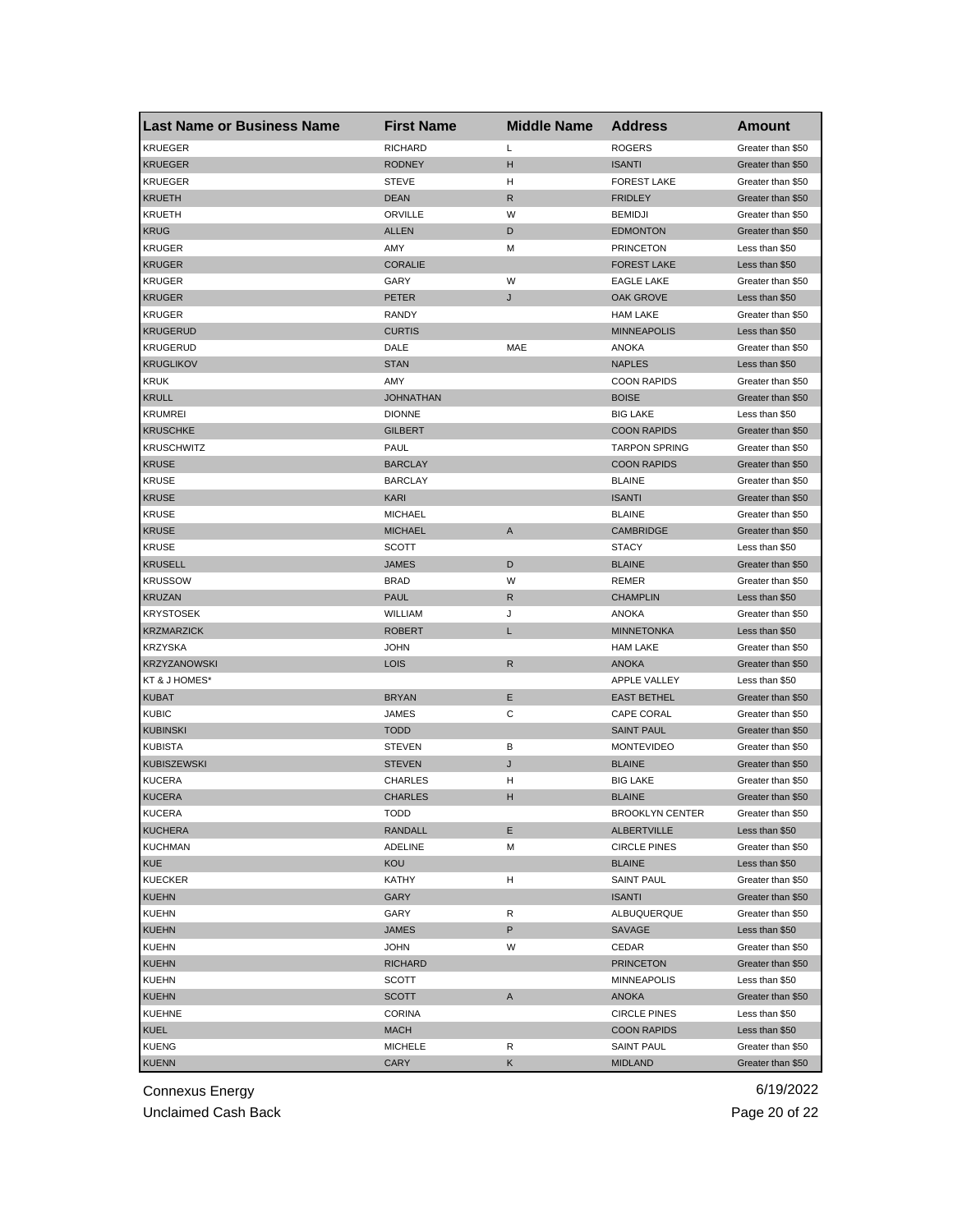| <b>Last Name or Business Name</b> | <b>First Name</b> | <b>Middle Name</b> | <b>Address</b>         | <b>Amount</b>     |
|-----------------------------------|-------------------|--------------------|------------------------|-------------------|
| KUENZEL                           | <b>JOHN</b>       | F                  | WALKER                 | Less than \$50    |
| <b>KUGLER</b>                     | <b>DAWN</b>       | D                  | <b>COON RAPIDS</b>     | Less than \$50    |
| <b>KUHL</b>                       | <b>DENNIS</b>     |                    | <b>CHAMPLIN</b>        | Less than \$50    |
| <b>KUHLER</b>                     | <b>JEANNE</b>     | L                  | <b>NEW YORK</b>        | Less than \$50    |
| <b>KUHLMAN</b>                    | <b>JASON</b>      | Α                  | <b>BLAINE</b>          | Less than \$50    |
| <b>KUHLMAN</b>                    | <b>KATHLEEN</b>   | M                  | <b>WYOMING</b>         | Greater than \$50 |
| <b>KUHLMAN</b>                    | <b>RICHARD</b>    | L                  | <b>WYOMING</b>         | Less than \$50    |
| <b>KUHLMAN</b>                    | <b>WILLIAM</b>    | <b>FRANCIS</b>     | <b>COON RAPIDS</b>     | Greater than \$50 |
| <b>KUHLMANN</b>                   | KELLI             |                    | <b>BLAINE</b>          | Less than \$50    |
| <b>KUHN</b>                       | <b>ARVIN</b>      | J                  | <b>ANDOVER</b>         | Greater than \$50 |
| <b>KUHN</b>                       | <b>HAROLD</b>     |                    | <b>MINNEAPOLIS</b>     | Less than \$50    |
| <b>KUHN</b>                       | <b>JOSEPH</b>     | W                  | <b>COON RAPIDS</b>     | Greater than \$50 |
| <b>KUHN</b>                       | <b>NICHOLAS</b>   | т                  | <b>COON RAPIDS</b>     | Less than \$50    |
| <b>KUHNHENN</b>                   | <b>RAYMOND</b>    |                    | <b>ELK RIVER</b>       | Greater than \$50 |
| <b>KUHRKE</b>                     | <b>MARIA</b>      | Г                  | <b>SAINT FRANCIS</b>   | Greater than \$50 |
| <b>KUIPER</b>                     | <b>MARVIN</b>     | С                  | <b>MINNEAPOLIS</b>     | Less than \$50    |
| <b>KUJAWSKI</b>                   | GARY              | Г                  | LAKEWOOD               | Greater than \$50 |
| <b>KUKAS</b>                      | <b>JANICE</b>     | Ε                  | ALBUQUERQUE            | Greater than \$50 |
| KUKER                             | <b>JOHN</b>       | Т                  | ANOKA                  | Less than \$50    |
| <b>KUKER</b>                      | <b>MATHIAS</b>    | Α                  | <b>ELK RIVER</b>       | Less than \$50    |
| <b>KUKLOK</b>                     | <b>JOHN</b>       | <b>RAY</b>         | <b>CANON CITY</b>      | Greater than \$50 |
| <b>KUKOWSKI</b>                   | <b>DENNIS</b>     | J                  | <b>CHAMPLIN</b>        | Greater than \$50 |
| <b>KUKRALL</b>                    | <b>ROGER</b>      | Α                  | <b>BLAINE</b>          | Greater than \$50 |
| <b>KULENKAMP</b>                  | <b>MARK</b>       | A                  | <b>CEDAR</b>           | Greater than \$50 |
| <b>KULICK</b>                     | <b>THOMAS</b>     |                    | ANDOVER                | Greater than \$50 |
| <b>KULLMAN</b>                    | J                 | A                  | <b>SAINT PAUL</b>      | Less than \$50    |
| KULSTAD                           | JAY               | P                  | <b>FOREST LAKE</b>     | Greater than \$50 |
| <b>KULZER</b>                     | <b>JOE</b>        |                    | <b>ANOKA</b>           | Greater than \$50 |
| KULZER                            | PETER             |                    | <b>BURNSVILLE</b>      | Greater than \$50 |
| <b>KULZER</b>                     | <b>THOMAS</b>     | A                  | <b>APPLE VALLEY</b>    | Greater than \$50 |
| <b>KUNITZ</b>                     | <b>HOWARD</b>     |                    | <b>CLEARWATER</b>      | Greater than \$50 |
| <b>KUNKEL</b>                     | <b>STEVEN</b>     | $\mathsf{R}$       | <b>CIRCLE PINES</b>    | Greater than \$50 |
| <b>KUNKEL</b>                     | TERRY             |                    | <b>ISANTI</b>          | Greater than \$50 |
| <b>KUNSHIER</b>                   | GARY              |                    | <b>CEDAR</b>           | Greater than \$50 |
| <b>KUNSHIER</b>                   | <b>TIMOTHY</b>    |                    | <b>HARRIS</b>          | Greater than \$50 |
| <b>KUNTZ</b>                      | <b>PAUL</b>       |                    | <b>HAM LAKE</b>        | Greater than \$50 |
| <b>KUNY</b>                       | JAMES             | Г                  | <b>BLAINE</b>          | Greater than \$50 |
| <b>KUNZ</b>                       | JAMES             | т                  | <b>MENDOTA HEIGHTS</b> | Less than \$50    |
| KUNZ OIL CO                       |                   |                    | <b>HOPKINS</b>         | Greater than \$50 |
| <b>KUNZA</b>                      | <b>JOEL</b>       |                    | <b>HAM LAKE</b>        | Less than \$50    |
| KUNZA                             | JONELLE           | L                  | <b>COON RAPIDS</b>     | Greater than \$50 |
| <b>KUNZA</b>                      | <b>JONELLE</b>    | L                  | <b>ISANTI</b>          | Greater than \$50 |
| <b>KUNZA</b>                      | <b>JOSEPH</b>     | R                  | <b>COON RAPIDS</b>     | Greater than \$50 |
| KUNZA                             | <b>NORMAN</b>     | Е                  | <b>ISANTI</b>          | Greater than \$50 |
| KUNZE                             | KURT              | н                  | <b>MINNEAPOLIS</b>     | Greater than \$50 |
| <b>KUNZE</b>                      | <b>MICHAEL</b>    |                    | <b>ROSEVILLE</b>       | Greater than \$50 |
| KUNZE                             | <b>MICHAEL</b>    | Α                  | PAYNESVILLE            | Greater than \$50 |
| <b>KUNZER</b>                     | <b>ALANA</b>      |                    | <b>BIG LAKE</b>        | Greater than \$50 |
| <b>KUNZER</b>                     | WILLIAM           |                    | WAVERLY                | Greater than \$50 |
| <b>KUNZIA</b>                     | <b>TERRESA</b>    |                    | <b>SAINT CLOUD</b>     | Greater than \$50 |
| <b>KUPICE</b>                     | JOHN              | т                  | SAINT LOUIS            | Greater than \$50 |
| <b>KUPKA</b>                      | PHILIP            | R                  | COOS BAY               | Greater than \$50 |
| <b>KURAK</b>                      | RENAE             | Г                  | ANOKA                  | Less than \$50    |
| <b>KURIATNYK</b>                  | <b>MICHAEL</b>    | A                  | <b>ELK RIVER</b>       | Greater than \$50 |
| <b>KURKI</b>                      | VIOLA             | н                  | <b>BROOKLYN CENTER</b> | Greater than \$50 |
| <b>KURR</b>                       | CAY               |                    | <b>FOREST LAKE</b>     | Greater than \$50 |

Unclaimed Cash Back **Page 21 of 22**